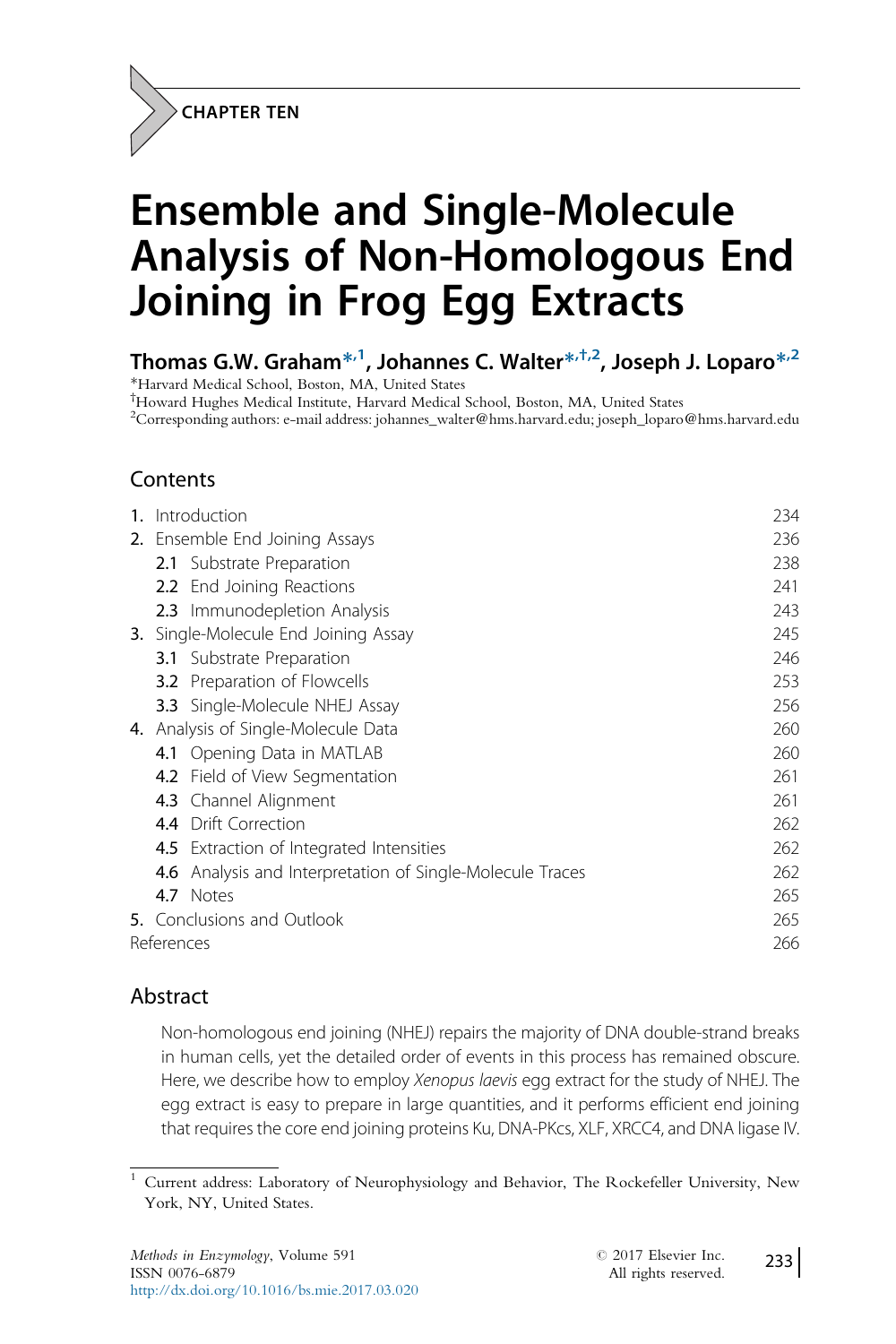These factors, along with the rest of the soluble proteome, are present at endogenous concentrations, allowing mechanistic analysis in a system that begins to approximate the complexity of cellular end joining. We describe an ensemble assay that monitors covalent joining of DNA ends and fluorescence assays that detect joining of single pairs of DNA ends. The latter assay discerns at least two discrete intermediates in the bridging of DNA ends.

# 1. INTRODUCTION

DNA double-strand breaks (DSBs) are common and extremely toxic DNA lesions that must be repaired to maintain genomic integrity. The major pathway for DSB repair in human cells is nonhomologous end joining (NHEJ), which rejoins DNA ends by direct ligation. NHEJ is a versatile mechanism that can ligate incompatible and chemically damaged ends. It does this by using a variety of different enzymes, including polymerases and exonucleases, to make DNA ends compatible for joining. How end processing is regulated to minimize mutations is poorly understood.

During NHEJ, ends are first bound by a heterodimer of the Ku70 and Ku80 proteins (Ku), which encircles the broken DNA end like a ring ([Walker, Corpina, & Goldberg, 2001\)](#page-37-0). Ku recruits the DNA-dependent protein kinase catalytic subunit (DNA-PKcs), creating the DNA-PK holo-enzyme (Carter, Vancurová, Sun, [Lou, & DeLeon, 1990; Dvir, Peterson,](#page-33-0) [Knuth, Lu, & Dynan, 1992; Dvir, Stein, Calore, & Dynan, 1993;](#page-33-0) [Gottlieb & Jackson, 1993; Lees-Miller, Chen, & Anderson, 1990\)](#page-33-0). DNA-PK phosphorylates a number of proteins, including itself, and DNA-PKcs autophosphorylation is important for its function [\(Dobbs, Tainer, &](#page-34-0) Lees-Miller, 2010; [Jette & Lees-Miller, 2015; Jiang et al., 2015\)](#page-34-0). A variety of different enzymes, including DNA polymerases  $\lambda$  and  $\mu$ , polynucleotide kinase/phosphatase (PNKP), aprataxin, aprataxin and PNKPlike factor (APLF), and Artemis, are used to process damaged or mismatched ends and make them compatible for joining [\(Menon & Povirk, 2016; Waters,](#page-36-0) [Strande, Wyatt, Pryor, & Ramsden, 2014](#page-36-0)). Ends are ligated by DNA ligase IV (LIG4), which resides in a complex with its essential accessory factor XRCC4 ([Critchlow, Bowater, & Jackson, 1997; Grawunder et al., 1997;](#page-34-0) Li et [al., 1995\)](#page-34-0). XRCC4 in turn binds to its homolog XRCC4-like factor (XLF), which stimulates the activity of the LIG4:XRCC4 complex ([Ahnesorg, Smith, & Jackson, 2006; Buck et al., 2006; Gu, Lu, Tsai,](#page-33-0) [Schwarz, & Lieber, 2007; Hentges et al., 2006; Lu, Pannicke, Schwarz, &](#page-33-0) [Lieber, 2007; Tsai, Kim, & Chu, 2007](#page-33-0)). XLF also interacts with the Ku-DNA complex ([Yano, Morotomi-Yano, Lee, & Chen, 2011; Yano et al., 2008](#page-37-0)).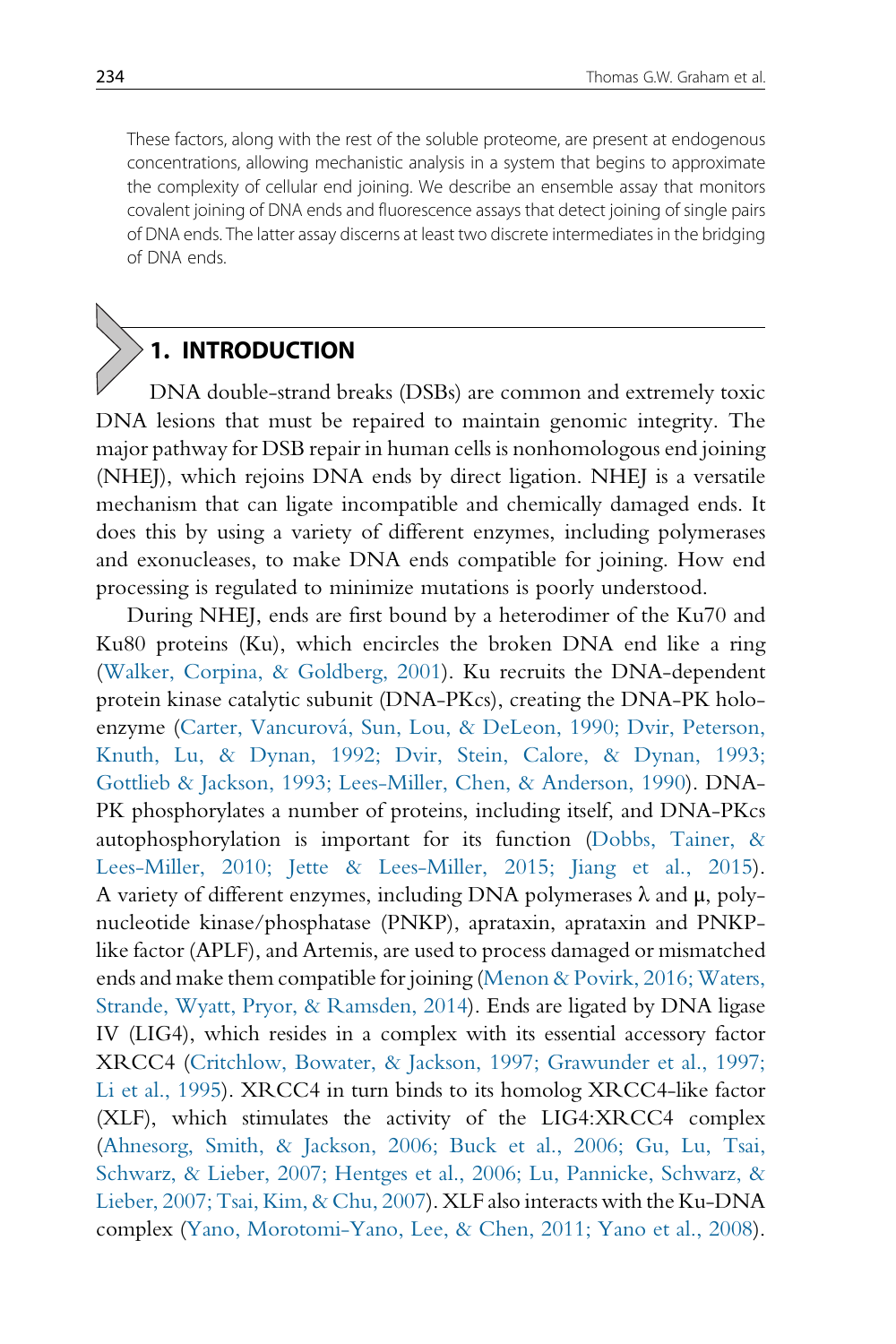Recently, a new paralog of XRCC4 and XLF (PAXX) has been discovered, which is redundant with XLF in some but not all contexts [\(Balmus](#page-33-0) et al., [2016; Craxton et al., 2015; Kumar, Alt, & Frock, 2016; Lescale](#page-33-0) [et al., 2016; Liu, Shao, Jiang, Lee, & Zha, 2017; Ochi et al., 2015;](#page-33-0) [Roy et al., 2015; Tadi et al., 2016; Xing et al., 2015](#page-33-0)). Unlike XLF, PAXX does not interact with XRCC4, although it does interact with Ku.

Cell-free systems provide a powerful tool to study biochemical mechanisms. Cell-free extracts derived from human cells recapitulate NHEJ, although the efficiency of end joining is generally low [\(Akopiants et al.,](#page-33-0) 2009; Baumann [& West, 1998; Chappell, Hanakahi, Karimi-Busheri,](#page-33-0) [Weinfeld, & West, 2002; Cortes et al., 1996; Feldmann, Schmiemann,](#page-33-0) [Goedecke, Reichenberger, & Pfeiffer, 2000; Hanakahi, Bartlet-Jones,](#page-33-0) [Chappell, Pappin, & West, 2000; Jayaram, Ketner, Adachi, & Hanakahi,](#page-33-0) [2008; Labhart, 1999a; Lee et al., 2004; Lee, Yannone, Chen, & Povirk,](#page-33-0) [2003; Pfeiffer, Feldmann, Odersky, Kuhfittig-Kulle, & Goedecke, 2005;](#page-33-0) [Pfeiffer, Odersky, Goedecke, & Kuhfittig-Kulle, 2014; Smeaton, Miller,](#page-33-0) [Ketner, & Hanakahi, 2007; Weis-Garcia et al., 1997\)](#page-33-0). Similarly, defined systems using purified NHEJ proteins join DNA ends less efficiently than in vivo NHEJ, possibly because they do not contain all of the proteins that participate in and regulate NHEJ in the cell [\(Chang et al., 2016; Ma & Lieber,](#page-33-0) 2006; Ma [et al., 2004; Nick McElhinny et al., 2005; Tsai et al., 2007](#page-33-0)). For these reasons, a whole egg lysate from the frog Xenopus laevis is an attractive alternative. These extracts contain the entire proteome of the egg and can be produced in large quantities. Early experiments showed that egg extracts join DNA ends rapidly at room temperature dependent on Ku and DNA-PK [\(Chen et al., 2001; Di Virgilio & Gautier, 2005; Labhart, 1999b; Postow](#page-33-0) et al., [2008; Taylor et al., 2010\)](#page-33-0). More recently, we showed that end joining additionally requires XLF, XRCC4-LIG4, and LIG4 catalytic activity [\(Graham, Walter, & Loparo, 2016](#page-34-0)).<sup>a</sup> In addition to joining compatible DNA ends, egg extract joins incompatible ends by filling in or degrading incompatible overhangs ([Chen et al., 2001; Daza et al., 1996; Di](#page-33-0) Virgilio & [Gautier, 2005; Gu, Bennett, & Povirk, 1996; Labhart, 1999b;](#page-33-0) [Pfeiffer & Vielmetter, 1988; Sandoval & Labhart, 2002; Thode, Sch](#page-33-0)äfer,

 $a<sup>a</sup>$  End joining independent of Ku and DNA-PKcs may also occur in egg extract ([Di Virgilio & Gautier,](#page-34-0) 2005; Graham [et al., 2016; Labhart, 1999b; Sandoval & Labhart, 2002\)](#page-34-0). The relative contributions of classical Ku/DNA-PKcs-dependent and alternative Ku/DNA-PKcs-independent end joining pathways seem to depend on the exact reaction conditions and DNA substrates employed. Under the conditions described here, end joining occurs primarily through the classical pathway [\(Graham et al.,](#page-34-0) [2016\)](#page-34-0).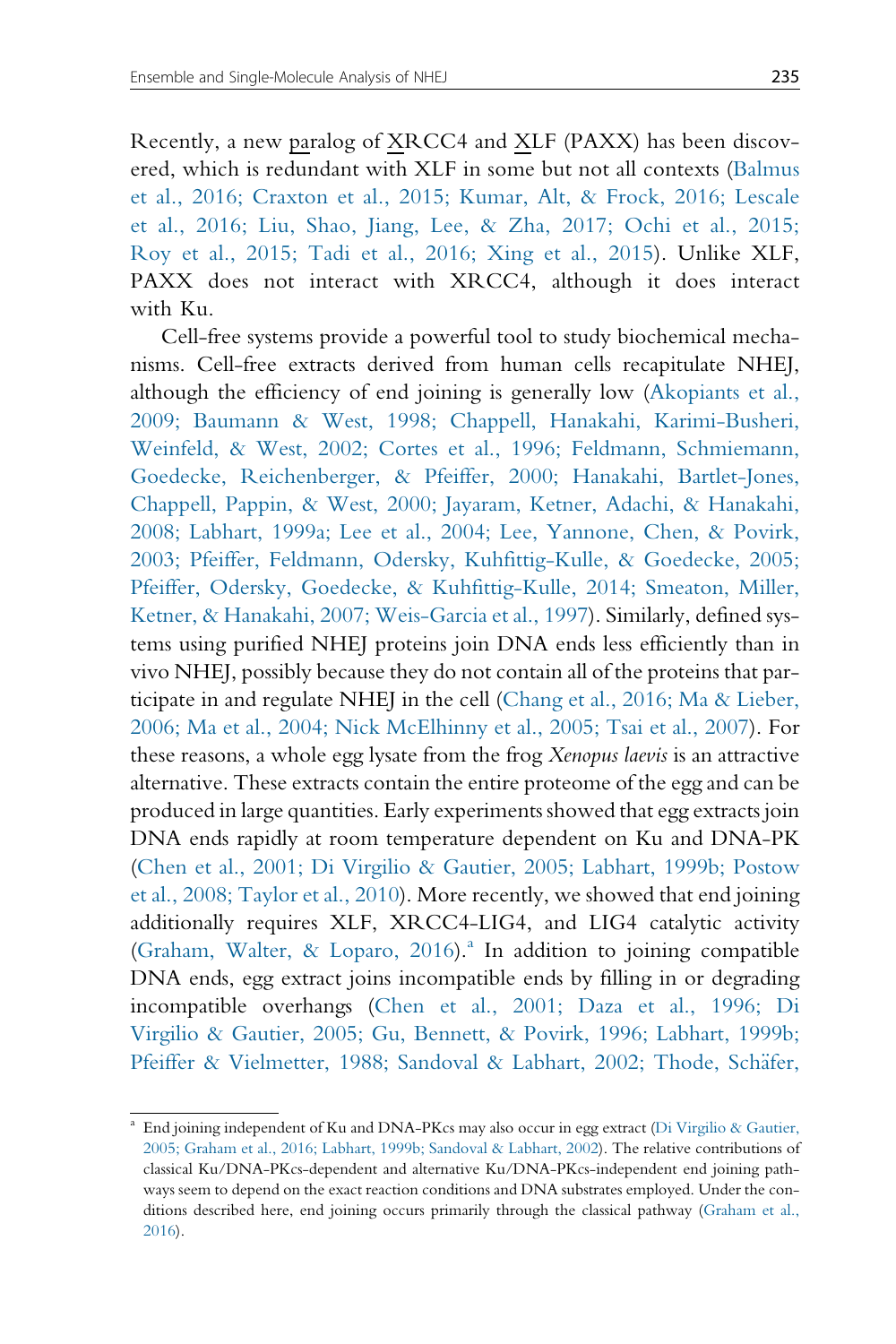[Pfeiffer, & Vielmetter, 1990; Zhu & Peng, 2016](#page-33-0)). These processing events depend on the factors mentioned earlier (our unpublished results), indicating that egg extract will be useful to elucidate how end processing is regulated during NHEJ.

Here, we describe ensemble and single-molecule NHEJ assays in egg extract. Ensemble assays report on the processing and ligation of DNA ends by monitoring DNA products, while single-molecule assays reveal transient intermediates in end joining. We describe two variations of a singlemolecule fluorescence assay in which DNA substrates are labeled near their ends with the fluorescent dyes Cy3 and Cy5 and bridging of ends is indicated by colocalization and Förster resonance energy transfer (FRET) between these two fluorophores.

# 2. ENSEMBLE END JOINING ASSAYS

In this section, we describe ensemble biochemical assays for monitoring end joining in egg extract. We typically use a high-speed supernatant (HSS) of unfertilized eggs arrested in interphase [\(Lebofsky, Takahashi, &](#page-35-0) [Walter,](#page-35-0) 2009). However, end joining also occurs in low-speed egg lysates that contain membranes and in "CSF-arrested" extract that is arrested in metaphase II of meiosis [\(Di Virgilio & Gautier, 2005; Postow et al.,](#page-34-0) [2008\)](#page-34-0). Highly concentrated nucleoplasmic extracts derived from either in vitro-reconstituted nuclei or germinal vesicles can join DNA ends under certain conditions, although they primarily tend to resect DNA ends and may join ends through alternative end joining (Alt-EJ) mechanisms ([Budzowska, Graham, Sobeck, Waga, & Walter, 2015; Lehman &](#page-33-0) Carroll, 1991; [Lehman, Clemens, Worthylake, Trautman, & Carroll,](#page-33-0) [1993; Liao, Toczylowski, & Yan, 2008; Toczylowski & Yan, 2006; Yan,](#page-33-0) [McCane, Toczylowski, & Chen, 2005](#page-33-0); B. Stinson & R. Amunugama, personal communication).

Linear DNA fragments introduced into egg extract are joined end to end by the NHEJ machinery. This yields circular or linear end joining products [\(Fig. 1](#page-4-0)A), the ratio of which varies depending on substrate length and concentration. Egg extracts including HSS are also capable of performing the  $5'-3'$  end resection step that initiates homologous recombination or Alt-EJ ([Liao, Guay, Toczylowski, & Yan, 2012;](#page-35-0) Liao, [Toczylowski, & Yan, 2011\)](#page-35-0). We find that the overall DNA concentration added to extract influences the types of products formed and the balance between end joining and resection. We include 10–100 ng/μL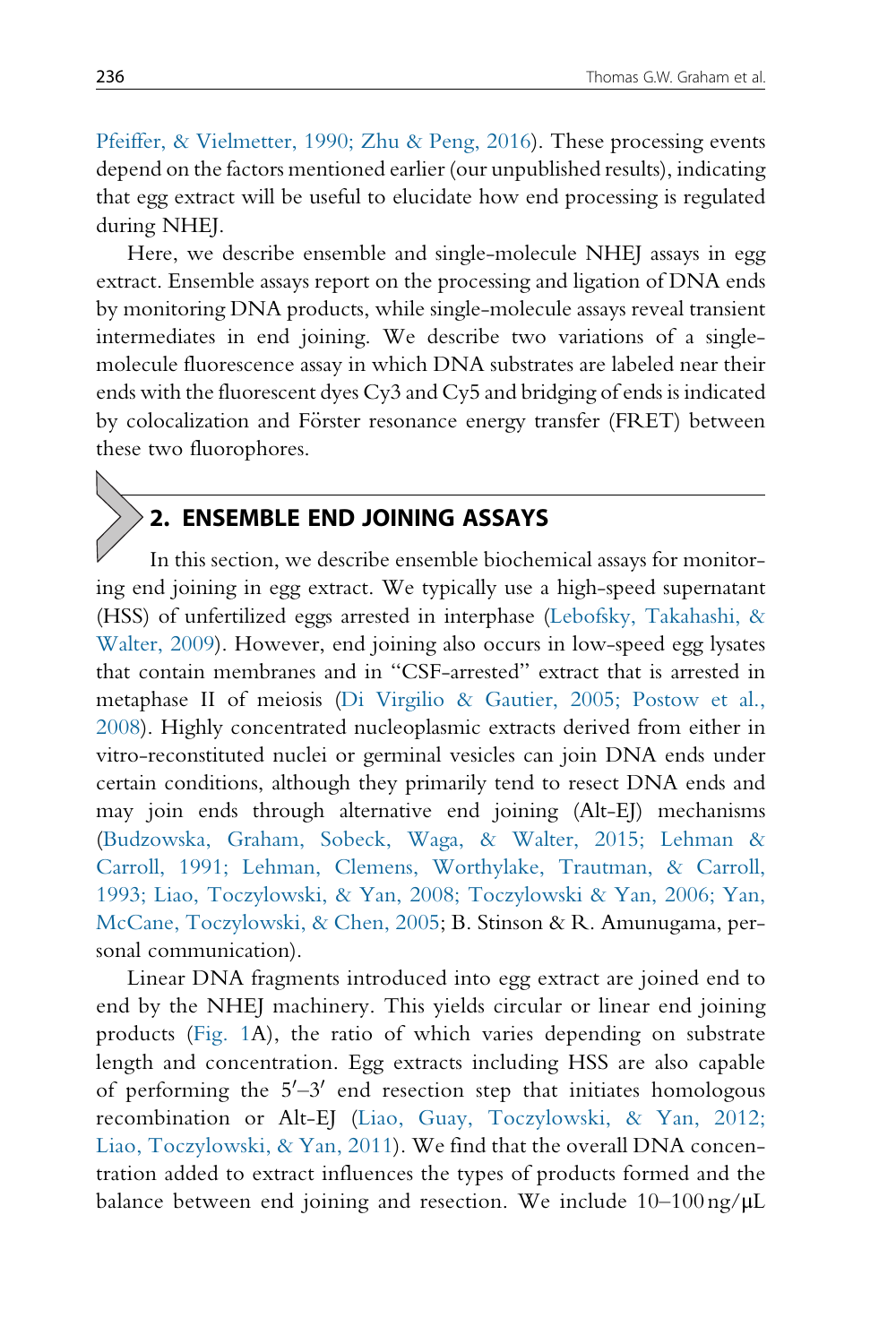<span id="page-4-0"></span>

Fig. 1 Ensemble end joining assay. (A) Time course of an end joining reaction, showing conversion of linear substrate (lin) into open circular (oc), supercoiled closed-circular (scc), dimeric (di), and multimeric products. Supercoiling of closed-circular DNA in extract arises from nucleosome assembly. Closed-circular (cc) topoisomers are visible between the oc and scc bands. The substrate DNA band is slightly overexposed at the 0-min timepoint. (B) Carrier DNA dependence of end joining. A very low concentration of substrate DNA ( $\sim$ 0.05 ng/ $\mu$ L) was incubated with an extract containing different amounts of closed-circular carrier DNA. End joining does not occur at all if the overall DNA concentration is too low.

of closed-circular plasmid DNA as a "carrier" in our reactions, as this suppresses resection and promotes end joining (through an unknown mechanism; see Fig. 1B). The efficiency of DNA replication in egg extract has similarly been shown to depend on the total DNA concentration [\(Lebofsky, van Oijen, & Walter, 2011](#page-35-0)). The optimal concentration of carrier DNA may vary between different preparations of extract. Importantly, the effect of carrier DNA does not depend on the presence of homology between the substrate and the carrier DNA, as both heterologous and homologous carrier plasmids support efficient end joining.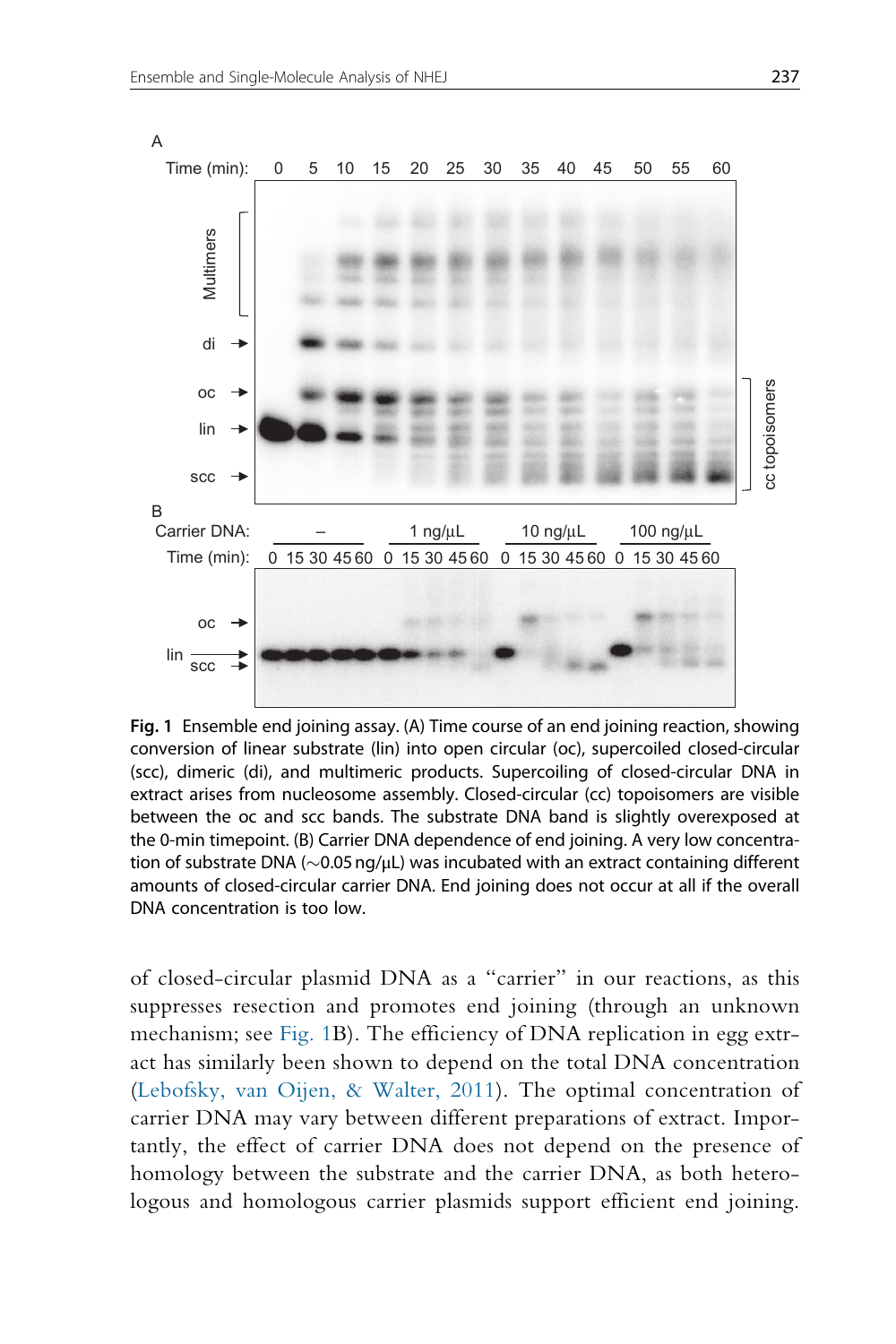We typically incubate end joining reactions at room temperature; however, joining at 13–15°C has also been reported [\(Gu et al., 1996; Labhart, 1999b](#page-34-0)).

End joining reactions may be performed with unlabeled DNA, which is then separated on an agarose gel and stained with an intercalating dye such as SYBR Gold. Alternatively, substrate DNA may be site-specifically labeled with a fluorescent dye or a radioactive nucleotide. Below, we describe how to perform end joining reactions using radiolabeled substrate DNA, which provides high sensitivity and good signal to noise for reactions with small amounts of substrate. At low substrate DNA concentrations ( $\sim$ 1 ng/ $\mu$ L), the products formed are predominantly circles, which result from joining of the two ends of the same molecule of DNA. We commonly use linearized 3–5 kb plasmid DNA to permit efficient circularization.

## 2.1 Substrate Preparation

#### 2.1.1 Materials

- Maxiprepped plasmid DNA containing a single EcoRI site
- EcoRI-HF® (New England Biolabs, Cat. #R3101). Any restriction enzyme may be used, provided that it cuts the plasmid to leave  $5'$  overhangs that can be filled in with a suitable radiolabeled dNTP
- Molecular biology grade agarose
- Horizontal gel electrophoresis rig, casting tray  $(\sim 10 \text{ cm} \times 10 \text{ cm})$ , and comb
- Heavy-duty plastic packing tape
- DNA ladder (e.g., 2-log ladder from New England Biolabs, Cat. #N3200)
- Klenow fragment of DNA polymerase I, 5000U/mL (New England Biolabs, Cat.  $\#M0210L$ ). Note: Do not use the  $3'-5'$  exonucleasedeficient version of the Klenow fragment, as this enzyme can add nontemplated nucleotides to blunt-ended DNA
- $\cdot$  [ $\alpha$ <sup>-32</sup>P]-dATP (EasyTides, Perkin Elmer)
- Unlabeled dCTP, dGTP, and dTTP
- Ethidium bromide, 10mg/mL solution
- $6 \times$  gel loading dye (New England Biolabs, Cat. #B7024S)
- Tris–borate–EDTA (TBE) buffer: Dissolve the following per liter to make a  $10 \times$  stock:  $108 g$  of Tris base,  $55 g$  of boric acid, and  $40 \text{mL}$ of 0.5M EDTA solution, pH 8.0. Use EDTA, not EDTA disodium salt, and adjust the pH of the EDTA stock solution to 8.0 with sodium hydroxide.
- Long-wavelength (365 nm) UV light box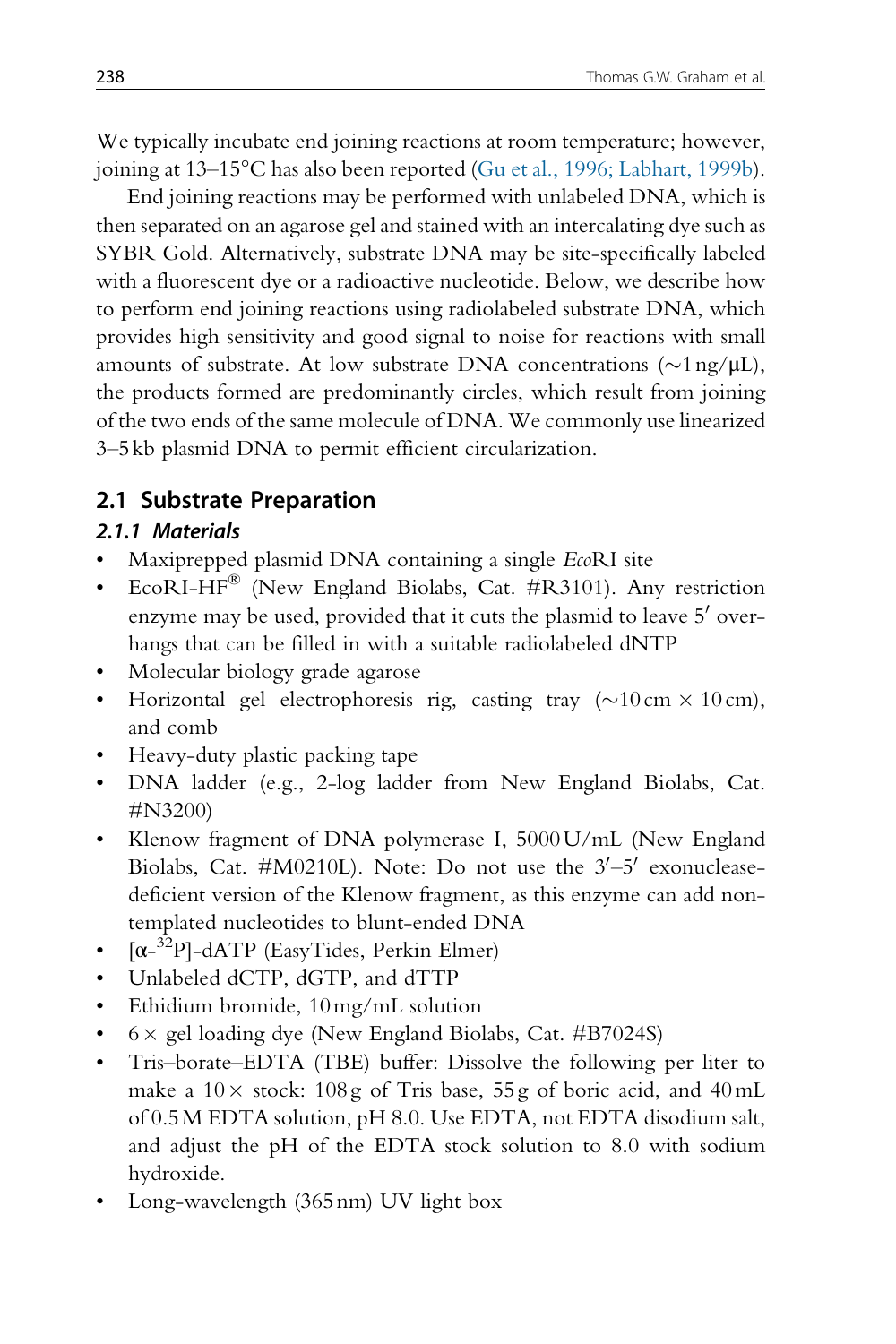- Dialysis tubing (SpectraPor #132650, 23mm, 6–8 kDa MWCO) and clips
- Cooled microcentrifuge
- Isobutanol, equilibrated with aqueous buffer at pH 8
- 3  $M$  sodium acetate, pH 5.2
- 100% and 70% ethanol
- Clean razor blade or scalpel
- Broad-tipped forceps
- $1 \times$  TE buffer: 10 mM Tris–HCl, pH 8, 1 mM EDTA
- $10 \text{ mM Tris-HCl}$ , pH 7.5
- PCR purification kit (Qiagen)
- Nanodrop spectrophotometer

## 2.1.2 Protocol

- **1.** Digest 100  $\mu$ g of plasmid DNA with 5  $\mu$ L of 20 U/ $\mu$ L EcoRI in a 100  $\mu$ L volume of CutSmart buffer at 37°C for 3 h.
- 2. Tape all wells except one of a gel loading comb together with packing tape, and cast a  $1 \times$  TBE agarose gel containing  $1 \mu$ g/mL ethidium bromide. Add 20μL of loading dye to the DNA digestion reaction and load in the large well. Load a DNA ladder in the small well. Separate by electrophoresis at 7.5V/cm.
- 3. On a UV light box, cut out the band containing the DNA with a sharp razor blade or a scalpel. To prevent photodamage, avoid excessive exposure of the DNA to UV light. Alternatively, the band may be visible under room light when viewed against a white background.
- 4. Electroelute the DNA from the gel slice:
	- a. Cut a piece of dialysis tubing several centimeters longer than the gel slice. Rinse the tubing with water and open the ends by rubbing them between your thumb and forefinger. Clamp one end with a plastic clip.
	- **b.** Submerge the dialysis tubing in a gel box containing  $1 \times \text{TBE}$  to fill it with buffer, pushing out any bubbles.
	- c. Slide the product band (preferably as a single piece of agarose) into the dialysis bag, squeeze out any bubbles and excess buffer, and clamp the other end.
	- **d.** Add ethidium bromide to the  $1 \times$  TBE running buffer to a final concentration of  $\sim$  1  $\mu$ g/mL.
	- e. Orient the tubing perpendicular to the direction of the electric field and push the gel slice to the edge of the tubing nearest the cathode.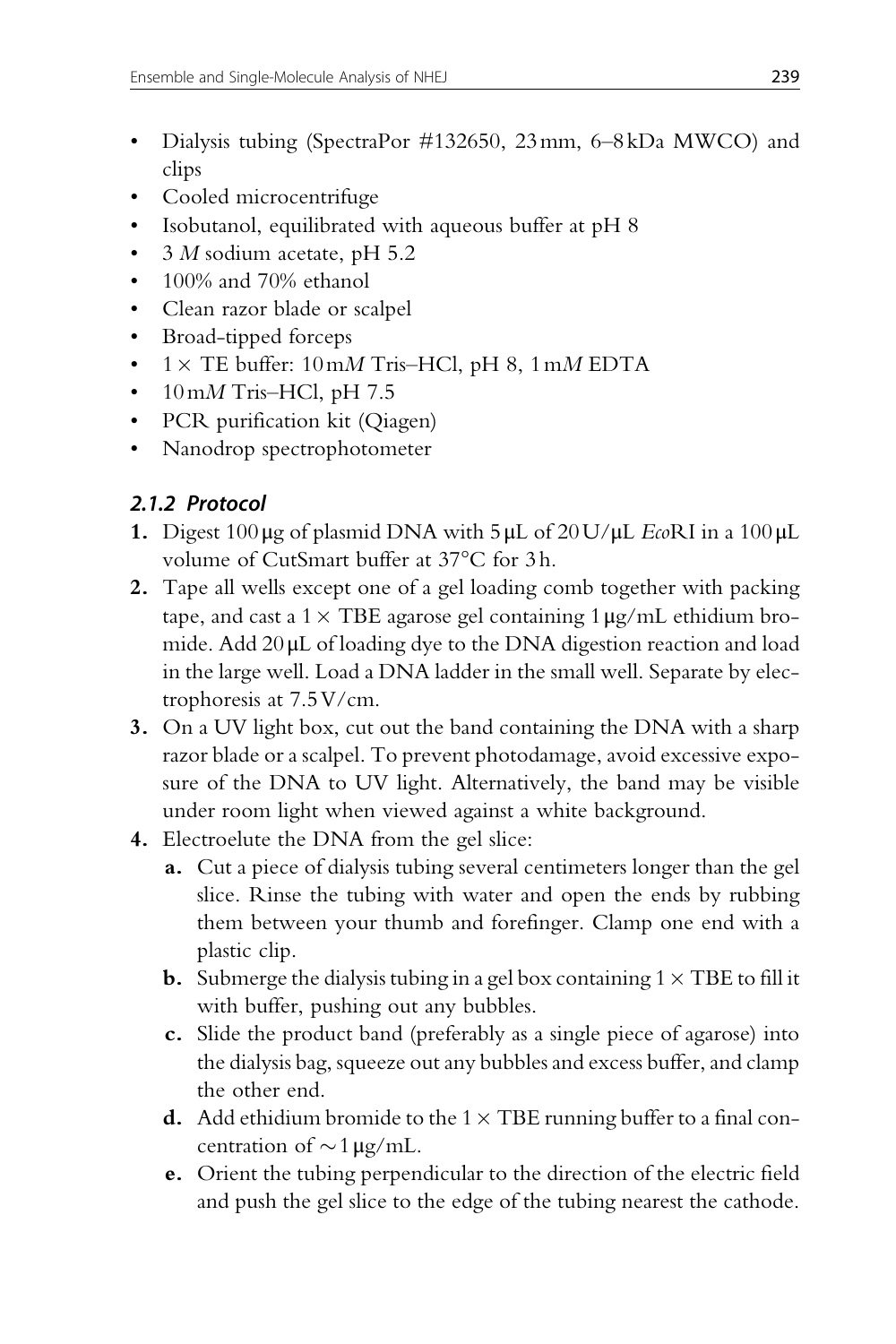- f. Apply voltage at 7.5V/cm. The DNA will migrate out of the gel slice and accumulate on the opposite edge of the dialysis tubing. The stained DNA is often visible in room light, and it can also be visualized more clearly under ultraviolet light.
- g. After all of the DNA has exited the gel (about 30min to 1 h), remove one of the dialysis clips, and pull out the gel slice with a pair of forceps, being careful not to disturb the DNA that has accumulated on the opposite side of the dialysis tubing.
- h. Carefully rub the dialysis tubing between your thumb and forefinger to free DNA bound to the sides, being careful not to spill the solution from the tubing. Pipette out the DNA.
- i. To remove ethidium bromide, extract the DNA solution twice with 1 volume of isobutanol. Mix well at each extraction step by vortexing, and centrifuge briefly to separate the phases. Isobutanol forms the top phase.
- j. Precipitate DNA by adding 0.1 volumes of 3 M sodium acetate, pH 5.2 and 2.5 volumes of 100% ethanol. Incubate at  $-20^{\circ}$ C for  $\geq$ 10min and spin at 16,000  $\times$  g for 30min at 4°C in a microcentrifuge. Large volumes can be divided between microcentrifuge tubes or spun at  $\geq 4000 \times g$  in 15mL conical tubes in a swinging bucket rotor. Wash the pellet briefly with 70% ethanol and centrifuge again for 1min. For samples divided between multiple tubes or large samples in 15mL conical tubes, disrupt all pellets by pipetting up and down with 70% ethanol, transfer to a single microcentrifuge tube, and centrifuge for 10 min at 16,000  $\times$  g. Thoroughly aspirate the 70% ethanol and dissolve the pellet in  $100 \mu L$  of  $10 \text{ m}M$  Tris–HCl pH 7.5. Determine the concentration by 280 nm absorbance on a low-volume UV–Vis spectrophotometer (e.g., Nanodrop).
- 5. Set up the following radiolabeling reaction:
	- **a.** 1.0  $\mu$ g of gel purified linear DNA fragment
	- **b.**  $2 \mu L$  10  $\times$  NEBuffer 2 (New England Biolabs; supplied with Klenow fragment)
	- c.  $1 \mu L \left[ \alpha^{-32}P \right] dATP$
	- d.  $0.67 \mu L$  each 1 mM dTTP, dCTP, and dGTP. All dNTPs are included in the reaction to prevent resection by the  $3'-5'$  exonuclease activity of the Klenow fragment
	- e.  $0.5 \mu L$  of 5000 U/mL Klenow fragment
	- f. Water to  $20 \mu L$
- 6. Incubate at 25°C for 15min.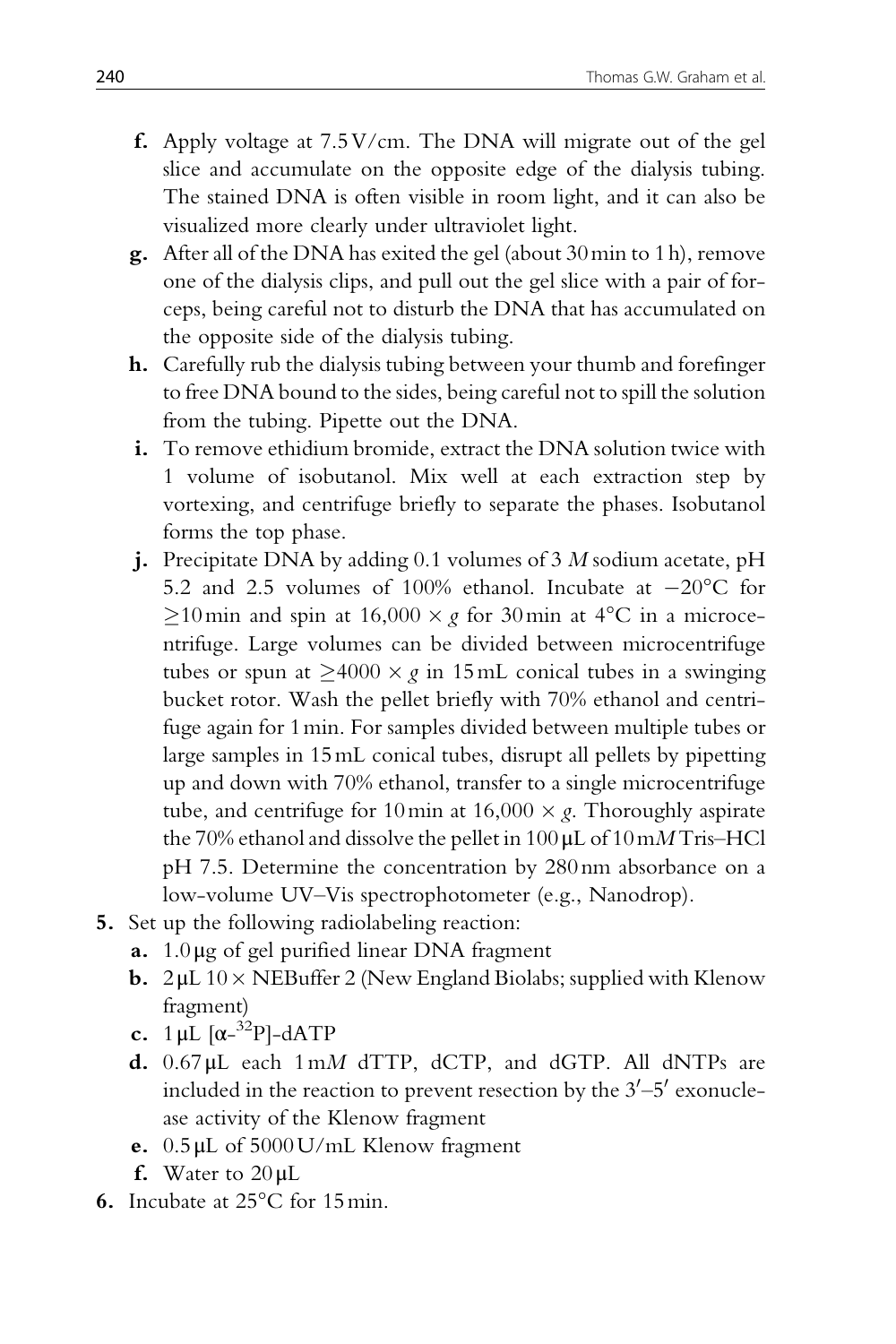7. Stop the reaction by adding 100μL of PCR purification kit buffer PB (Qiagen). Purify the DNA using a PCR purification kit (Qiagen) following the manufacturer's instructions. Elute the DNA from the spin column with  $50 \mu L$  of  $10 \text{ m}M$  Tris–HCl, pH 7.5. Full recovery of the DNA would yield a final concentration of 20 ng/μL.

# 2.2 End Joining Reactions

## 2.2.1 Materials

- HSS of unfertilized X. laevis eggs [\(Lebofsky et al., 2009\)](#page-35-0). We typically flash-freeze 33  $\mu$ L aliquots in liquid nitrogen and store them at  $-80^{\circ}$ C.
- Nocodazole (0.5mg/mL solution in dimethylsulfoxide)
- Creatine phosphokinase (CPK; Sigma, #C-3755, 35,000U; Type I from rabbit muscle), 5mg/mL solution in 10mM HEPES, pH 7.5, 50% glycerol, 50 mM NaCl. Store at  $-20^{\circ}$ C.
- Adenosine triphosphate (ATP; Sigma,  $#A-5394$ ), 200 mM solution. Adjust the pH to approximately 7 with NaOH using pH indicator paper, and store aliquots at  $-20^{\circ}$ C.
- Phosphocreatine (PC; Sigma, #P-6502), 1 M solution in  $10 \text{ m}$ M  $KH_2PO_4$ , pH 7.0. Store at  $-20^{\circ}$ C.
- Closed circular plasmid DNA, 1 μg/μL in 1 × TE buffer<br>• Stop solution/loading dve: 8 mM EDTA, 0.13% phosphe
- Stop solution/loading dye: 8mM EDTA, 0.13% phosphoric acid, 10% Ficoll, 5% SDS, 0.2% bromophenol blue, 80mM Tris, pH 8
- Proteinase K, 1 mg/mL solution
- Hybond-XL membrane (GE Healthcare Life Sciences)
- Heavy Whatman filter paper
- C-fold or multifold paper towels
- Plastic wrap
- Large book or other flat, heavy object
- Vacuum gel dryer
- Storage phosphorscreen and phosphorimager

# 2.2.2 Protocol

- 1. Prepare an ATP regeneration system by combining the following:
	- $0.5 \mu L$  of  $5 \text{ mg/mL}$  CPK
	- $5 \mu L$  of  $200 \,\mathrm{m}M$  ATP
	- $10$ μL of 1 M PC
- **2.** Add  $0.5 \mu L$  of  $0.5 \text{ mg/mL}$  nocodazole to a single  $33 \mu L$  aliquot of egg extract, and mix thoroughly by pipetting, being careful to avoid bubbles.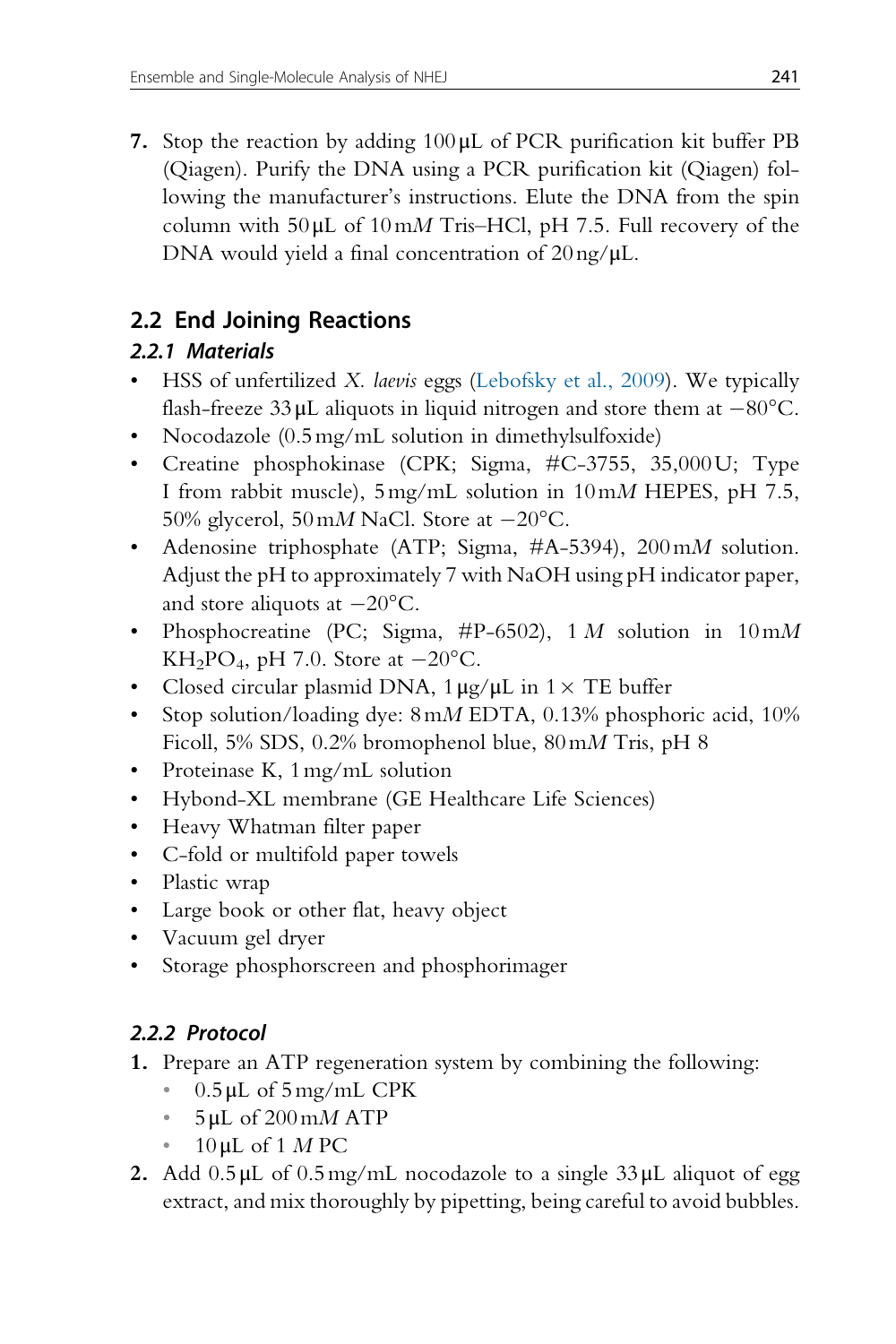Also add 1  $\mu$ L of ATP regeneration system and 3.3  $\mu$ L of 1  $\mu$ g/ $\mu$ L closedcircular carrier plasmid. Mix thoroughly.

- 3. For each end joining reaction, combine  $10 \mu L$  of this extract mixture with 0.5μL of radiolabeled substrate DNA on ice.
- 4. Withdraw an initial  $2\mu$ L sample into  $5\mu$ L of stop solution/loading dye. Transfer the reactions to room temperature and withdraw additional  $2 \mu L$  samples at desired time points, e.g., 20, 40, and 60 min.
- **5.** Treat the stopped reactions with proteinase K  $(1 \mu g)$  per sample) for 30min at 37°C or overnight at room temperature.
- **6.** Load the samples on a 0.8%  $1 \times$  TBE agarose gel and separate by electrophoresis for  $1.5-2h$  at  $7.5V/cm$ .
- 7. Sandwich the gel between two pieces of the Hybond-XL membrane to trap the DNA and then sandwich this between two pieces of a heavy Whatman filter paper. Place the gel sandwich on a stack of paper towels, cover with a piece of plastic wrap, and compress under a large book or other heavy, flat object for at least 15min to remove most of the buffer from the gel.
- 8. Remove the paper towels and dry the gel for at least 1 h on a vacuum gel dryer set to 80°C.
- 9. Remove the Whatman filter paper, cover the dried gel/Hybond-XL sandwich with a single layer of plastic wrap, and expose to a storage phosphorscreen for several hours to overnight. Image exposed screen on a phosphorimager.

## 2.2.3 Notes

- 1. For imaging nonradiolabeled DNA by intercalating dye staining, treat the samples with RNase A (2μg per sample for 30min at 37°C) prior to PK treatment to degrade endogenous egg RNA in the extract. Separate DNA on a gel without intercalating dye and stain the gel after electrophoresis.
- 2. The amount of DNA in different bands may be quantified using image analysis software such as ImageJ. The intensity of radiolabeled DNA summed over the entire lane usually decreases over the course of the reaction, likely due to some fraction of the substrate DNA being resected. End joining efficiency varies between batches of extract, but the majority of labeled DNA remaining at 30min is typically found in joined products [\(Fig. 1\)](#page-4-0).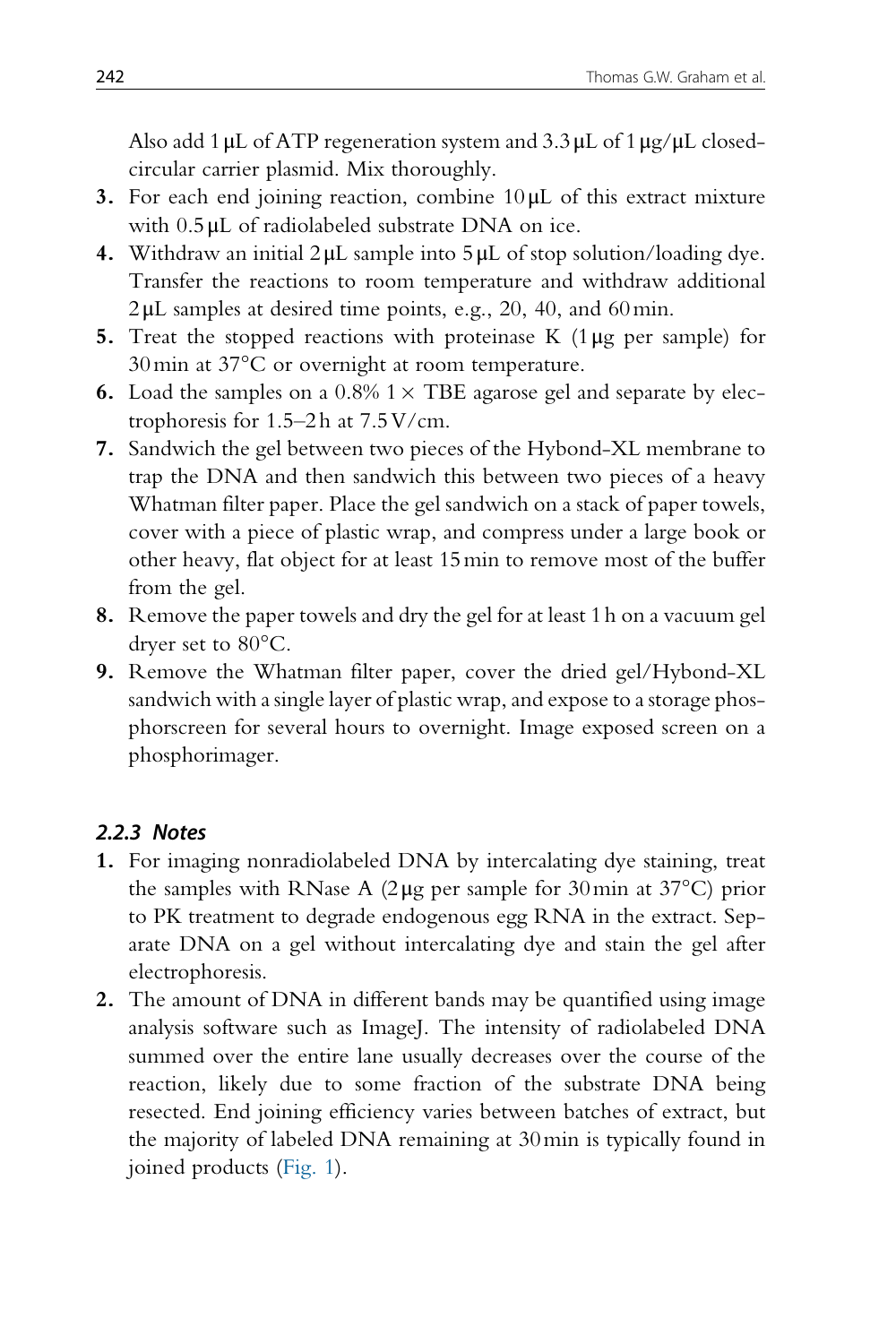## 2.3 Immunodepletion Analysis

Immunodepletion of proteins from egg extract can be used to study their functions in end joining, both in ensemble and in single-molecule assays. Custom antibodies are raised against the desired factor by immunizing rabbits with the purified full-length protein, a fragment of the protein, or a synthetic peptide. We have had good success with antibodies directed against 12- to 16-amino acid synthetic peptides derived from the C-termini of proteins of interest. The antibody is typically affinity-purified from serum by coupling the antigen to a solid support (e.g., SulfoLink resin [Thermo Fisher]), passing crude serum over the resin, eluting bound antibody with low pH, and rapidly neutralizing the eluate with concentrated high-pH Tris buffer ([Harlow & Lane, 1988](#page-34-0)). Commercial services are available for immunization and bleeding of rabbits and affinity purification of antibody.

#### 2.3.1 Materials

- Affinity-purified antibody (1mg/mL)
- Nonspecific IgG antibody (see Note 1)
- Phosphate-buffered saline (PBS; Teknova): 135 mM NaCl, 2.7 mM KCl,  $4.3 \text{m}M$  Na<sub>2</sub>HPO<sub>4</sub>,  $1.4 \text{m}M$  KH<sub>2</sub>PO<sub>4</sub>
- PBS + 0.02% sodium azide (Warning: Sodium azide is toxic!)
- Protein A sepharose CL-4B beads (GE Healthcare Life Sciences), stored as a 33% slurry in PBS  $+ 0.02$ % sodium azide
- Low-binding 0.65mL and 1.7mL microcentrifuge tubes (Corning Costar<sup>®</sup> #3206 and Sigma Aldrich #T3406)
- Swinging bucket or horizontal microcentrifuge
- Vacuum aspirator
- Gel loading pipette tips
- Ultrafine gel loading pipette tips (USA Scientific, 0.25 mm OD orifice, #1022-8950)
- Egg lysis buffer:  $10 \text{ mM HEPES}$ , pH 7.7,  $50 \text{ mM KCl}$ ,  $2.5 \text{ mM MgCl}_2$ ,  $250 \text{m}$  sucrose. Filter sterilize and store at  $4^{\circ}$ C.
- Clean scissors

## 2.3.2 Protocol

- 1. Bead preparation:
	- a. To prepare enough beads for several depletion experiments, dispense 300μL of a 33% protein A sepharose bead slurry (i.e., 100μL bed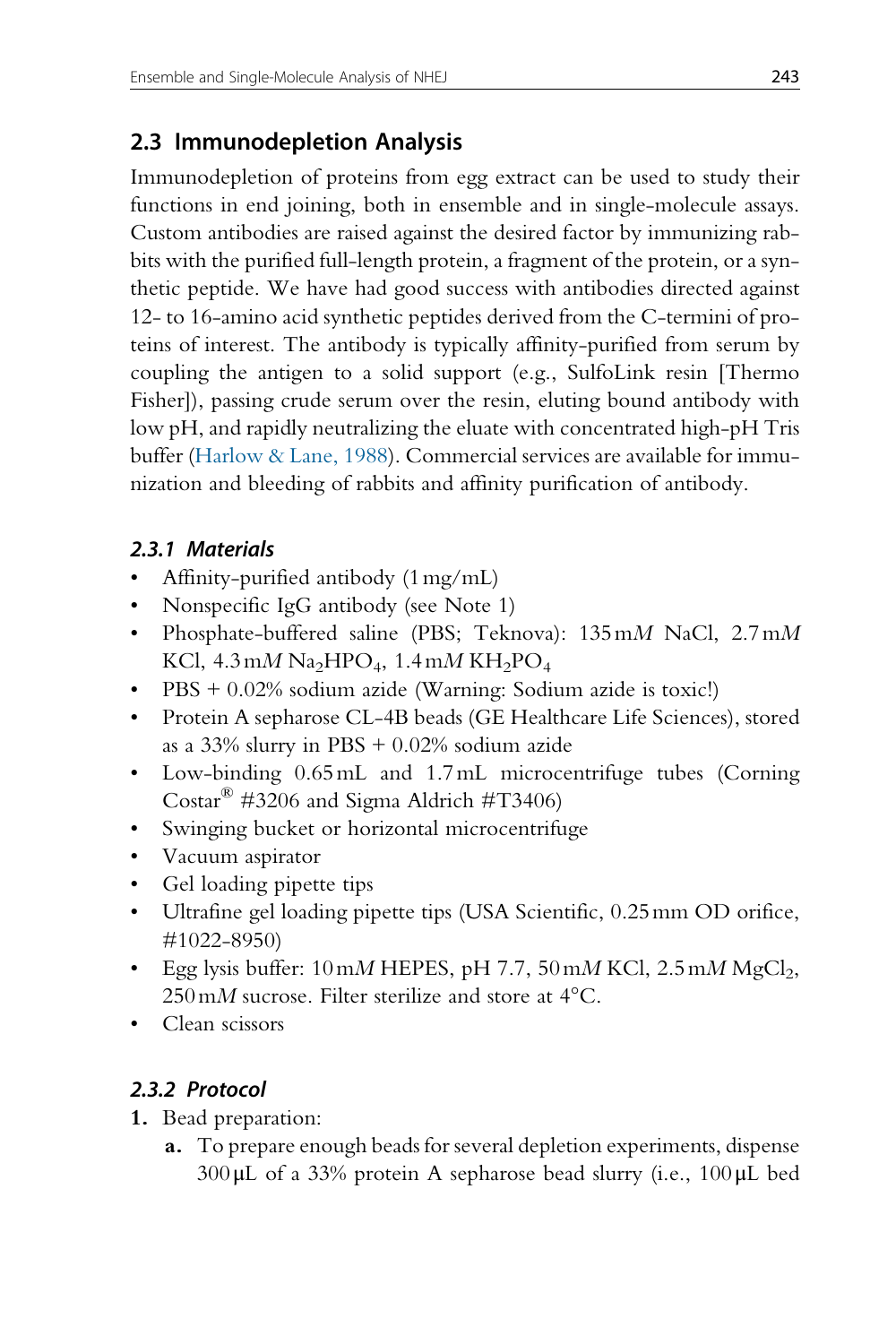volume) to a 1.7-mL low-binding microcentrifuge tube. Centrifuge for 30s at 2000  $\times$  g to pellet the beads. Aspirate most of the supernatant with a vacuum aspirator fitted with a gel loading tip.

- **b.** Add  $300 \mu$ g of 1 mg/mL affinity-purified antibody and incubate on a rotary mixer for 1 h at room temperature. A larger quantity of antibody is necessary in some cases for proteins that are difficult to deplete. Crude serum can sometimes be used without affinity purification.
- c. Wash beads three times with 1mL of PBS, centrifuging 30s at  $2000 \times g$  between washes. Aspirate thoroughly with a gel loading tip followed by an ultrafine gel loading tip, and resuspend with 2 bed volumes (200 $\mu$ L) of PBS + 0.02% sodium azide to make a 33% slurry.
- 2. Immunodepletion:
	- a. Dispense 0.1 bed volumes of beads for each volume of extract you wish to deplete in two  $0.65$  mL low-binding microcentrifuge tubes (see Note 2). For instance, to deplete  $33 \mu$ L of extract, aliquot  $10 \mu$ L of 33% bead slurry to each tube.
	- **b.** Wash beads twice with 500  $\mu$ L of 1  $\times$  ELB, centrifuging for 1 min at  $2000 \times g$  after each wash.
	- c. Supplement extract with 0.5mg/mL nocodazole in DMSO to a final concentration of  $8 \text{ ng/}\mu\text{L}$  to prevent microtubule formation. Mix well.
	- d. Thoroughly aspirate buffer from the first tube of beads using an ultrafine gel loading tip and add extract to the beads. Inject a small  $(\sim 1 \,\mu L)$  bubble to facilitate mixing.
	- e. Place the tube on a rotary mixer and rotate at a moderate rate  $(\sim 0.1 - 0.2$  revolutions per second) for 20 min at room temperature.
	- **f.** Pellet the beads by centrifuging for 1 min at 2000  $\times$  g. Transfer the supernatant to the second tube of beads. To avoid transferring beads from one tube to another, it helps to first remove the bulk of the extract using a regular pipette tip and then remove the remainder with an ultrafine gel loading tip immersed in the beads. Cut off the end of the tip with a pair of clean scissors to avoid transferring beads and to make it easier to dispense the extract from the tip.
	- g. Repeat steps e and f. After the final round of immunodepletion, the extract may be stored on ice for over an hour without loss of activity.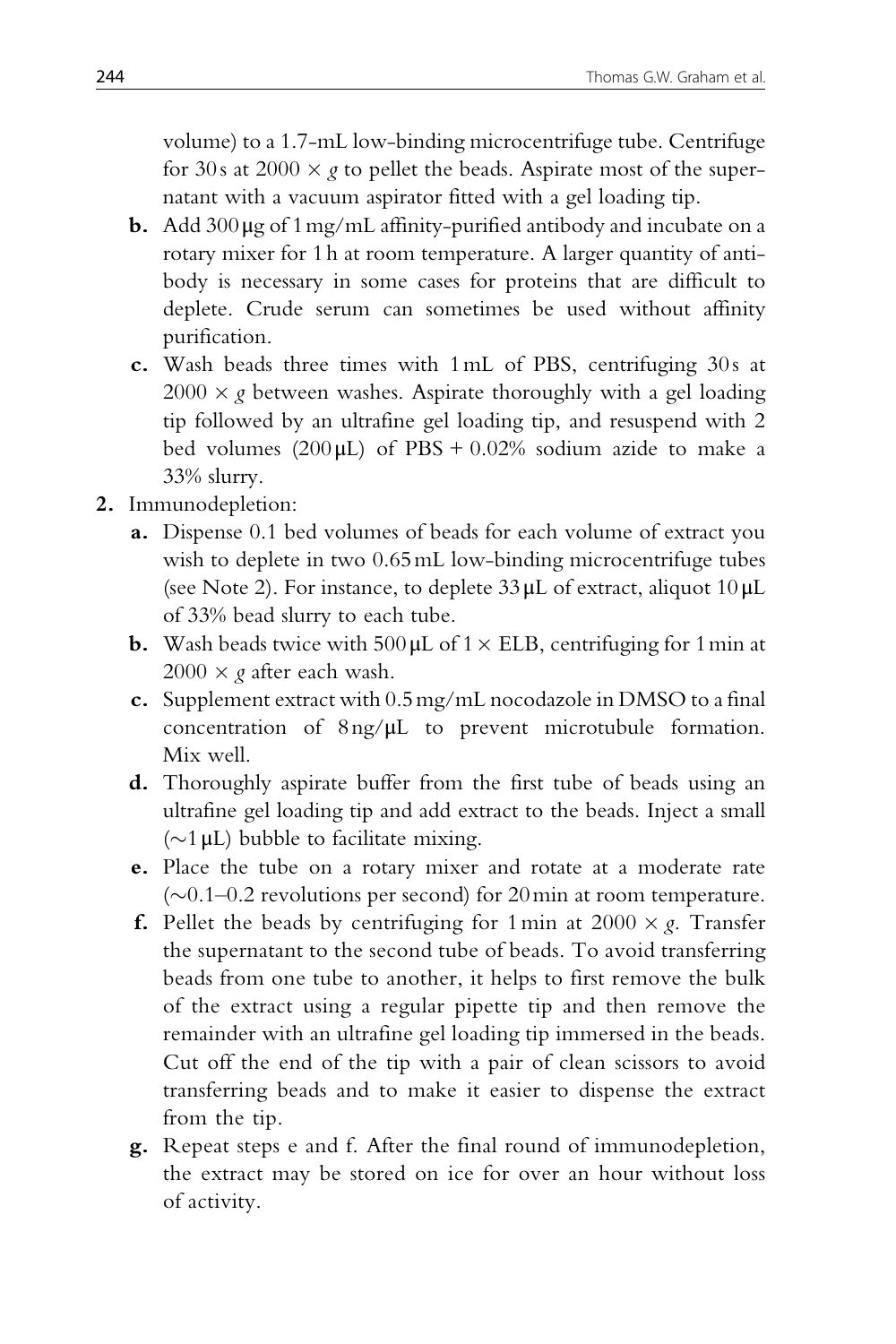#### 2.3.3 Notes

- 1. A mock depletion control with nonspecific IgG bound to protein A sepharose beads is typically included. Nonspecific IgG can be purchased or purified from the serum of nonimmunized rabbits (normal rabbit serum) using protein A sepharose ([Harlow & Lane, 1988](#page-34-0)). The most important control is to rescue any defects resulting from immunodepletion with the addition of recombinant protein added at or near endogenous concentration.
- 2. Immunodepletion conditions are optimized for each protein. For each round, we use 0.1–0.2 bed volumes of beads per 1 volume of extract. A 20-min incubation time at room temperature has been effective for all NHEJ factors tested so far; however, some proteins may require a longer incubation at 4°C.

## 3. SINGLE-MOLECULE END JOINING ASSAY

While the ensemble assay described earlier allows covalently joined NHEJ products to be observed, it does not permit the detection of transient, noncovalent reaction intermediates. Single-molecule fluorescence colocalization and FRET can be used to monitor bridging of DNA ends. We have developed two assay configurations [\(Fig. 2\)](#page-13-0): In the "intermolecular" version of the assay, a short DNA duplex is tethered to a glass surface at one end and labeled at the other end with Cy3 [\(Fig. 2,](#page-13-0) upper panel). This tethered DNA duplex is incubated with egg extract containing a second DNA duplex that is labeled with Cy5 near both ends. This assay revealed two stages in DNA bridging [\(Graham et al., 2016\)](#page-34-0): the Cy3- and Cy5-labeled DNA duplexes are first tethered in a "long-range" complex in which Cy3 and Cy5 colocalize, but the dyes are not sufficiently close for detection of FRET. The long-range synaptic complex is subsequently converted into a "shortrange" complex in which DNA ends are aligned, as indicated by an increase in FRET signal. The short-range complex can also be studied using an "intramolecular" assay in which the two ends of a longer, internally tethered DNA are labeled with Cy3 and Cy5 ([Fig. 2,](#page-13-0) lower panel). Though formation of the long-range complex cannot be detected using this substrate, it is useful for characterizing the high-FRET short-range complex, which forms at a high rate due to the increased local concentration of DNA ends. Using these two assays, we previously showed that formation of the long-range synaptic complex requires Ku and DNA-PKcs but not DNA-PK catalytic activity, XLF, or XRCC4-LIG4, while formation of the short-range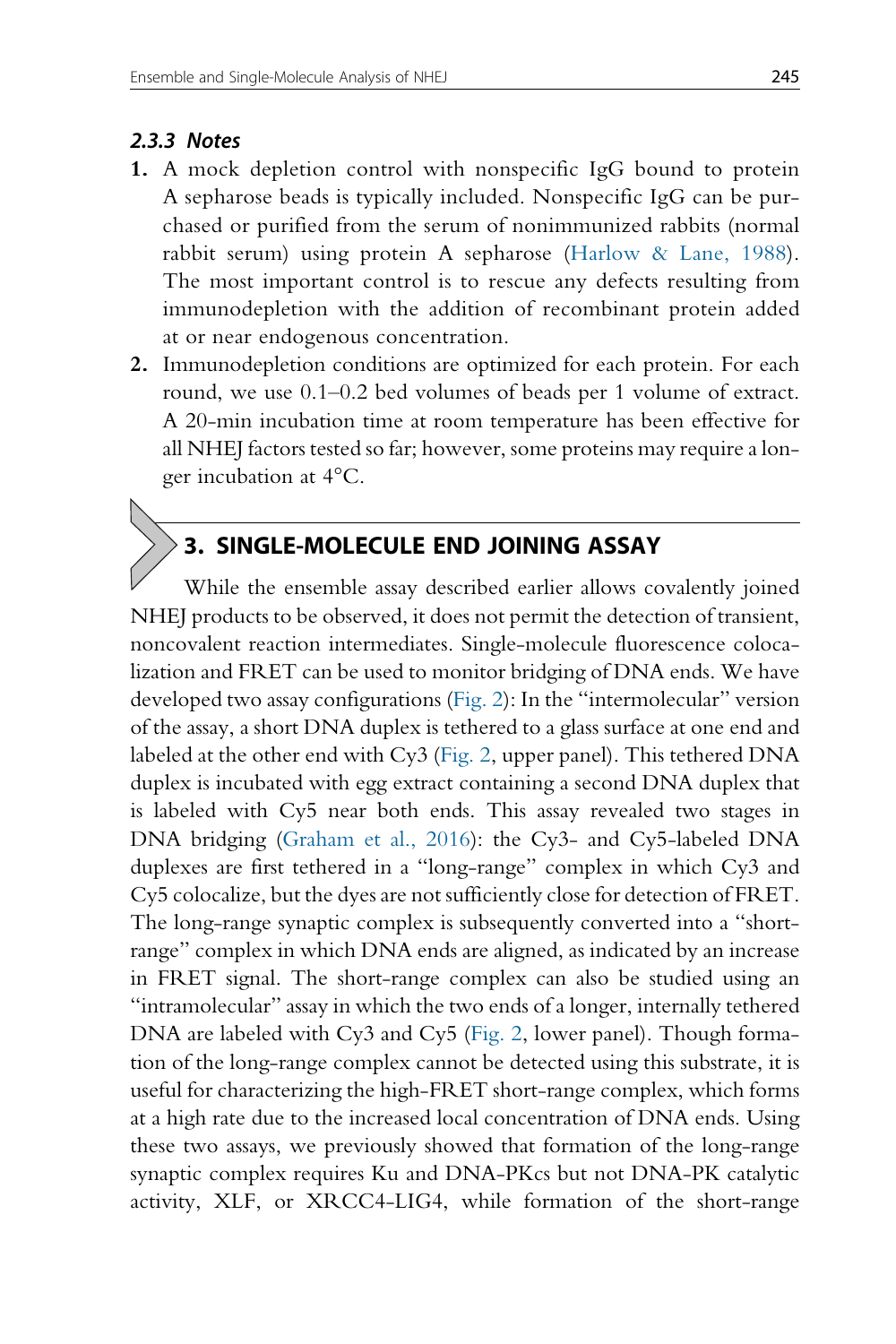<span id="page-13-0"></span>

Fig. 2 Schematic of intramolecular and intermolecular single-molecule DNA bridging assays. The intermolecular assay (upper panel) relies on a 100-bp DNA substrate labeled near one end with Cy3 (cyan circle) and tethered to the coverslip at the other end by a biotin–streptavidin attachment (black circle). This is incubated with egg extract containing a second 100-bp DNA labeled near both ends with Cy5 (red circles). Formation of the long-range synaptic complex [\(Graham et al., 2016\)](#page-34-0) is detected in the intermolecular assay based on the appearance of a discrete Cy5 spot that colocalizes with a Cy3-labeled DNA on the surface. Subsequent formation of the short-range synaptic complex is indicated by the appearance of FRET between Cy3 and Cy5. The intramolecular DNA substrate (lower panel) consists of a single, 2-kb DNA labeled near one end with Cy3 and near the other end with Cy5 and tethered to a streptavidin-coated coverslip via an internal biotin. Formation of the short-range synaptic complex ([Graham et al., 2016\)](#page-34-0) is indicated by appearance of FRET between Cy3 and Cy5.

synaptic complex requires DNA-PK catalytic activity, XLF, and XRCC4- LIG4, but not LIG4 catalytic activity.

#### 3.1 Substrate Preparation

#### 3.1.1 Short Duplexes for Intermolecular Assay

This protocol describes the preparation of labeled 100 bp DNA duplexes suitable for the intermolecular single-molecule NHEJ assay (Figs. 2, upper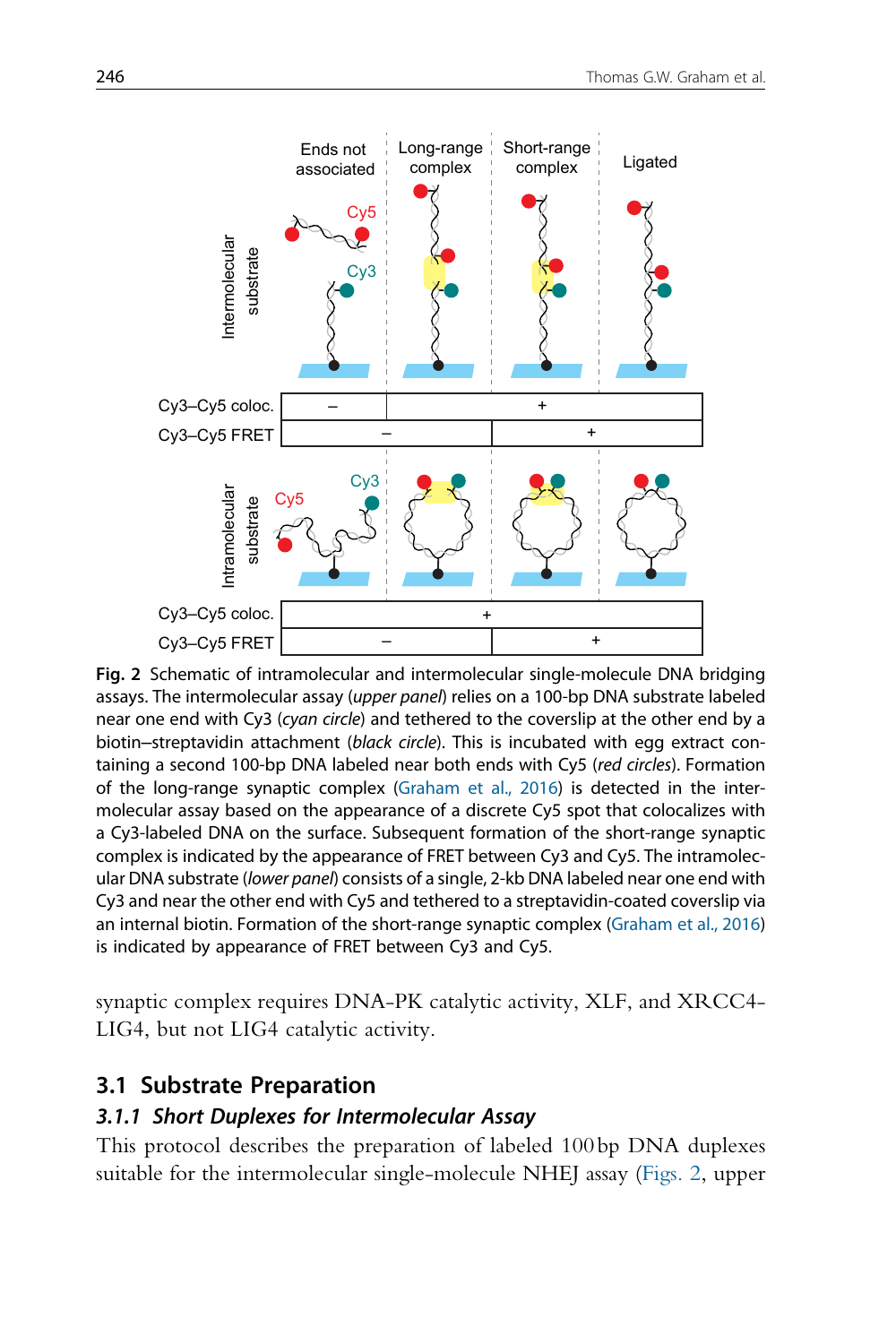

Fig. 3 Preparation of substrates for intermolecular single-molecule assay.

panel, and 3). Similar results have been obtained for longer  $(\sim1\,\text{kb})$  DNA fragments; however, these longer DNAs are susceptible to aggregation in the extract, probably as a result of chromatinization.

#### 3.1.1.1 Materials

• Fluorescently labeled oligonucleotides. Oligonucleotides labeled internally  $7$ nt from the  $5'$  end permit end joining while allowing FRET to be observed. We used the following sequences:

IntCy3 5' GGATCT/iCy3N/ACCGCTGTTGAGATC 3'.

IntCy5 5' AACTCT/iCy5N/TTTCCGAAGGTAACTGG 3'.

/iCy3N/ and /iCy5N/ represent C6-amino-deoxyuridine residues labeled with Cy3 and Cy5 NHS esters (off-catalog modification from Integrated DNA Technologies).

The following long oligonucleotides:

#### 2xCy5 substrate

```
Cy5–Cy5-adapter1
```

```
5'/5Phos/acatttactctctaacatcacgcctagatagaaacagatagcttgaacagatCC
AGTTACCTTCGGAAAAAGAGTT 30
```
Cy5–Cy5-adapter2

5'/5Phos/atctgttcaagctatctgtttctatctaggcgtgatgttagagagtaaatgtCCA GTTACCTTCGGAAAAAGAGTT 3'

#### Biotin-Cy3 substrate

```
Bio-Cy3-adapter1
```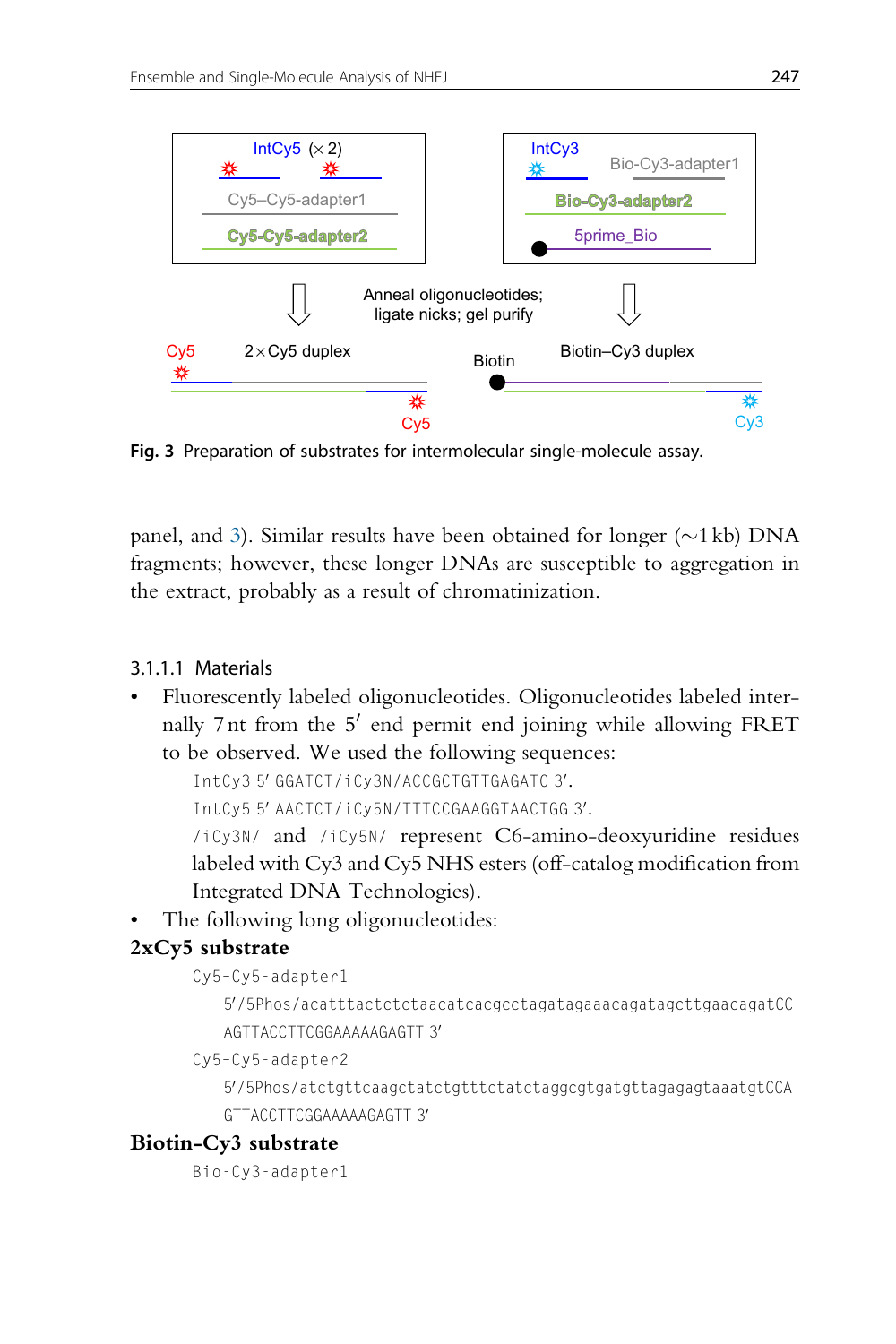5'/5Phos/GTTACATCGAACTGGATCTCAACAGCGGTAAGATCC 3'

Bio-Cy3-adapter2

50 /5Phos/CAGTTCGATGTAACTTAGAACCGCATCTTT

CACAGGTTCTTTTTGCTCTCATTGTTAGTCATTTGT

CAGATTCAACTG 3'

5prime\_Bio

50 /5Biosg/CAGTTGAATCTGACAAATGACTAACAATGA GAGCAAAAAGAACCTGTGAAAGATGCGGTTCTAA 3'

/5Phos/ represents  $5'$  phosphorylation and /5Biosg/ represents a

- 5' biotin modification (Integrated DNA Technologies)
- 5% 19:1 bis-acrylamide  $0.5 \times$  TBE-PAGE gel
- Low-binding 0.65 and 1.7mL microcentrifuge tubes (Corning Costar<sup>®</sup> #3206 and Sigma Aldrich #T3406)
- 27-gauge needle
- **Isopropanol**
- NEBuffer 3 (New England Biolabs; 100mM NaCl, 50mM Tris–HCl,  $10 \text{m}M \text{ MgCl}_2$ ,  $1 \text{m}M \text{ DTT}$ , pH 7.9)
- $20 \text{m}M$  ATP
- T4 DNA ligase (New England Biolabs, #M0202M)
- Cellulose acetate spin filters (Corning Costar Spin-X)
- 10-bp DNA ladder (Invitrogen, #10821-015)

# 3.1.1.2 Procedure

- 1. Mix equimolar quantities of the following oligonucleotides in  $25 \mu L$  of  $1 \times$  NEBuffer 3 (New England Biolabs;  $100 \text{ mM}$  NaCl,  $50 \text{ mM}$  Tris– HCl,  $10 \text{ m}M \text{ MgCl}_2$ ,  $1 \text{ m}M \text{ DTT}$ , pH 7.9):
	- a. Cy5 duplex: Cy5–Cy5-adapter1, Cy5–Cy5-adapter2, and IntCy5 (add two molar equivalents of IntCy5, which anneals on both sides of the duplex)
	- b. Biotin-Cy3 duplex: Bio-Cy3-adapter1, Bio-Cy3-adapter2, 5prime\_ Bio, and IntCy3
- 2. Heat to 95°C for 1min in a PCR machine and then cool at 0.1°C/s to 25°C.
- 3. Add  $1.3 \mu$ L of  $20 \text{m}M$  ATP and  $1 \mu$ L of T4 DNA ligase and incubate for 1 h at 37°C to seal nicks in the DNA.
- **4.** Separate products on a 5% 19:1 bis-acrylamide  $0.5 \times \text{TBE-PAGE}$  gel, dividing the reaction between several lanes. Run a DNA ladder and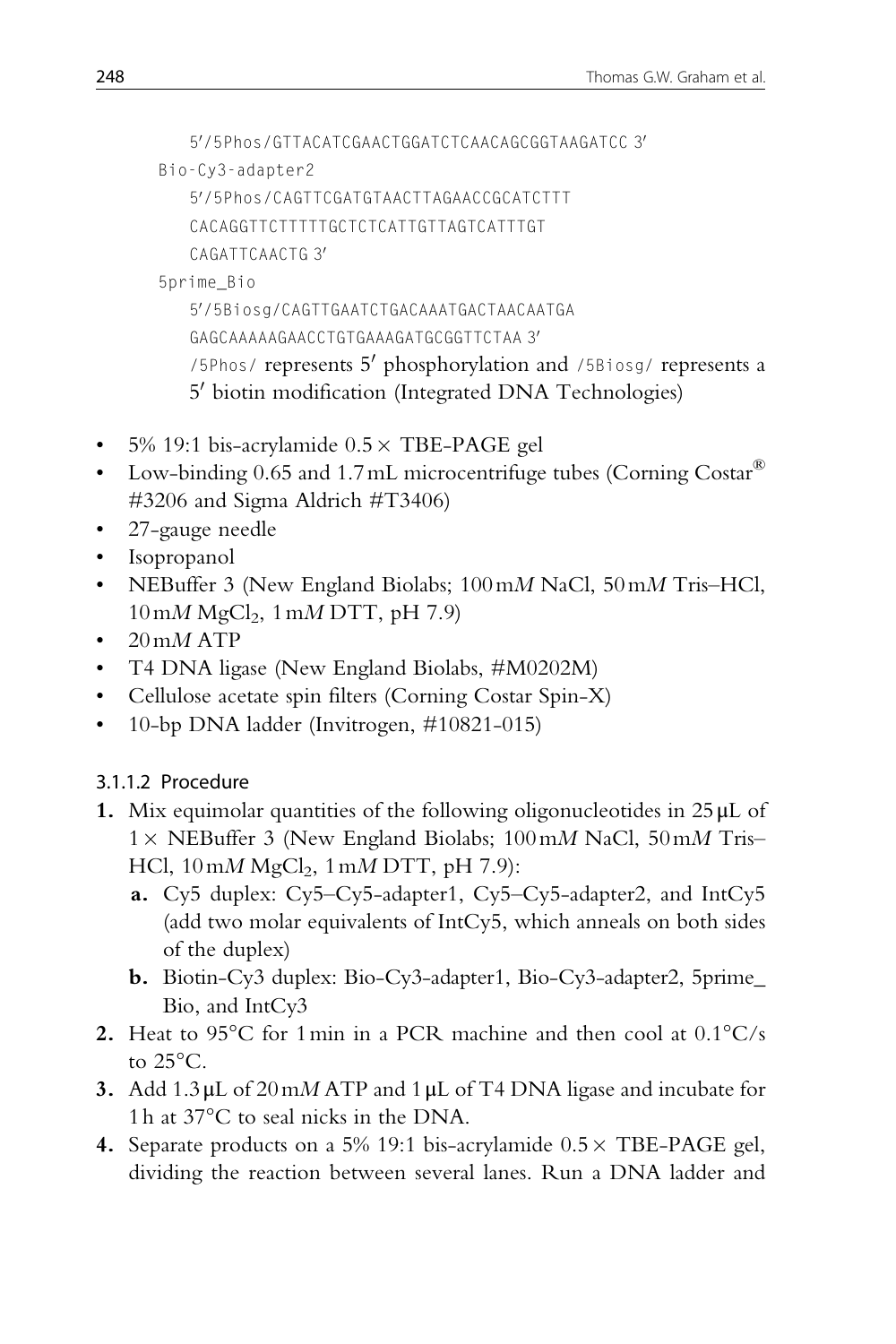the original oligonucleotides in separate lanes to verify the size of the final product and to confirm that it is well separated from the reactants.

- 5. Place the gel against a light background. Using a sharp scalpel or a razor blade, excise the product, which should be visible without staining as a bright pink (Cy3) or blue (Cy5) band. Excise as narrow a slice of polyacrylamide as possible while recovering the bulk of the product. Stain the remainder of the gel for about  $2-5$  min with  $1 \mu g/mL$  ethidium bromide in  $0.5 \times$  TBE to visualize the molecular weight standards. Image promptly to minimize diffusion of the DNA out of the gel.
- 6. Place the gel band in a low-binding 0.65mL microcentrifuge tube that is clean on the outside. Regular tubes may also be used. Use a 27-gauge needle to poke a hole in the bottom of the 0.65mL tube and place it in a 1.7-mL low-binding microcentrifuge tube. Spin at maximum speed for 1min in a microcentrifuge, which will force the gel through the needle hole, grinding it into small pieces. Use a pipette tip or clean, fine-tipped forceps to transfer residual gel pieces from the small tube to the large tube. Add 500 $\mu$ L of 1 × TE buffer (10 mM Tris–HCl, pH 8, 1mM EDTA) to the gel fragments in the large tube and rotate for several hours to overnight on a rotary mixer at room temperature.
- 7. Using a P1000 pipette tip with the end cut off, transfer the polyacrylamide slurry to a cellulose acetate spin filter and spin at  $16,000 \times g$  in a microcentrifuge. Add  $50 \mu L$  of 3 M sodium acetate, pH 5.2 and 1mL of isopropanol to the filtrate. Incubate at  $-20^{\circ}$ C for  $\geq 10$ min and then spin at maximum speed in a 4°C microcentrifuge for 30min. A brightly colored pellet should be visible. Aspirate the supernatant and wash the pellet with 70% ethanol. Respin for 1min and dissolve in  $1 \times$  ELB salts (10 mM HEPES, pH 7.7, 50 mM KCl, 2.5 mM  $MgCl<sub>2</sub>$ ). Determine the concentration of the DNA and the fluorescent dyes using a Nanodrop spectrophotometer.

#### 3.1.2 Blunt-Ended Intramolecular (Circularization) Substrate

This section describes how to prepare a single-molecule FRET reporter for monitoring bridging of the two ends of a single linear DNA molecule [\(Figs. 2,](#page-13-0) lower panel, and [4\)](#page-17-0). This reporter is a 2-kbp long, internally biotinylated DNA fragment labeled 7 nt from one end with Cy3 and 7 nt from the other end with Cy5. A PCR product is first generated with internally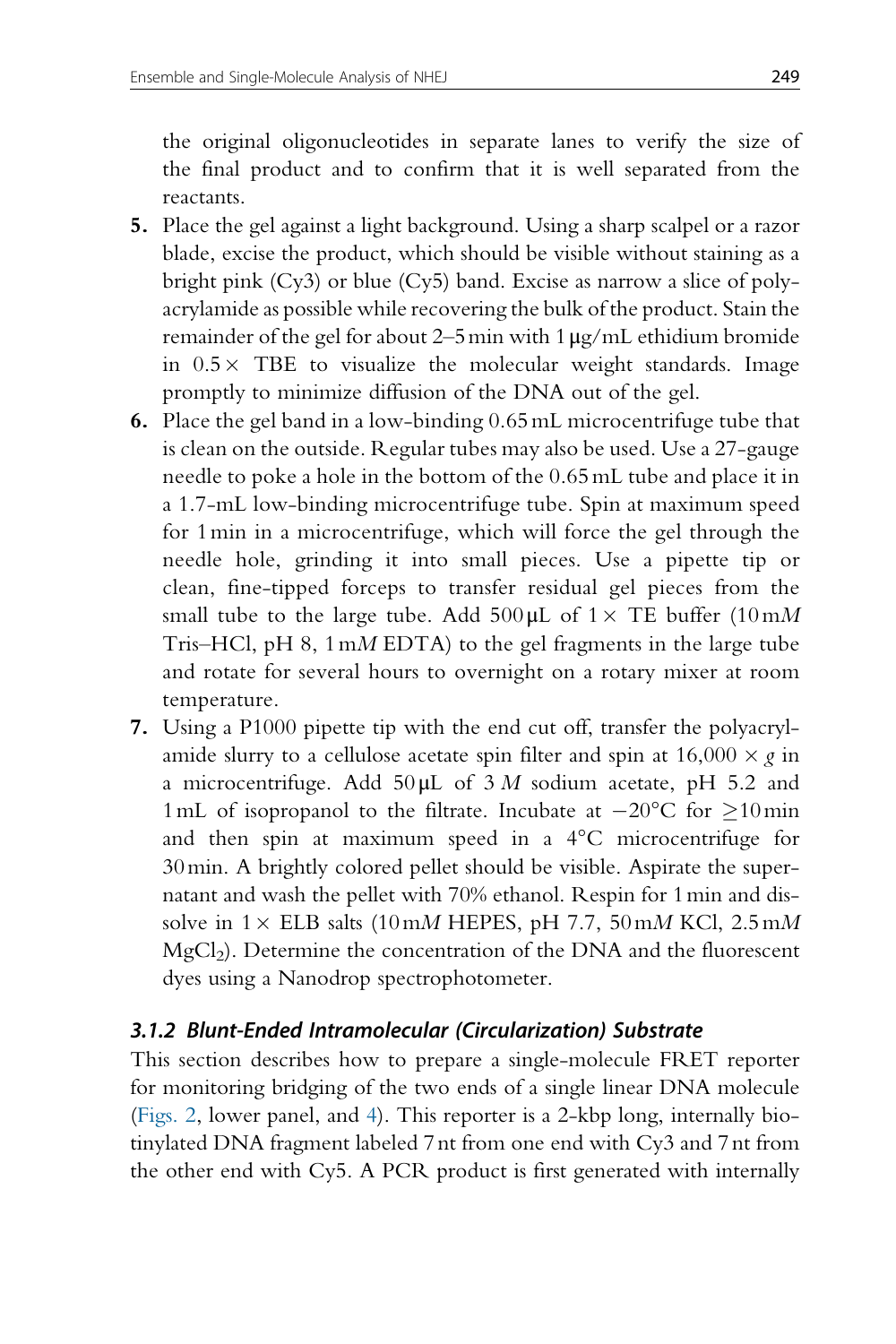<span id="page-17-0"></span>

Fig. 4 Intramolecular FRET substrate preparation.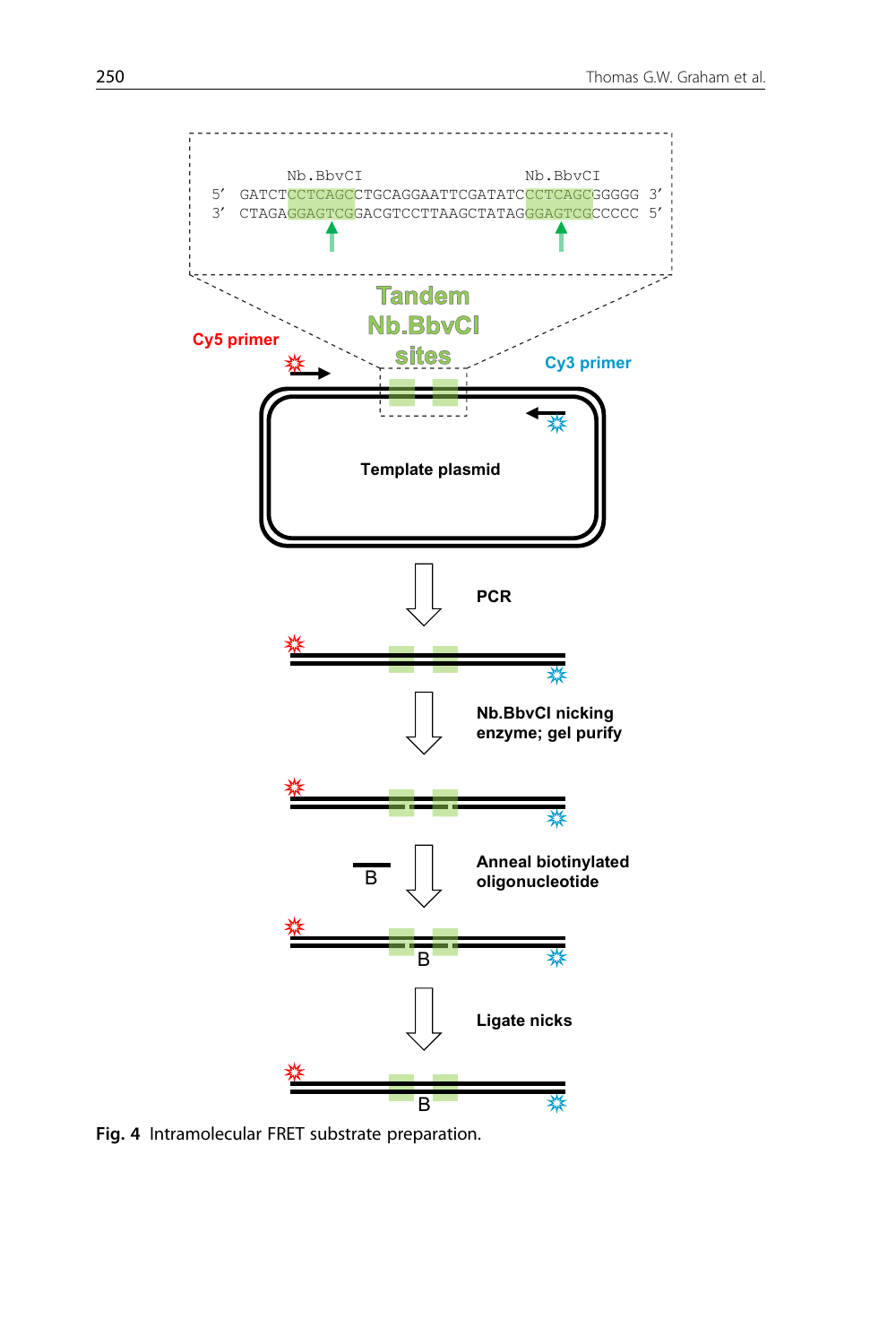Cy3- and Cy5-labeled primers using a template that contains tandem sites for the nicking restriction endonuclease Nb.BbvCI (see Note 1). After digestion of the PCR product with the nicking enzyme, the short oligonucleotide between these restriction sites is replaced with an excess of internally biotinylated, phosphorylated oligonucleotide by heat denaturation followed by annealing. T4 DNA ligase is used to seal the nicks in the DNA, and the final product is gel purified, yielding an internally biotinylated, doublestranded DNA molecule with Cy3 and Cy5 labels near each end.

## 3.1.2.1 Materials

- The same fluorescently labeled oligonucleotides used for making the 100 bp duplex substrates (see above).
- $2 \times$  Q5 polymerase master mix (NEB) or similar PCR master mix. Taq polymerase should not be used as it will add a nontemplated dA nucleotide to the  $3'$  end of the PCR product.
- Template DNA. The template contains tandem recognition sites for the nicking restriction endonuclease Nb.BbvCI ([Fig. 4](#page-17-0)). Our full-length template plasmid is available upon request.
- Internally biotinylated oligonucleotide; identical to the intervening sequence (lower strand) between the nicking sites of the PCR template: 5<sup>0</sup> /5Phos/TGAGGGATATCGAA/iBiodUK/TCCTGCAGGC 3<sup>0</sup>
	- /5Phos/ represents a  $5'$  phosphate modification and /iBiodUK/ represents an internal biotinylated deoxyuridine (Integrated DNA Technologies).
- Dialysis tubing (SpectraPor #132650, 23mm, 6–8kDa MWCO) and clips
- 4°C microcentrifuge
- Nb.BbvCI restriction enzyme (New England Biolabs, Cat. #R0631S)
- T4 DNA ligase (New England Biolabs, #M0202M)
- Molecular biology grade agarose
- TBE buffer (see above)
- $1 \times$  TE buffer (see above)
- Phenol:chloroform:isoamyl alcohol (25:24:1) mixture, equilibrated with aqueous buffer at pH 8
- Isobutanol, equilibrated with aqueous buffer at pH 8
- 3  $M$  sodium acetate, pH 5.2
- 100% and 70% ethanol
- Clean razor blade or scalpel
- Ethidium bromide 10 mg/mL solution
- Nanodrop spectrophotometer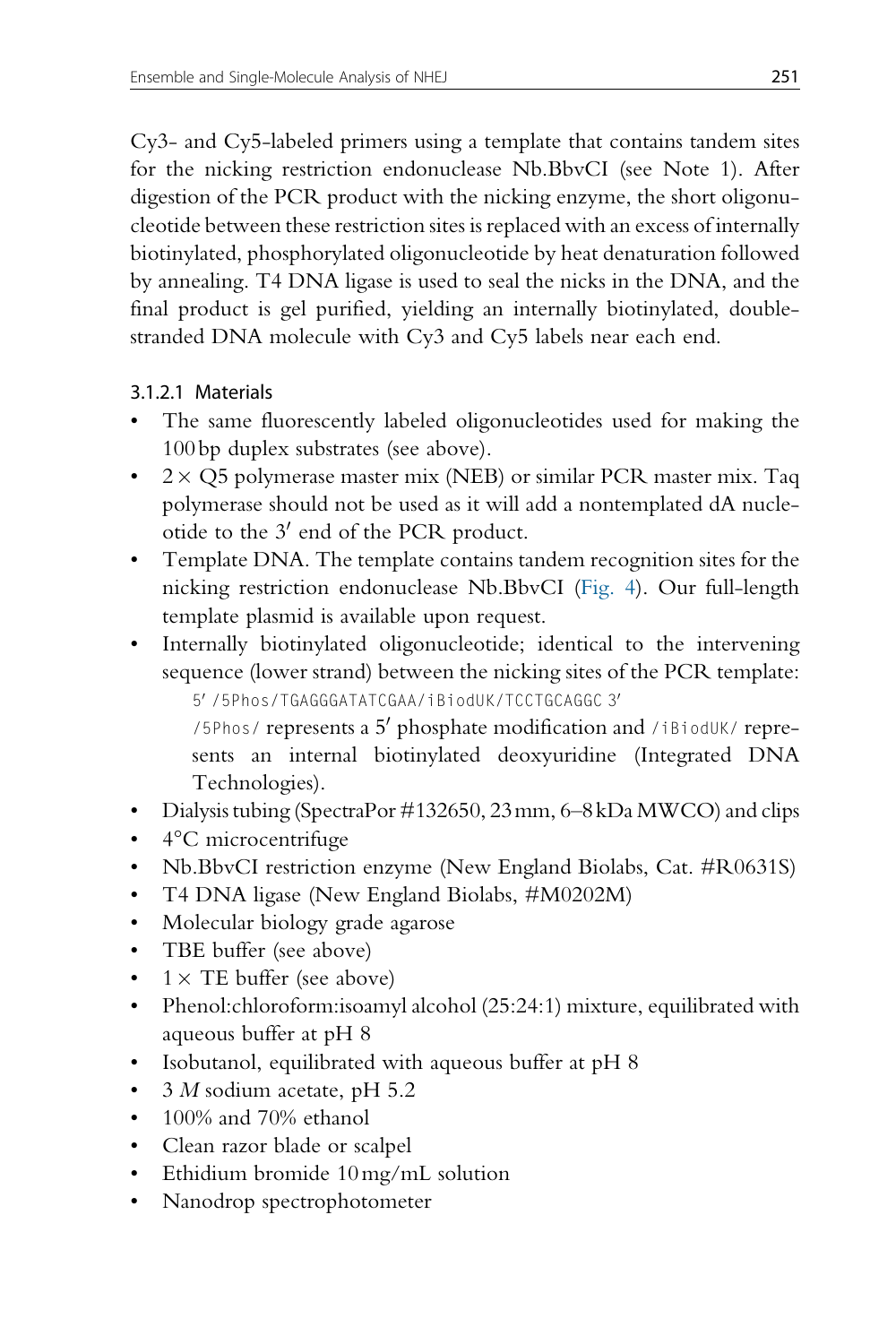#### 3.1.2.2 Protocol

- 1. In a 400  $\mu$ L total reaction volume, PCR amplify a 2-kbp fragment using the above primer and template combination. We use Q5 polymerase  $2 \times$  master mix (New England Biolabs). Note: Prior to ordering expensive fluorescently labeled primers, verify that the PCR works with unlabeled primers.
- 2. Extract the PCR product once with 1 volume of 25:24:1 phenol:chloroform:isoamyl alcohol and once with 1 volume of chloroform. Centrifuge briefly at maximum speed in a microcentrifuge after each extraction step. Retain the aqueous fraction, which will be on top.
- **3.** Precipitate the DNA by adding  $40 \mu L$  of 3 *M* sodium acetate, pH 5.2 and 800 µL of 100% ethanol. Incubate on ice for  $\geq$  10 min and then spin in a 4°C microcentrifuge for 30min at maximum speed. Wash the pellet with 70% ethanol, spin briefly, and aspirate the ethanol thoroughly with an ultrafine gel loading tip.
- 4. Redissolve the pellet in 200  $\mu$ L of 1  $\times$  CutSmart buffer (New England Biolabs;  $50 \text{m}M$  potassium acetate,  $20 \text{m}M$  Tris–acetate,  $10 \text{m}M$  magne– sium acetate,  $100 \mu g/mL$  bovine serum albumin, pH 7.9).
- 5. Digest for 1 h at  $37^{\circ}$ C with  $4 \mu L$  (40 U) of Nb. BbvCI.
- **6.** Separate the reaction products on a  $1 \times$  TBE 0.8% agarose gel containing 1μg/mL ethidium bromide.
- 7. Cut out the product band with a clean razor blade or a scalpel.
- 8. Extract and purify DNA from the gel slice using the electroelution protocol given earlier for preparation of the ensemble end joining substrate. DNA may also be purified by splitting the product between several spin columns of a commercial gel purification kit; however, this typically gives a lower yield.
- 9. Determine the concentration of the purified DNA using a spectrophotometer that can accommodate small volumes (e.g., Nanodrop). Add 10 molar equivalents of an internally biotinylated oligonucleotide and 0.1 volumes of  $10 \times T4$  DNA ligase buffer (New England Biolabs). Heat to 80°C for 5 min and slowly cool to room temperature.
- 10. Add 1  $\mu$ L of T4 DNA ligase and incubate either at 37 $\mathrm{^{\circ}C}$  for 1 h or overnight at room temperature to seal the nicks in the DNA. (Note: Because the DNA ends are not phosphorylated, they will not be ligated in this step.)
- 11. Heat-inactivate T4 DNA ligase at 65°C for 10 min and store the ligated product at  $-20^{\circ}$ C.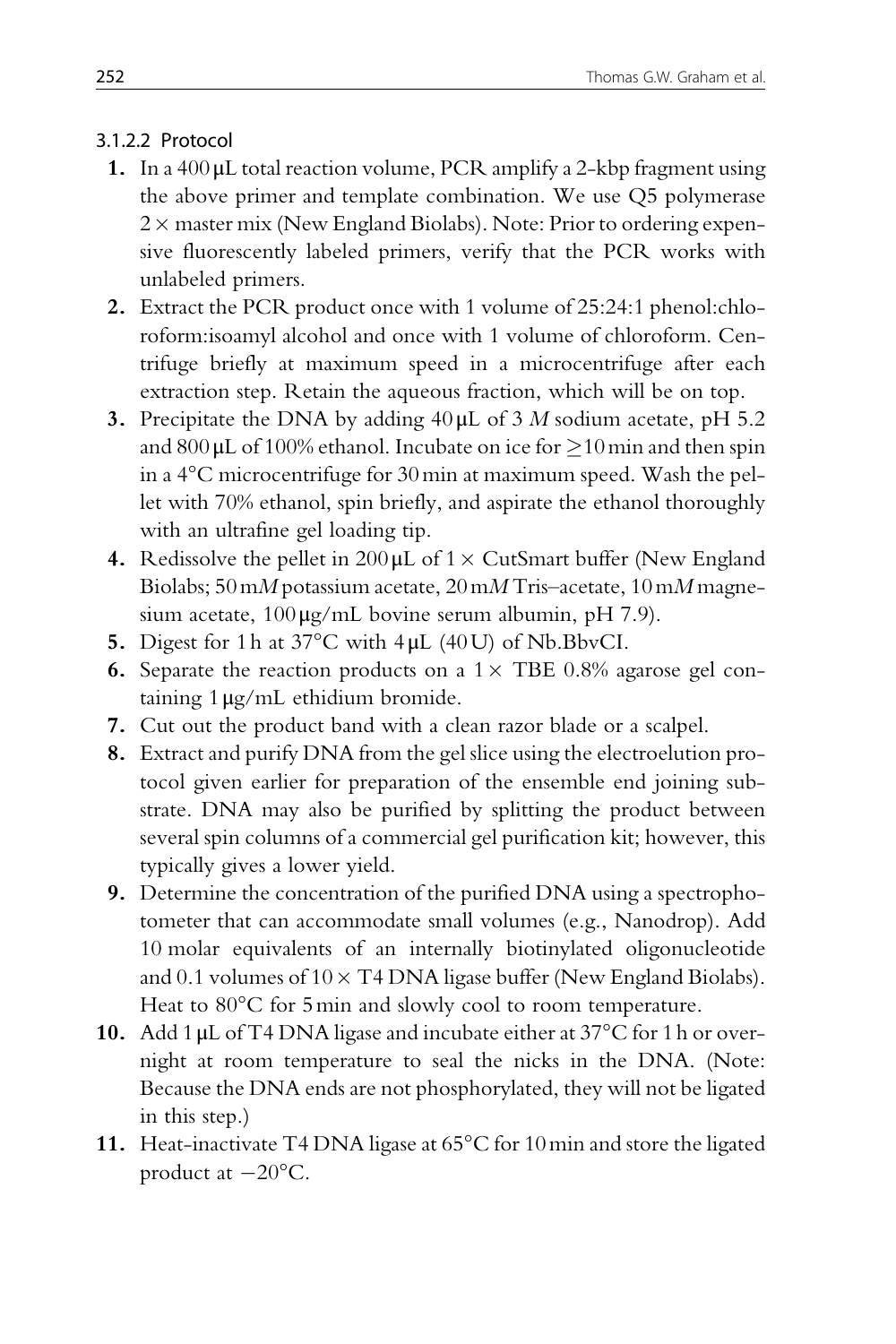## 3.1.2.3 Notes

- 1. Nb.BbvCI retains residual activity toward the top strand, meaning that this enzyme can generate some double-strand breaks in DNA as well as nicks. Nt.BbvCI, the BbvCI mutant that nicks the top strand rather than the bottom strand, has higher fidelity (New England Biolabs, personal communication). Using Nt.BbvCI, in combination with a top-strand biotinylated oligonucleotide, may help to limit unwanted double-strand cleavage of the PCR product.
- 2. Our protocol does not remove free biotinylated oligonucleotide, which does not seem to interfere with the single-molecule assay.

# 3.2 Preparation of Flowcells

Glass coverslips are passivated and functionalized with a mixture of polyethylene glycol (PEG) and biotin-PEG, as described previously [\(Tanner & van](#page-36-0) [Oijen, 2010](#page-36-0)). A simple flowcell is constructed by cutting a small channel in a piece of double-sided tape and sandwiching this between the functionalized coverslip and a quartz top containing two drilled holes. Plastic tubing is inserted into the holes, and the assembly is sealed with epoxy (Fig. 5).

## 3.2.1 Materials

For coverslip functionalization (see [Tanner & van Oijen, 2010](#page-36-0) for protocol):

- $1 M$  potassium hydroxide
- 100% ethanol
- Acetone, ACS reagent grade





Fig. 5 Schematic of flowcell assembly (left) and completed flowcell (right).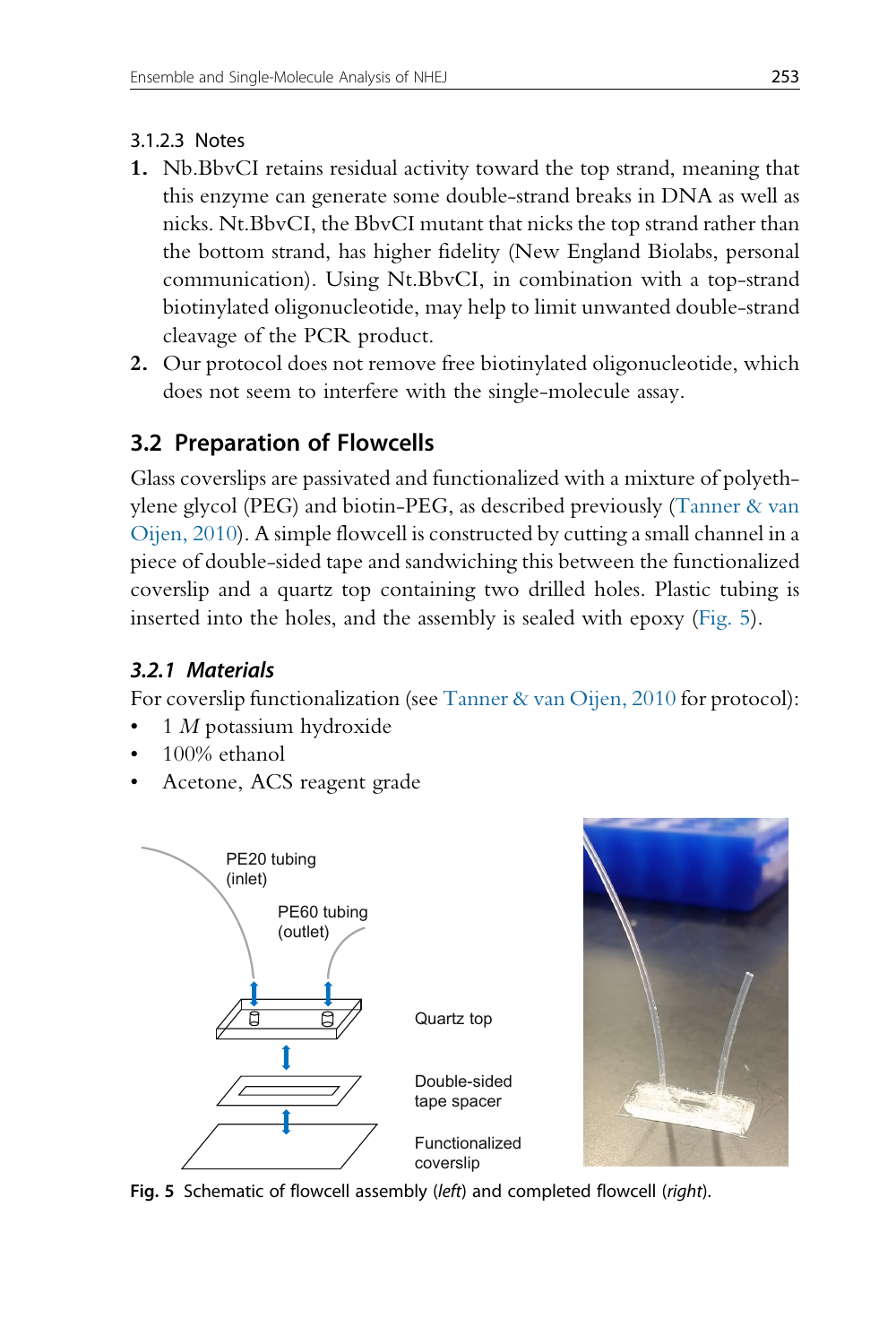- Aminopropyltriethoxysilane
- Sodium bicarbonate
- mPEG-SVA and Biotin-mPEG-SVA (Laysan)
- Water bath sonicator
- Coverslips (VWR Micro Cover Glasses, No. 1.5)

For flowcell construction:

- PE20 and PE60 polyethylene tubing (BD Intramedic, #427416 and 427406)
- Quartz tops (OZ grade clear fused quartz plate,  $20 \times 7 \times 1$  mm custom size)
- Epoxy (Devcon 5 Minute Epoxy #14250)
- Diamond-tipped scribe
- Double-sided tape sheet  $(7'' \times 10''$ , 0.12-mm thick, double-sided SecureSeal™ Adhesive Sheet, Grace Biolabs #620001)
- Flat plastic coverslip forceps
- Flat metal forceps
- No. 5 scalpel handle and stainless steel blades
- Scissors
- Plastic cutting board
- Dremel tool with a diamond-tipped drill bit (A&M Instruments; 1.2mm Flame Medium  $3/32''$  Shank,  $\#HP863-012$ )

#### 3.2.2 Protocol

- 1. Prepare functionalized coverslips essentially as described before (Tanner & [van Oijen, 2010](#page-36-0)), with the following modifications (step numbers refer to the protocol provided in the reference):
	- a. Do not quench the silanization reaction by flooding staining jars with a large volume of water (step 3). Rather, discard the silanization mixture in a hazardous waste bottle and rinse the coverslips five to six times with ultrapure water.
	- **b.** In step 5, use mPEG-SVA and Biotin-mPEG-SVA from Laysan Bio, Inc.
	- c. Place silanized coverslips directly on top of each other during PEGylation in step 6 instead of using spacer coverslips.
	- d. Do not use compressed gas to dry the coverslips in step 7. Instead, extensively wash the coverslip with ultrapure water until it forms tight beads on the surface. Blot remaining beads of water from the edges using a lint-free wipe.
- 2. Prepare quartz tops: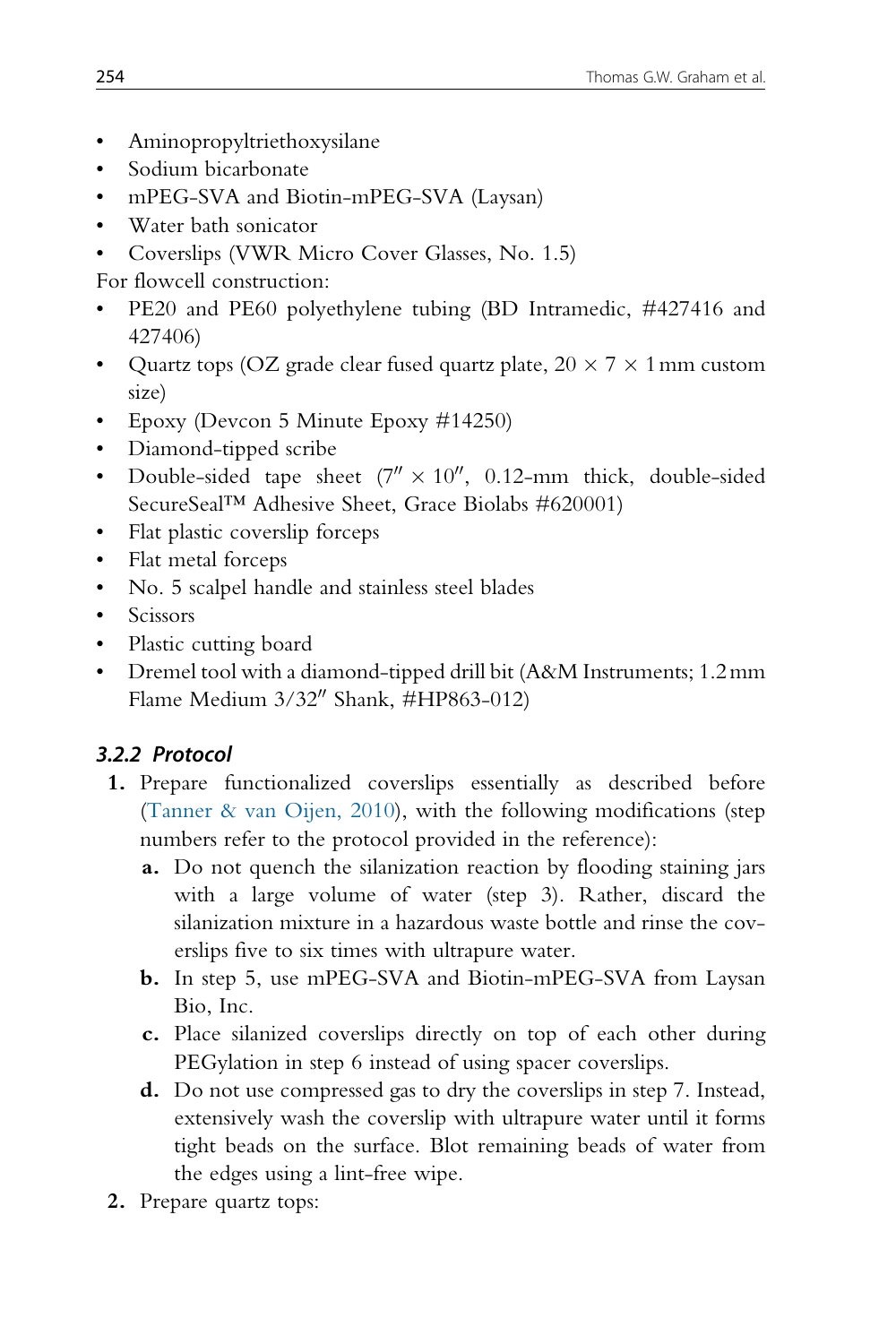- **a.** Drill two holes in a  $20 \times 6 \times 1$  -mm piece of quartz using a Dremel rotary tool with a diamond-tipped bit. Support the piece of quartz on a stack of paper towels submerged in water. A relatively small amount of force is required to drill through the quartz. Pressing too hard can easily break the quartz. Continue drilling each hole until it is just wide enough to accommodate a piece of PE20 (inlet) or PE60 (outlet) tubing.
- **b.** If you are recycling an already-used quartz top, wash it thoroughly with acetone, scrape off remnants of double-sided tape and epoxy with a razor blade and remove debris from the holes by pushing through a piece of PE20/PE60 tubing and cutting it off on the other side with a sharp razor blade.
- 3. Cut a 1-mm wide, 1-cm long channel out of double-sided tape using a razor blade or a sharp scalpel.
- 4. Peel off the transparent side of the double-sided tape, and stick it to a quartz top, making sure that the holes are aligned with the channel.
- 5. Using the end of a pair of blunt forceps or the bottom of a microcentrifuge tube, press against the double-sided tape to eliminate any air-filled spaces between it and the quartz.
- 6. Use a diamond-tipped scribe to cut a piece of a functionalized coverslip slightly larger than the quartz top. When cutting coverslips, hold the scribe vertically and do not press very hard. Practice with nonfunctionalized coverslips before using functionalized coverslips.
- 7. Peel off the other side of the double-sided tape on the quartz top and place the quartz top in the center of the coverslip.
- 8. With the quartz top flat on the benchtop, carefully press on the coverslip with the tip of a pair of blunt plastic forceps or the bottom of a microcentrifuge tube to eliminate any air-filled spaces between the coverslip and the tape. It is important to press gently, as the coverslip can easily crack.
- 9. Cut a 2-cm piece of PE60 tubing for the outlet and a 10-cm piece of PE20 tubing for the inlet. To avoid clogging, angle each cut slightly so that the end of the tubing will not be pressed flat against the coverslip.
- 10. Turn the flowcell over and insert the PE20 and PE60 tubing into the appropriate holes. It helps to grasp the tubing near the end using a pair of flat metal forceps.
- 11. Use epoxy to glue the tubing in place. Touch the tubing on each side with a drop of epoxy using a gel loading pipette tip and then drag the tip to connect the two drops. Then, use epoxy to seal the edges of the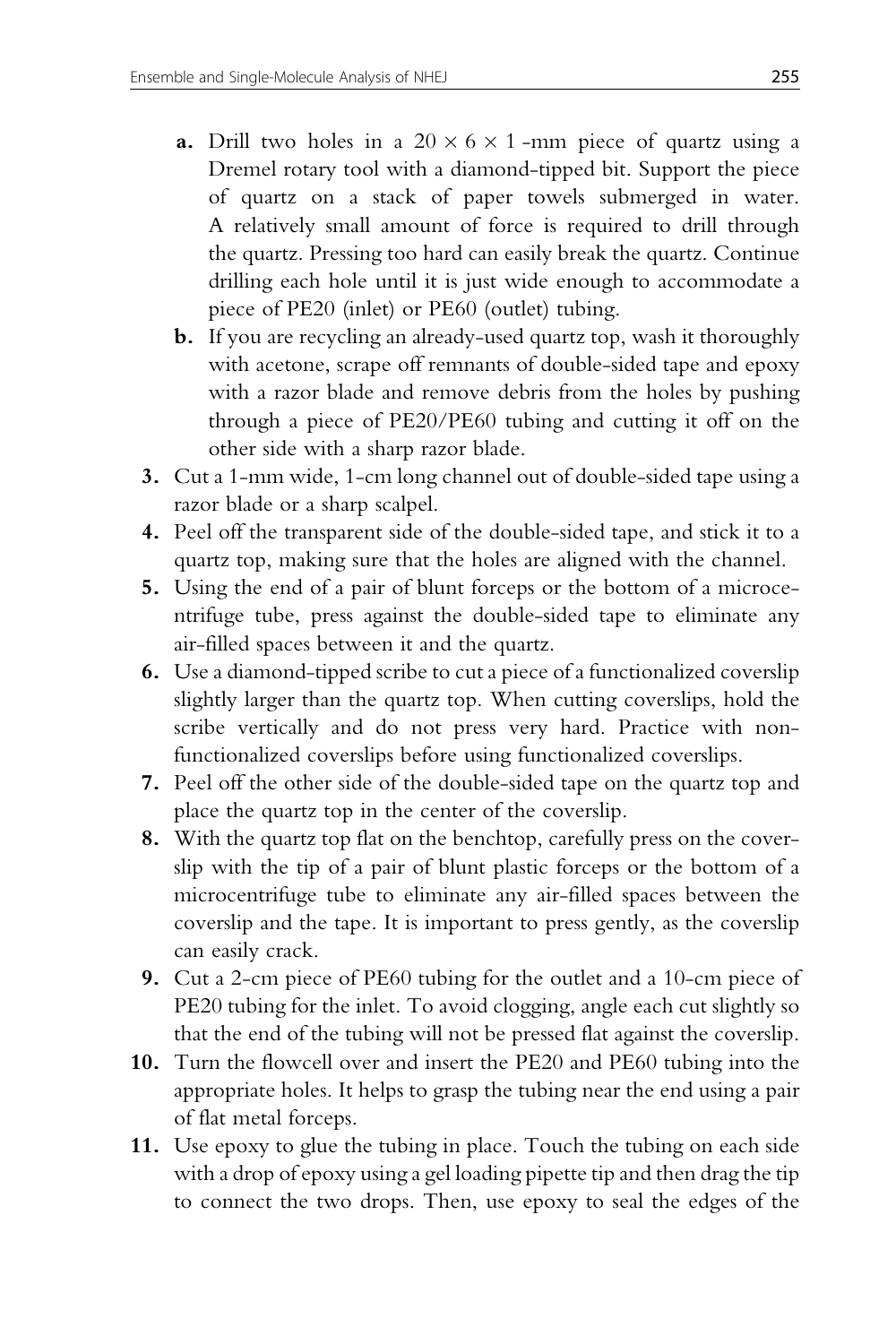quartz top. The epoxy should extend from the top surface of the quartz down to the coverslip.

## 3.3 Single-Molecule NHEJ Assay

This assay monitors the bridging of single pairs of DNA ends by smFRET. The intramolecular and intermolecular assays are performed in essentially the same way, except that in the latter case, a second labeled DNA fragment is included in the extract mixture. Alternating laser excitation (ALEX) is used to visualize both the donor  $(Cy3)$  and the acceptor  $(Cy5)$  dyes. This is important, as it allows loss of FRET signal due to dye separation to be distinguished from loss of FRET signal due to bleaching or blinking of Cy5.

#### 3.3.1 Materials

- Labeled DNA substrate(s) (see above)
- $1 \times$  egg lysis buffer (ELB) salts— $10 \text{ mM HEPES}$ , pH 7.7,  $50 \text{ mM KCl}$ ,  $2.5 \text{m}M$  MgCl<sub>2</sub>
- Bell jar connected to a vacuum line
- Streptavidin—1 mg/mL in PBS
- Laser power meter (LaserMate Q, Coherent)
- Control sample for aligning channels (see [Section](#page-28-0) 4.3). We use one of the two samples:
	- A "nanogrid" of 150 nm holes in a thin metal film, generated by electron beam lithography, which is imaged with transillumination to provide an array of calibration points ([Baday et al., 2012\)](#page-33-0).
	- TetraSpeck fluorescent microspheres (Thermo Fisher) deposited on a glass coverslip, which are imaged using total internal reflection fluorescence (TIRF).
- Protocatechuic acid (PCA),  $250 \text{ m}$  solution in 1  $\times$  ELB salts. Adjust the stock solution to pH 7.7 with NaOH. Store large aliquots at  $-80^{\circ}$ C and a small working aliquot at  $-20^{\circ}$ C. Make a new working aliquot when the old one begins yellowing, which indicates oxidation.
- Protocatechuate 3,4-dioxygenase (PCD),  $5 \mu M$  solution in  $10 \text{m}M$ HEPES, pH 7.5,  $50 \text{ m}$  KCl,  $1.25 \text{ m}$  M MgCl<sub>2</sub>,  $50\%$  glycerol. Store aliquots at  $-20^{\circ}$ C.
- Creatine phosphokinase (CPK), adenosine triphosphate (ATP), and phosphocreatine (PC) stock solutions; see ensemble end joining reaction protocol earlier.
- Maxiprepped plasmid DNA to use as carrier,  $1 \mu g / \mu L$  in  $1 \times TE$  ( $10 \text{m}M$ ) Tris–HCl, pH 8, 1mM EDTA)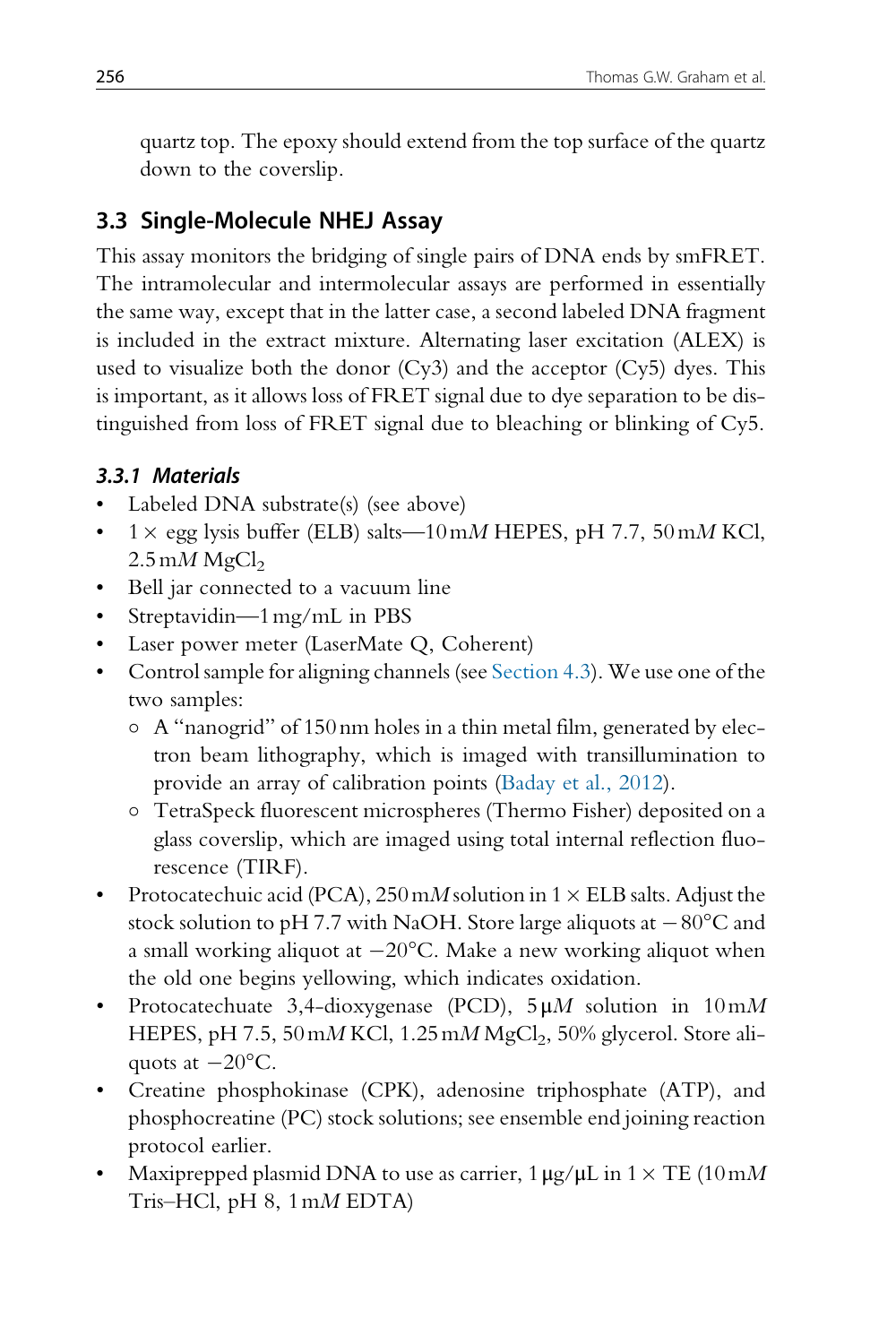#### 3.3.2 Microscope Setup

For our single-molecule experiments, we use a home-built, throughobjective TIRF microscope with laser illumination. A home-built dual view device (Fig. 6) permits simultaneous wide-field imaging of Cy3 and Cy5 emission. Our instrument is constructed around an Olympus IX-71 upright microscope fitted with a ZT532/638rpc filter cube (Chroma). Beams from a Coherent Sapphire 532-nm laser and a Coherent CUBE 641-nm laser are expanded with telescopes made of pairs of converging lenses, combined using dichroic mirrors, expanded again with another two-lens telescope, and directed into the back port of the microscope. The laser beam is focused at the back focal plane of the objective using a lens on a vertical translation mount, whose position can be adjusted to set the TIRF angle. Fluorescence emission is directed through the side port of the microscope into a homemade dual view (Fig. 6), which images Cy3 and Cy5 emission on the two halves of an EMCCD camera (ImageEM, Hamamatsu). Lasers are switched on and off with Uniblitz VS14 shutters controlled by a Uniblitz VMM-D3 3-channel shutter controller. Shutter timing is synchronized with the output trigger signal of the camera using an NI USB-6009 DAQ card (National Instruments) controlled by custom software written in LabView. A motorized microstage (Mad City Labs) is used to position the sample in the  $x-y$  plane and is controlled with LabView software provided by



Fig. 6 Schematic of home-built dual view for separating Cy3 and Cy5 emission signals.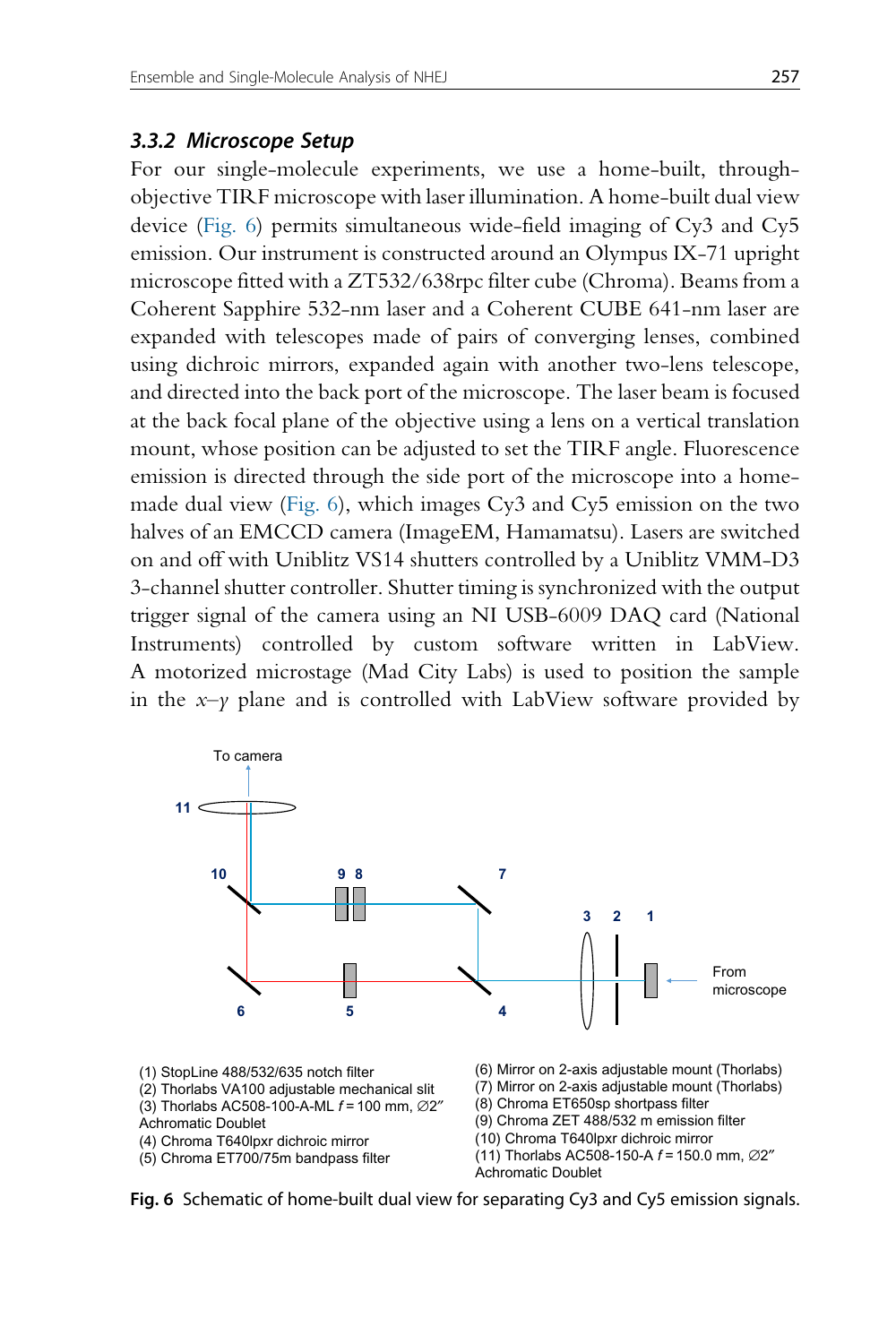the manufacturer. A Cordless Rumble Pad 2 game controller (Logitech) is used for manual stage control, and custom LabView software (available upon request) is used to coordinate automated movement sequences with shutter timing.

#### 3.3.3 Protocol

- 1. Turn on the EMCCD camera of the microscope to allow the camera chip to cool down, and turn on the lasers.
- **2.** Place 10mL of  $1 \times$  ELB salts in a conical tube with its lid loosened; allow to sit under vacuum in the bell jar for at least 10min to degas. Degassing will reduce the amount of oxygen in the solution and prevent the formation of bubbles in the flowcell.
- **3.** While the  $1 \times ELB$  salts is degassing, use a gel loading tip to inject  $15 \mu L$ of 1mg/mL streptavidin in PBS into the outlet PE60 tubing of a microfluidic flowcell. Ensure that streptavidin gets all the way through the channel and comes out into the PE20 tubing on the other side. Allow the streptavidin to sit in the flowcell for  $\geq$ 5 min.
- 4. Set the power of each laser to the desired value using a laser power meter. For simplicity, we typically measure the laser power at one of its focal points on the table and later determine the corresponding power density at the sample.
- 5. Place a drop of immersion oil on the objective lens, being very careful to avoid air bubbles, which can skew the angle of the TIRF beam. Moving fringes of light and dark intensity or a large dark patch that creeps into the image are symptomatic of immersion oil bubbles.
- 6. Mount the flowcell securely on the microscope and raise the objective until a circle of immersion oil touches the coverslip.
- 7. Using brightfield illumination (by eye or with EM gain set to 0 on the camera), focus on the double-sided tape on the edge of the channel. This will bring the objective near the correct focal plane.
- 8. Wash the streptavidin out of the flowcell with ELB salts. To this end, place the inlet tubing in the bottom of a 0.65-mL microcentrifuge tube containing 0.5mL of ELB salts. Insert a gel loading tip attached to a P200 pipette into the outlet and draw  $200 \mu L$  of the buffer through the flowcell. When removing the gel loading tip from the tubing, hold on to the tubing so as not to accidentally rip it out of the flowcell. Alternatively, a syringe pump connected to the outlet may be used to draw solutions into the flowcell.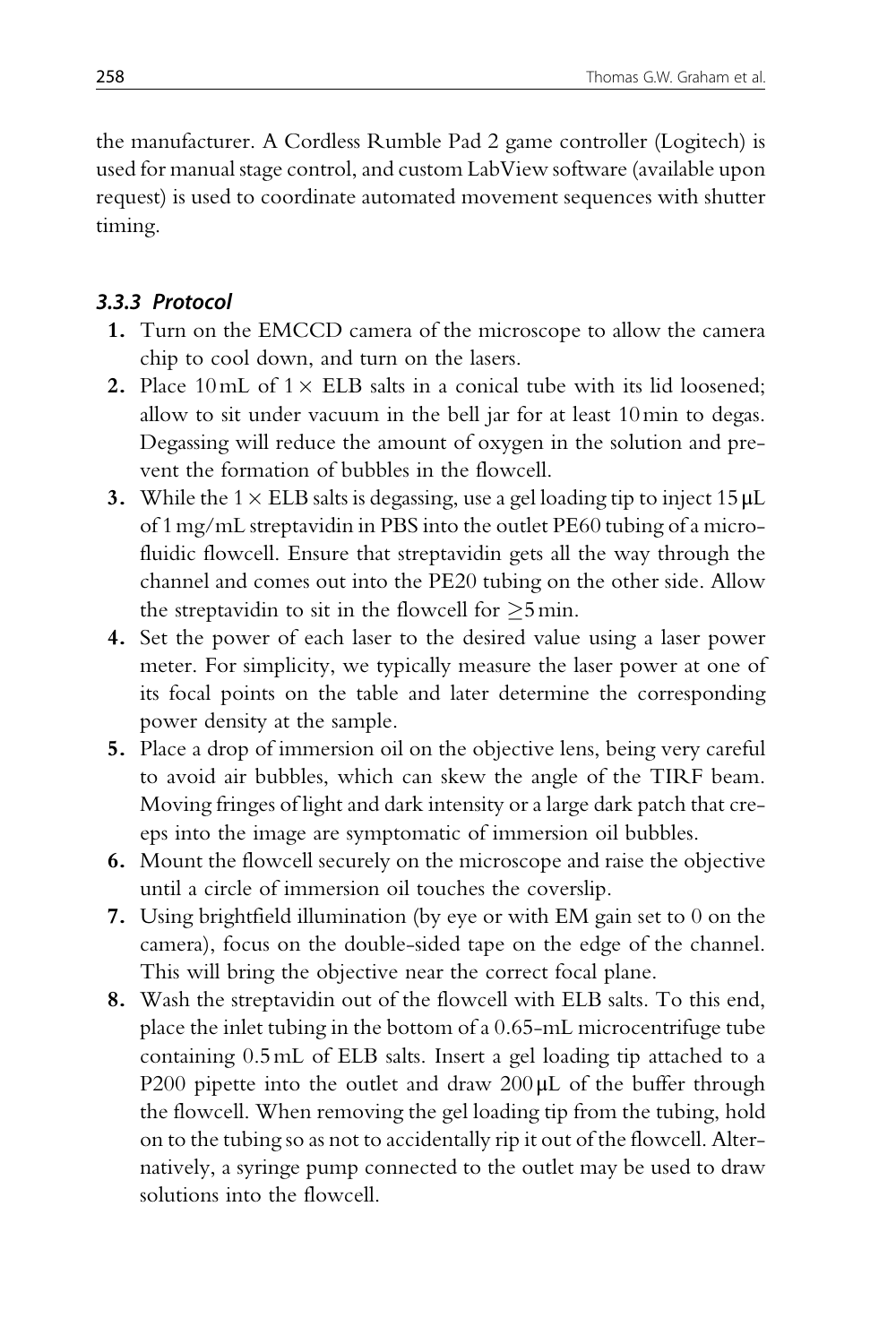- **9.** Draw  $\sim$ 30–50 µL of a dilution of the appropriate biotinylated DNA substrate into the flowcell. We do not generally determine the absolute concentration of the substrate, but instead titrate the concentration empirically for each new substrate preparation and batch of coverslips until the desired density of substrates on the surface is achieved. Substrates should be tethered at a low enough density that they are mostly nonoverlapping  $(\sim]300$  substrates per field of view (FOV) on our microscope).
- 10. Open the shutter on the 532-nm laser, and focus on the substrate DNA, imaging at about 100ms per frame. Focus slowly using the fine focus knob. Near the correct plane of focus, the relative background intensity in the two channels changes in a characteristic way that becomes recognizable with experience. One common mistake is focusing on the wrong (bottom) side of the coverslip. For the intramolecular substrate, check that the microscope is focused on the top side by switching to the 641-nm laser; a similar density of spots in the Cy5 channel should be visible. If there is any ambiguity, focus downward to the bottom surface of the coverslip (where surface-bound fluorescent contaminants should be visible) and then focus back up to the top surface.
- 11. Wash the channel again with ELB salts.
- 12. Supplement a 33-μL aliquot of HSS with 0.5μL of 0.5mg/mL nocodazole in DMSO. Mix thoroughly.
- 13. Prepare an ATP regeneration system by combining the following:
	- $0.5 \mu L$  of  $5 \text{ mg/mL}$  creatine phosphokinase
	- $5 \mu L$  of  $200 \text{m}M$  ATP
	- 10μL of 1 *M* phosphocreatine
- 14. Make a reaction mix with HSS of egg cytosol:
	- 25μL HSS supplemented with nocodazole
	- $2.5 \mu L$  of 1  $\mu$ g/ $\mu$ L closed-circular plasmid DNA ("carrier DNA"). A lower concentration of carrier DNA may be optimal for some preparations of extract. This can be optimized in ensemble end joining experiments (see above)
	- 0.8μL ATP regeneration system
	- $0.6$  μL of 250 mM PCA
	- 0.6 μL of  $5 \mu M$  PCD
	- $0.6 \mu L$  of 50 mM Trolox. Mix well after adding the Trolox.
	- $1 \mu$ L of  $100 \text{ n}$ M  $2 \text{x}$ Cy5-labeled  $100 \text{ bp}$  duplex (for intermolecular assay only)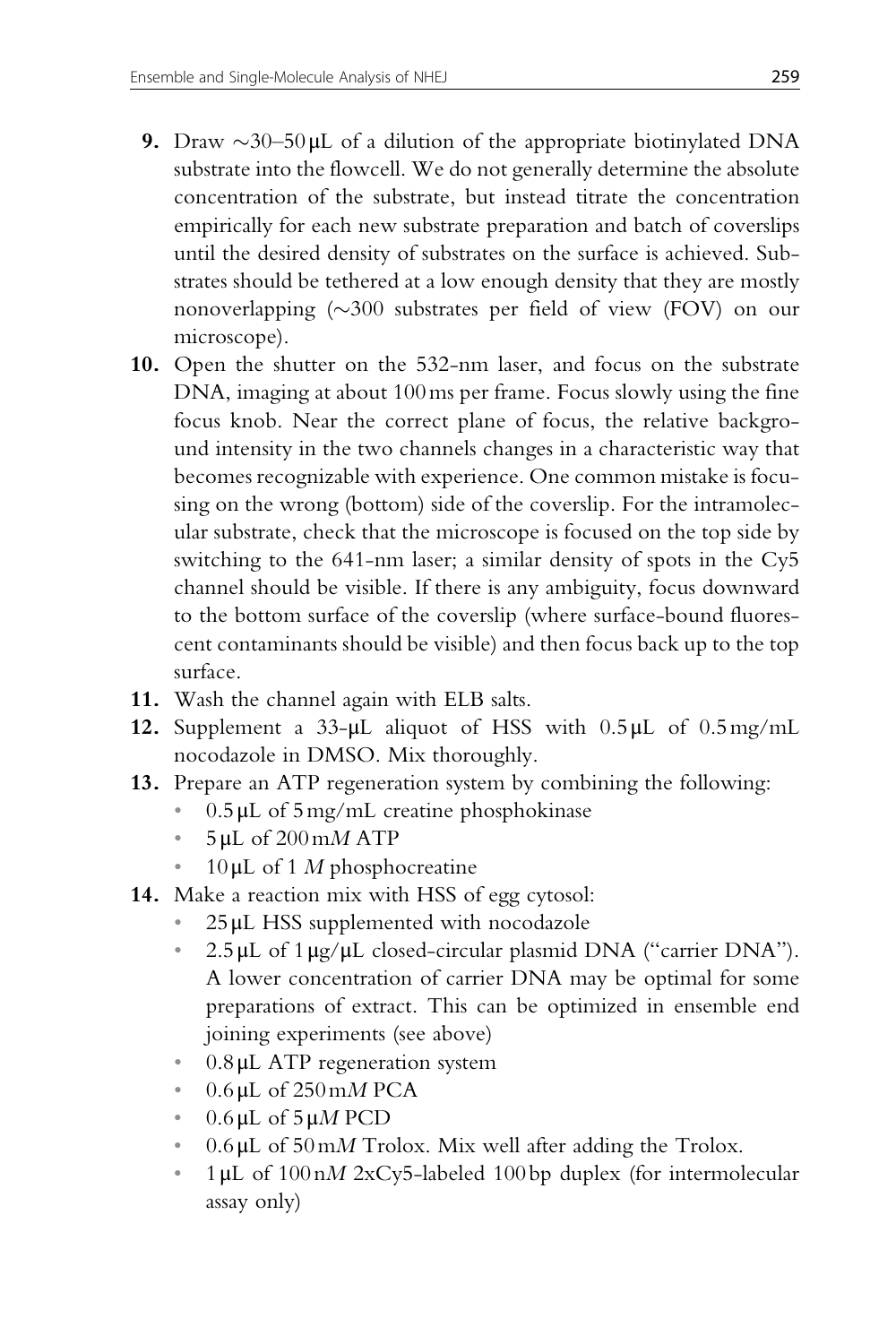- 15. Pop any bubbles by holding the tube firmly against one index finger and flicking sharply with the nail of the other index finger. Spin 30 s at maximum speed in a microcentrifuge.
- 16. Prepare shutter control software (we use custom LabView code, which is available upon request) and image acquisition software to begin recording as soon as extract is pulled into the flowcell. We typically excite Cy3 with one or two frames of 532 nm light for every one frame of Cy5 excitation with 641 nm light. Illumination may be continuous or stroboscopic. Continuous illumination at a lower laser power is generally preferable. Typical laser powers through the objective for a 500-ms exposure are 0.1mW for the 647 nm laser and 0.5mW for the 532 nm laser.
- 17. Pull the extract into the flowcell, turn off the room lights, and begin recording a movie. Manual refocusing may be necessary if a single FOV is imaged for an extended period of time. Switch to fresh FOVs as desired. To collect long trajectories, we sometimes record in a single FOV for 30 min with intermittent illumination. To obtain overall rates of long- and short-range synaptic complex formation, each FOV may be sampled for a shorter period of time—typically 18–30 s for the intramolecular assay or 3min for the intermolecular assay.
- 18. At the end of the experiment, acquire several images of a nanogrid of subdiffraction-limited holes under transillumination (with camera EM gain turned off ) or a slide with TetraSpeck fluorescent beads under TIRF illumination to serve as a standard for registering the two channels. A new set of images should be acquired for every day of experiments, as the optics may shift (or be deliberately realigned) from day to day. For bead samples, data can be combined from several FOVs to achieve uniform coverage of the visible area.
- 19. Quartz tops can be recycled by plucking the tubing out of the flowcell and submerging the flowcell in acetone overnight. This will soften the epoxy and double-sided tape, allowing the coverslip and quartz top to be peeled apart.

# 4. ANALYSIS OF SINGLE-MOLECULE DATA 4.1 Opening Data in MATLAB

We analyze our imaging data using custom MATLAB scripts, which are available upon request. Data are recorded using HCImage software and are saved as ".cxd" files. This file format, and a variety of other imaging file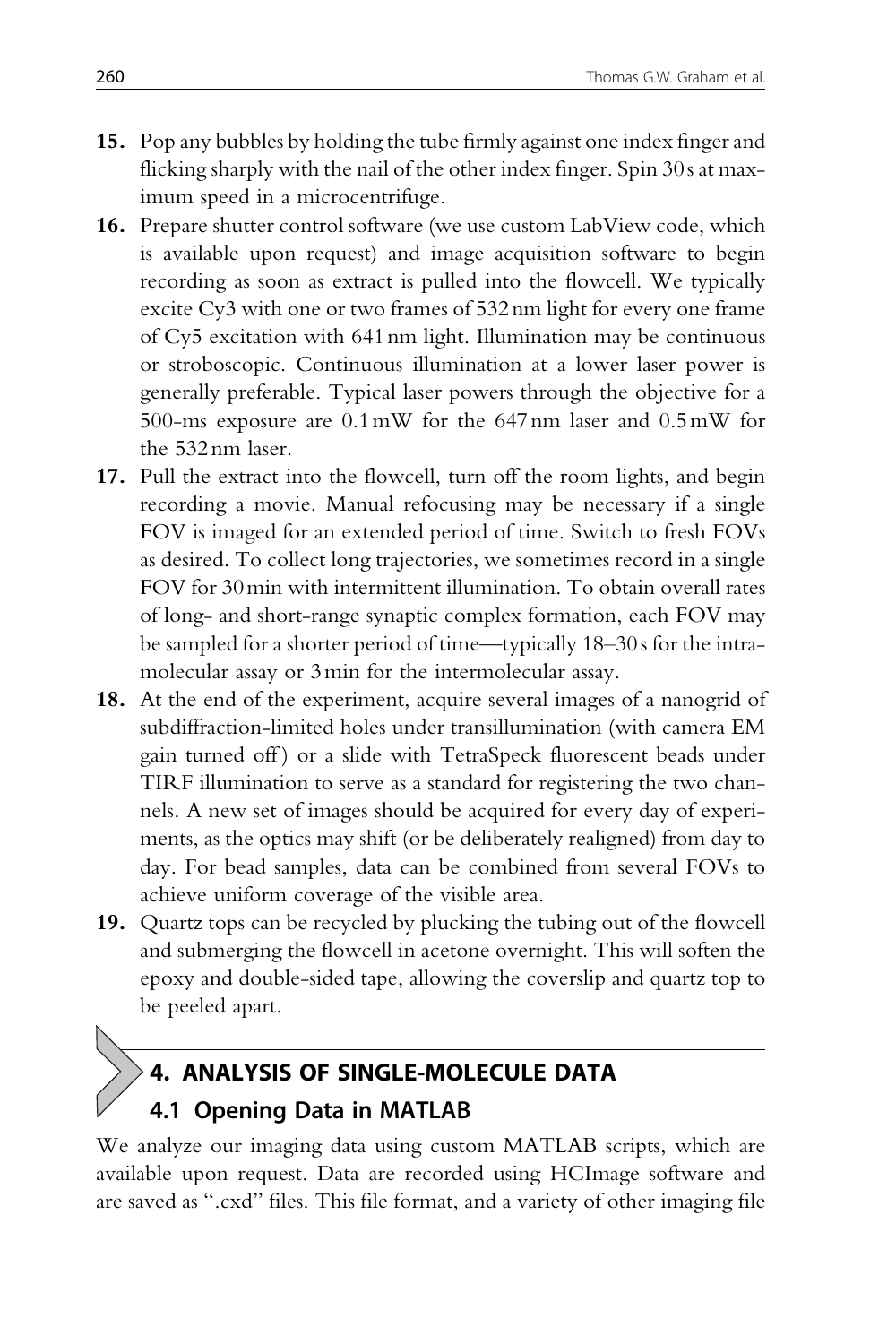<span id="page-28-0"></span>formats, can be imported into MATLAB using the BioFormats package. To use this plugin, download the MATLAB Toolbox from the BioFormats website (<http://downloads.openmicroscopy.org/bio-formats/5.2.4/>), extract the downloaded archive, and add the extracted folder to the MATLAB search path using the addpath command.

## 4.2 Field of View Segmentation

A single movie file may contain data from many different FOVs. Movie segments from different FOVs are divided using an automated function that calculates the correlation between pixel intensities in successive frames. A change of FOV is indicated by a drop in this correlation below a userdefined threshold, which may need to be manually adjusted between movies, depending on the number of tethered substrates and the amount of background noise in the images.

#### 4.3 Channel Alignment

The Cy3 and Cy5 channels of the microscope are realigned to within a few pixels prior to each experiment. However, because of slight imperfections in the alignment and distortions in the optics, it is necessary to register the channels more precisely during data analysis. We do this in one of the two ways.

For the intramolecular FRET reporter, for which the same molecules are reliably labeled with Cy3 and Cy5, the substrates themselves may be used for channel alignment. Each channel is divided into eight sectors, and the optimal translation for aligning each sector is determined by image correlation between the Cy3 and Cy5 channels across several FOVs.

Alternatively, a reference sample containing point sources that appear in both the Cy3 and Cy5 channels may be used for alignment. A coverslip with nonspecifically adsorbed TetraSpeck fluorescent microspheres (Thermo Fisher) works for this purpose. However, we typically image a transilluminated "nanogrid" consisting of a thin film of aluminum containing 150 nm holes generated by electron beam lithography. The channels are first roughly aligned using image correlation to find an approximate translation over the entire visible area. Small defects in the array facilitate unambiguous alignment. Points are detected in one channel using a peak-finding function, and approximate positions in the other channel are found by applying the translation. The points in the two channels are then localized more precisely by two-dimensional Gaussian fitting. The MATLAB function cp2tform is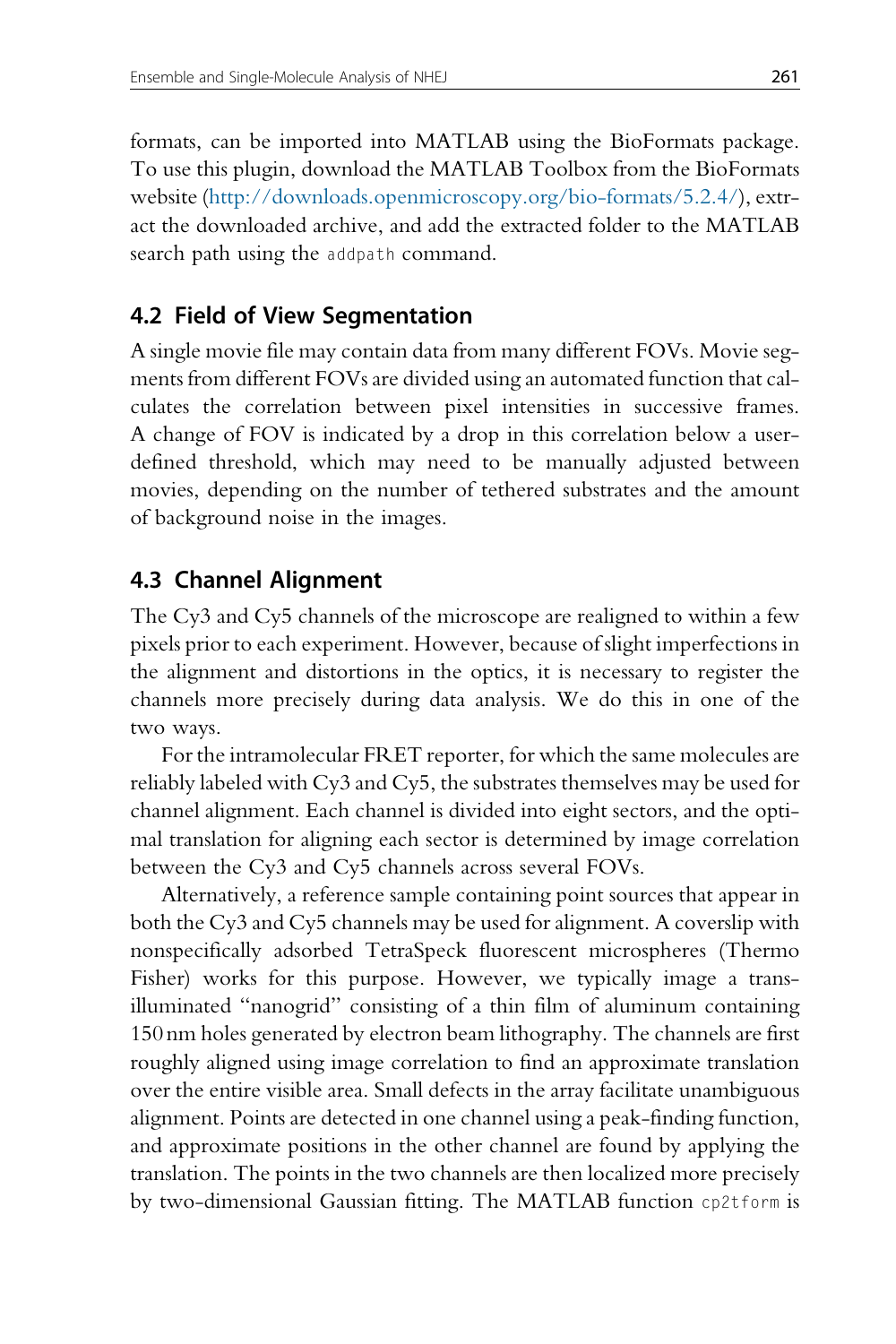used to generate a spatial transformation function between the fitted points in the two channels.

#### 4.4 Drift Correction

Within each single-FOV movie segment, drift is corrected by calculating the spatial cross-correlation function between the initial frame in the segment and each subsequent frame. This, and other operations involving image correlation, can be done efficiently by Fourier transforming each image (MATLAB function fft2) multiplying in the frequency domain, and inverse transforming (MATLAB function ifft2). The peak of the cross-correlation function, rounded to the nearest integer, is taken to be the offset of the frame in pixels from the initial frame in the segment.

#### 4.5 Extraction of Integrated Intensities

For locating single DNA substrates, the first several frames in each FOV are averaged and processed with a spatial bandpass filter to extract features the size of a diffraction-limited spot. Points of interest are identified in one of the two channels using a peak-finding function that identifies local maxima that are not closer together than some minimum distance (typically 7 pixels). For the intermolecular substrate, statically bound DNAs are located in the Cy3 channel. For the intramolecular FRET reporter, which is labeled with both Cy3 and Cy5, points are located in the Cy5 channel to avoid bias against high-FRET spots. A transformation function between the two channels (see above) is used to find corresponding points in the other channel.

The fluorescence intensity of each substrate is determined by summing the pixel intensities in a disc of radius 4 pixels centered on the peak. Local background is determined as the mean intensity of a circle of pixels surrounding this disc. The background-subtracted intensity is given by: (summed intensity of the disc)  $-$  (average background intensity)  $*$  (area of the disc).

#### 4.6 Analysis and Interpretation of Single-Molecule Traces

The earlier analysis yields single-substrate traces of Cy3 and Cy5 emission with 532 nm excitation as well as Cy5 emission with 641 nm excitation. FRET efficiency  $(E_{\text{FRET}})$  is calculated after applying a correction for Cy5 direct excitation by 532 nm light, Cy3 bleedthrough into the Cy5 channel,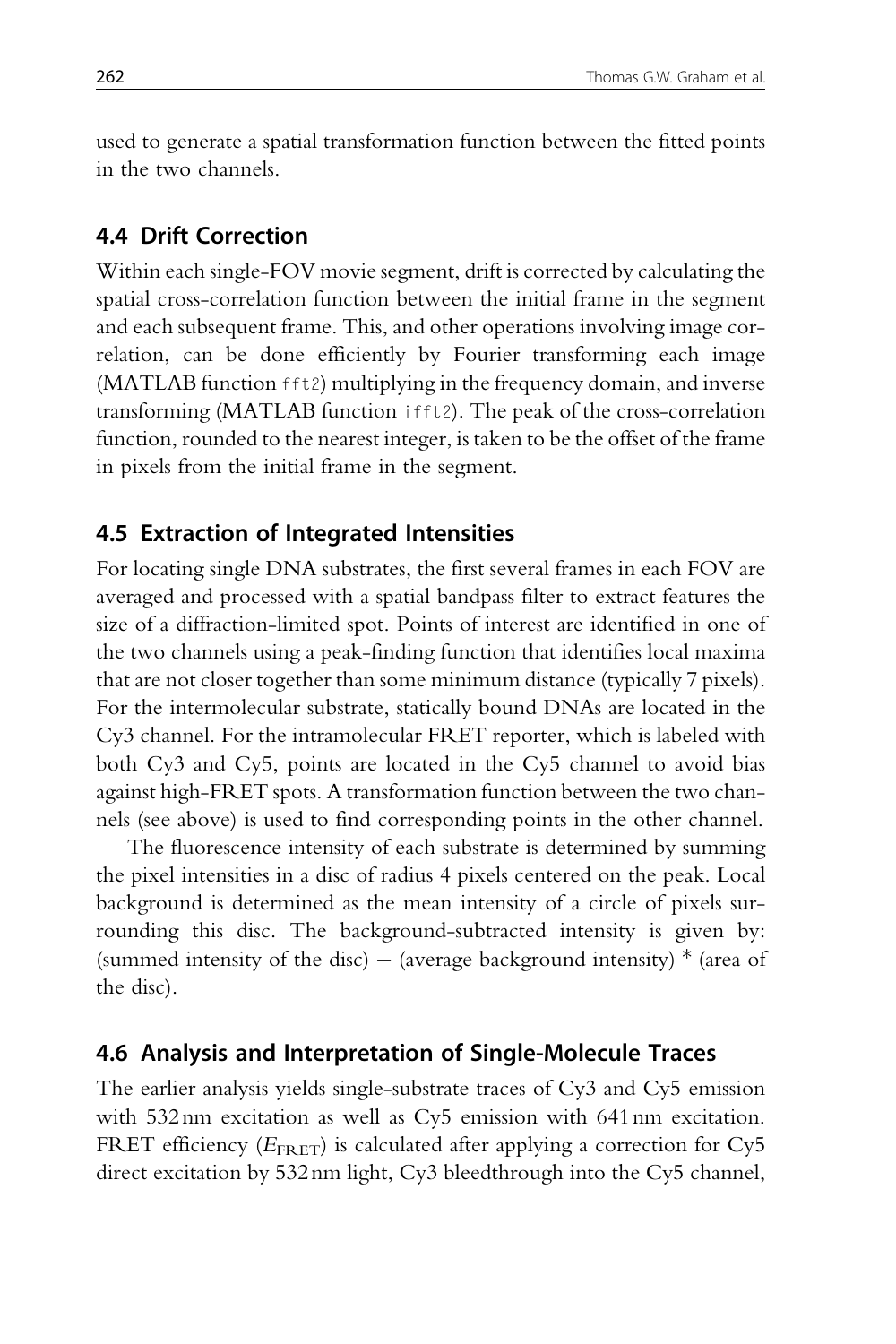and differences in quantum yield and detection efficiency of Cy3 and Cy5 emission, as described previously ([Lee et al., 2005](#page-35-0)).

#### 4.6.1 Analysis of Traces From the Intermolecular Assay

For the intermolecular assay, we manually inspect traces using a homemade browser function written in MATLAB. The times of Cy5-DNA binding (long-range complex formation) and transition to FRET (short-range complex formation) are manually annotated within the browser function. An example of a Cy5-DNA-binding event followed by a transition to high FRET is shown in [Fig. 7](#page-31-0)A. A waiting time histogram can be compiled for the transition between long- and short-range complexes.

A survival curve for the long-range complex and the overall rate of longrange complex formation are determined by detecting Cy5-DNA-binding events in an automated fashion: A histogram of background-subtracted Cy5 intensity is first compiled for all particles over all frames of the movie. Because most Cy3-DNAs are not bound by a Cy5-DNA, the highest peak of this histogram represents zero Cy5 molecules. This peak is fit locally to a Gaussian function, and a threshold is chosen two standard deviations above the mean. Cy5-binding events are assigned whenever the Cy5 intensity of a particular spot crosses this threshold. A survival time distribution is then calculated from the durations of these binding events.

Calculating the survival time distribution of the long-range complex from Cy5 traces is complicated by two considerations: (1) some Cy5 positive spots may transition to a short-range complex, and (2) some Cy5-binding events may be cut off by the end of a movie. To deal with this issue, we calculate survival curves using the Kaplan–Meier estimator, which takes into account the fact that survival times may be known incompletely if individuals (in this case, molecules) are lost to follow-up measurements, a condition known as "right censorship." We consider Cy5-binding events to be right-censored by transitions to high FRET or by the end of a movie. Events are also considered to be right-censored when Cy3 photobleaches, which makes it impossible (by measuring FRET) to determine whether the complex is in a long-range or short-range/ligated state. Our criterion for transitions to high FRET for the purpose of censoring is that the calculated FRET efficiency exceeds 0.4 for four consecutive frames (see Note 1). Our criterion for Cy3 photobleaching is that the Cy3 intensity drops two standard deviations below the center of the single-Cy3 peak in the Cy3 intensity histogram.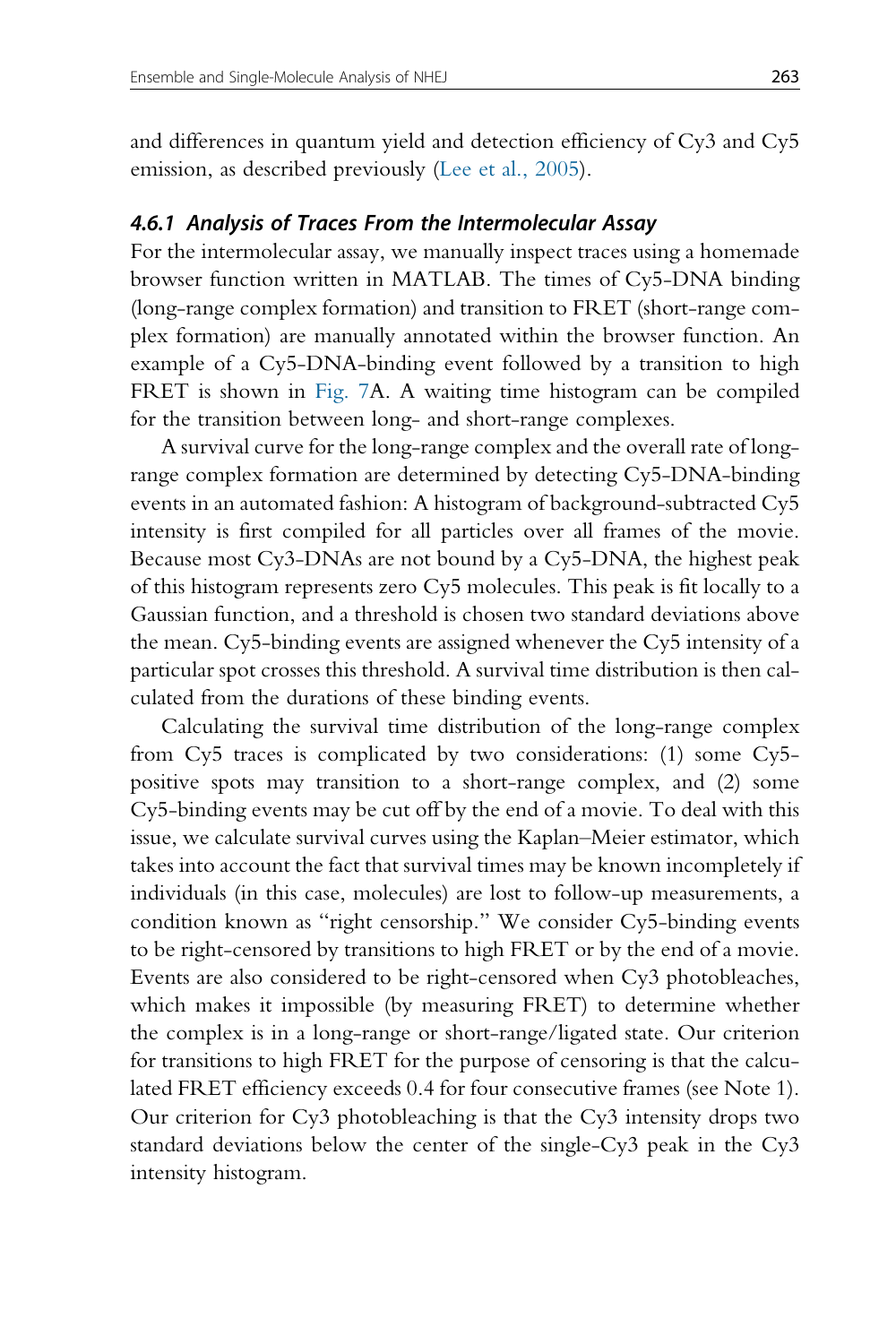<span id="page-31-0"></span>

Fig. 7 Example single-molecule traces from the intermolecular (A) and intramolecular (B) NHEJ assays. The upper panel in (A) and (B) shows Cy5 emission with direct excitation by 641 nm light. The middle panel shows Cy3 and Cy5 emission with excitation of Cy3 by 532 nm light. The lower panel shows calculated FRET efficiency. Substrate schematics are shown to the *left*. Note that 0s corresponds to the first frame in the particular field of view being imaged, not the time of extract addition. (A) In the intermolecular assay, binding of a Cy5-DNA to a Cy3-DNA on the surface is detected by appearance of Cy5 signal with 641 nm excitation (first dashed gray line). Formation of the short-range synaptic complex is indicated by the appearance of a high-FRET signal (second dashed gray line) after a time delay (" $t_{\text{lag}}$ "). (B) A sample trace from the intramolecular assay showing three rounds of short-range complex formation and dissolution, as indicated by increases and decreases in FRET. This trace was acquired in extract immunodepleted of XRCC4-LIG4 and supplemented with catalytically inactive XRCC4-LIG4 $^{K278R}$  complex, which supports short-range complex formation but not ligation.

The rate of long-range complex formation is calculated by dividing the number of observed binding events by the number of frames in which Cy3-DNAs are "available" to be bound (i.e., not already bound and not photobleached). Cy5-DNA-binding events are not counted after Cy3 has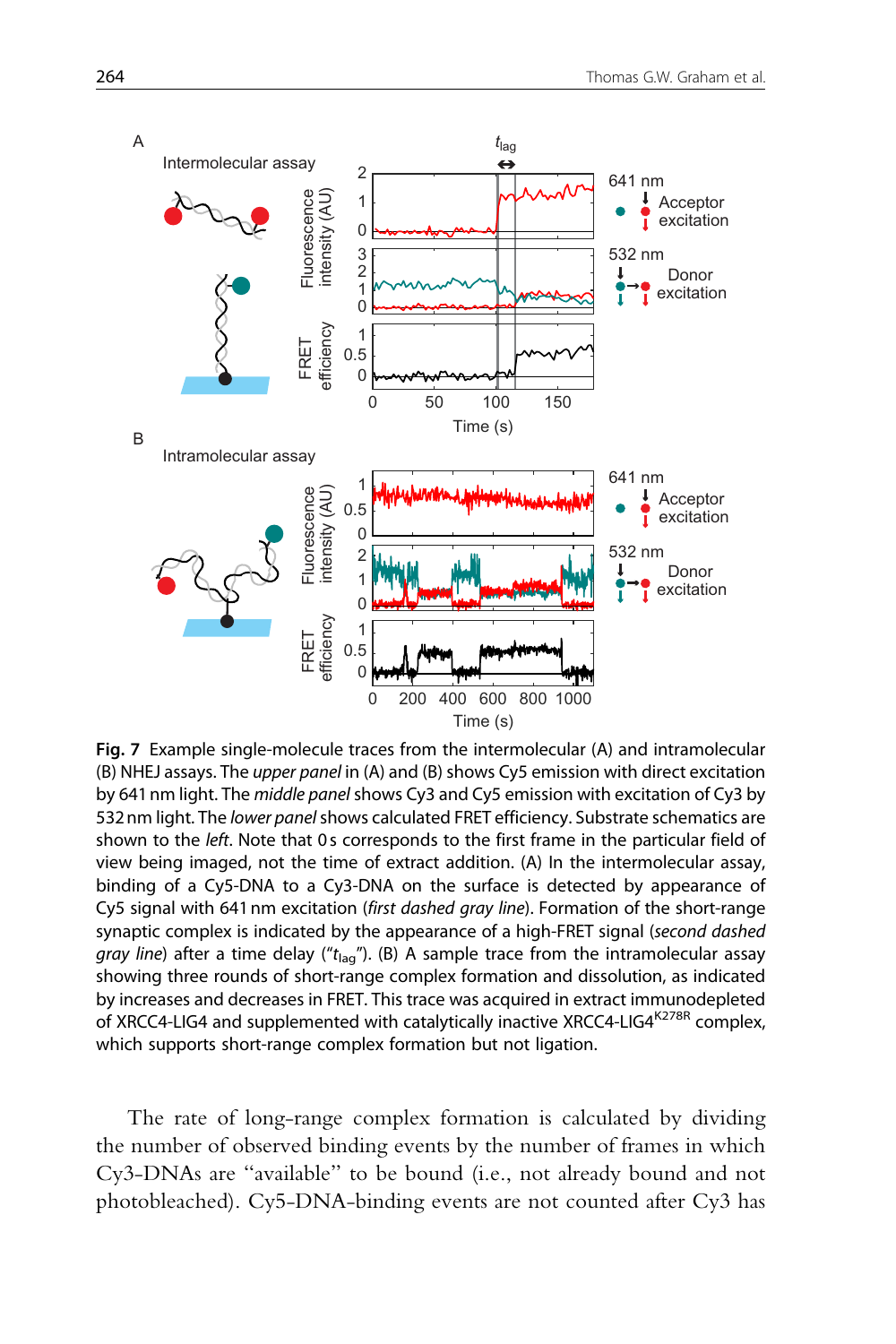photobleached, as this makes it impossible to determine whether the complex is in a low-FRET or a high-FRET state.

#### 4.6.2 Analysis of Traces From the Intramolecular Assay

Similar to the intermolecular assay, traces from the intramolecular assay are inspected using a homemade browser function written in MATLAB. Photobleaching events and transitions between low- and high-FRET states are manually annotated. Events are considered right-censored for Kaplan– Meier survival curve analysis if they are terminated by the end of the movie or by photobleaching of Cy3 or Cy5.

To obtain the kinetics of high-FRET complex formation (including both short-range complex and ligated product), we use an automated stage control program to switch to a new FOV every 15–30 s. This provides more statistically independent data points than imaging a single FOV, and it avoids loss of signal due to photobleaching. The FRET efficiency histogram can be obtained for the substrates within each FOV, and the fraction of FRETpositive spots ( $E_{\text{FRET}} > 0.25$ ) can be plotted as a function of time (e.g., [Fig. 4](#page-17-0) in [Graham et al., 2016\)](#page-34-0).

#### 4.7 Notes

**1.** The requirement that  $E_{\text{FR ET}} > 0.4$  over four consecutive frames helps to avoid spurious detection of FRET transitions due to measurement noise. This requirement is reasonable, given that high-FRET shortrange complexes generally persist much longer than this.

# 5. CONCLUSIONS AND OUTLOOK

X. laevis egg extract provides a powerful approach for detailed mechanistic studies of nonhomologous end joining. The system is unique because it supports highly efficient, cell-free end joining that depends on the core end joining factors (Ku, DNA-PKcs, DNA ligase IV-XRCC4, and XLF). This property, together with the presence of other NHEJ regulators in extract, both known (e.g., DNA polymerase λ, DNA polymerase  $\mu$ , PNKP, Artemis) and unknown, makes it likely that any mechanistic insights gained reflect the complexity of NHEJ as it occurs in the cell. The use of single-molecule approaches within this system makes it possible to probe transient end joining intermediates. Measuring smFRET between labeled DNA ends, while a useful readout of end proximity, is only one possible configuration of the assay. Many variations can be envisioned, including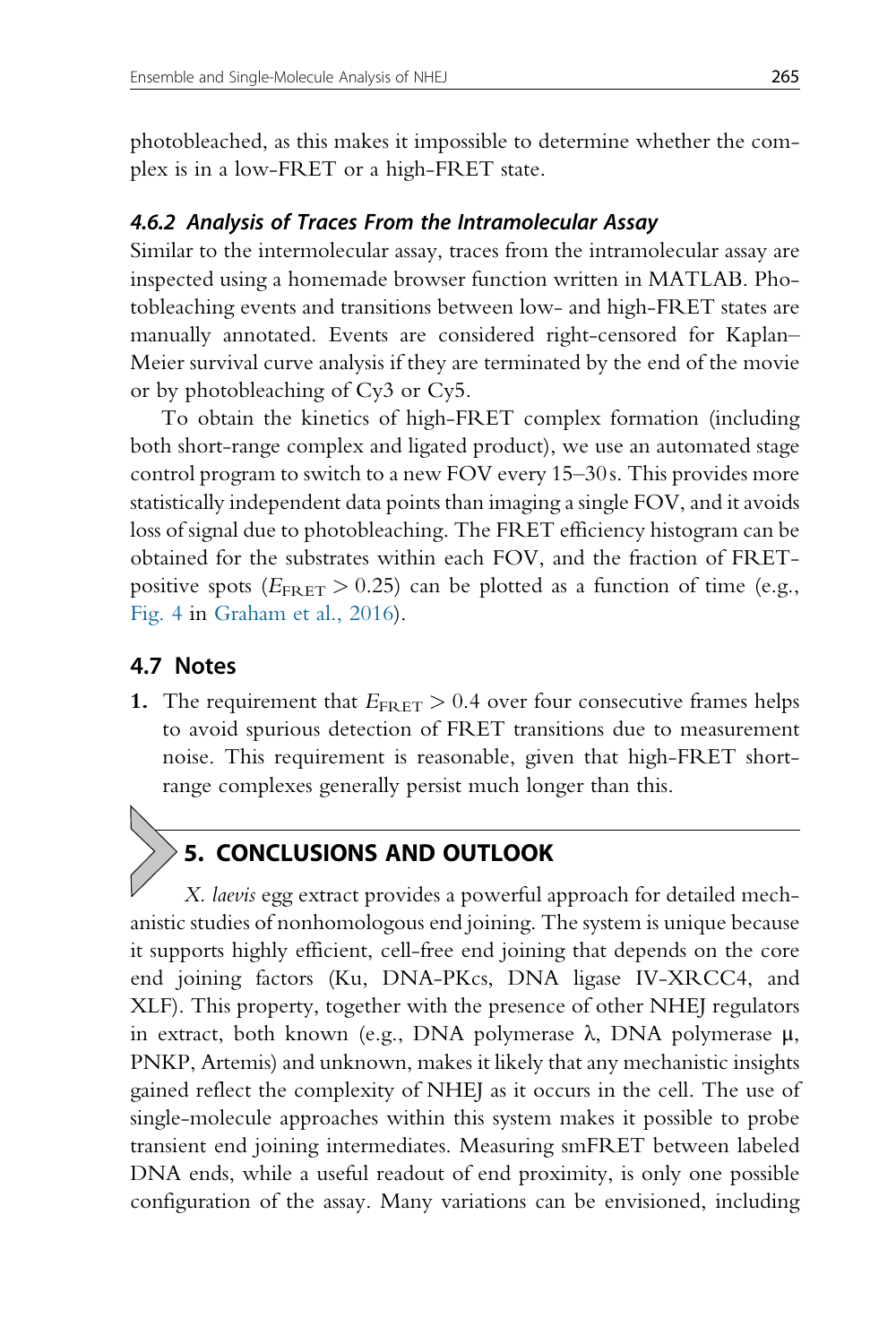<span id="page-33-0"></span>multiwavelength imaging of fluorescently labeled proteins together with FRET between DNA ends. The extract-based approach could potentially be extended to study the competition between NHEJ and other repair pathways, such as homologous recombination (in particular, the initial  $5'-3'$ resection step) or Alt-EJ. Furthermore, replication-competent extracts could be used to investigate how NHEJ is suppressed at double-strand breaks arising from replication fork collapse or at DNA interstrand cross-links ([Long, R](#page-35-0)äschle, Joukov, [& Walter, 2011; R](#page-35-0)äschle et al., 2008; Zhang & [Walter, 2014](#page-35-0)).

#### **REFERENCES**

- [Ahnesorg, P., Smith, P., & Jackson, S. P. \(2006\). XLF interacts with the XRCC4-DNA](http://refhub.elsevier.com/S0076-6879(17)30118-0/rf0005) [ligase IV complex to promote DNA nonhomologous end-joining.](http://refhub.elsevier.com/S0076-6879(17)30118-0/rf0005) Cell, 124, 301–313.
- [Akopiants, K., Zhou, R.-Z., Mohapatra, S., Valerie, K., Lees-Miller, S. P., Lee, K.-J., et al.](http://refhub.elsevier.com/S0076-6879(17)30118-0/rf0010) [\(2009\). Requirement for XLF/Cernunnos in alignment-based gap filling by DNA poly](http://refhub.elsevier.com/S0076-6879(17)30118-0/rf0010)[merases lambda and mu for nonhomologous end joining in human whole-cell extracts.](http://refhub.elsevier.com/S0076-6879(17)30118-0/rf0010) [Nucleic Acids Research](http://refhub.elsevier.com/S0076-6879(17)30118-0/rf0010), 37, 4055–4062.
- [Baday, M., Cravens, A., Hastie, A., Kim, H., Kudeki, D. E., Kwok, P.-Y., et al. \(2012\). Mul](http://refhub.elsevier.com/S0076-6879(17)30118-0/rf0015)[ticolor super-resolution DNA imaging for genetic analysis.](http://refhub.elsevier.com/S0076-6879(17)30118-0/rf0015) Nano Letters, 12, 3861–3866.
- [Balmus, G., Barros, A. C., Wijnhoven, P. W. G., Lescale, C., Hasse, H. L., Boroviak, K.,](http://refhub.elsevier.com/S0076-6879(17)30118-0/rf0020) [et al. \(2016\). Synthetic lethality between PAXX and XLF in mammalian development.](http://refhub.elsevier.com/S0076-6879(17)30118-0/rf0020) [Genes & Development](http://refhub.elsevier.com/S0076-6879(17)30118-0/rf0020), 30, 2152–2157.
- [Baumann, P., & West, S. C. \(1998\). DNA end-joining catalyzed by human cell-free extracts.](http://refhub.elsevier.com/S0076-6879(17)30118-0/rf0025) [Proceedings of the National Academy of Sciences of the United States of America](http://refhub.elsevier.com/S0076-6879(17)30118-0/rf0025), 95, 14066–[14070.](http://refhub.elsevier.com/S0076-6879(17)30118-0/rf0025)
- Buck, D., Malivert, L., de Chasseval, R., Barraud, A., Fondanèche, M.-C., Sanal, O., et al. [\(2006\). Cernunnos, a novel nonhomologous end-joining factor, is mutated in human](http://refhub.elsevier.com/S0076-6879(17)30118-0/rf0030) [immunodeficiency with microcephaly.](http://refhub.elsevier.com/S0076-6879(17)30118-0/rf0030) Cell, 124, 287–299.
- [Budzowska, M., Graham, T. G. W., Sobeck, A., Waga, S., & Walter, J. C. \(2015\). Regu](http://refhub.elsevier.com/S0076-6879(17)30118-0/rf0035)[lation of the Rev1-pol](http://refhub.elsevier.com/S0076-6879(17)30118-0/rf0035) ζ [complex during bypass of a DNA interstrand cross-link.](http://refhub.elsevier.com/S0076-6879(17)30118-0/rf0035) The [EMBO Journal](http://refhub.elsevier.com/S0076-6879(17)30118-0/rf0035), 34, 1971–1985.
- Carter, T., Vancurová, I., Sun, I., Lou, W., & DeLeon, S. (1990). A DNA-activated protein [kinase from HeLa cell nuclei.](http://refhub.elsevier.com/S0076-6879(17)30118-0/rf0040) Molecular and Cellular Biology, 10, 6460–6471.
- [Chang, H. H. Y., Watanabe, G., Gerodimos, C. A., Ochi, T., Blundell, T. L., Jackson, S. P.,](http://refhub.elsevier.com/S0076-6879(17)30118-0/rf0045) [et al. \(2016\). Different DNA end configurations dictate which NHEJ components are](http://refhub.elsevier.com/S0076-6879(17)30118-0/rf0045) [most important for joining efficiency.](http://refhub.elsevier.com/S0076-6879(17)30118-0/rf0045) The Journal of Biological Chemistry, 291, 24377–[24389.](http://refhub.elsevier.com/S0076-6879(17)30118-0/rf0045)
- [Chappell, C., Hanakahi, L. A., Karimi-Busheri, F., Weinfeld, M., & West, S. C. \(2002\).](http://refhub.elsevier.com/S0076-6879(17)30118-0/rf0050) [Involvement of human polynucleotide kinase in double-strand break repair by non](http://refhub.elsevier.com/S0076-6879(17)30118-0/rf0050)[homologous end joining.](http://refhub.elsevier.com/S0076-6879(17)30118-0/rf0050) The EMBO Journal, 21, 2827–2832.
- [Chen, S., Inamdar, K. V., Pfeiffer, P., Feldmann, E., Hannah, M. F., Yu, Y., et al. \(2001\).](http://refhub.elsevier.com/S0076-6879(17)30118-0/rf0055) [Accurate in vitro end joining of a DNA double strand break with partially cohesive 3](http://refhub.elsevier.com/S0076-6879(17)30118-0/rf0055)' [overhangs and 3](http://refhub.elsevier.com/S0076-6879(17)30118-0/rf0055)'[-phosphoglycolate termini: Effect of Ku on repair fidelity.](http://refhub.elsevier.com/S0076-6879(17)30118-0/rf0055) The Journal of [Biological Chemistry](http://refhub.elsevier.com/S0076-6879(17)30118-0/rf0055), 276, 24323–24330.
- [Cortes, P., Weis-Garcia, F., Misulovin, Z., Nussenzweig, A., Lai, J. S., Li, G., et al. \(1996\). In](http://refhub.elsevier.com/S0076-6879(17)30118-0/rf0060) [vitro V\(D\)J recombination: Signal joint formation.](http://refhub.elsevier.com/S0076-6879(17)30118-0/rf0060) Proceedings of the National Academy of [Sciences of the United States of America](http://refhub.elsevier.com/S0076-6879(17)30118-0/rf0060), 93, 14008–14013.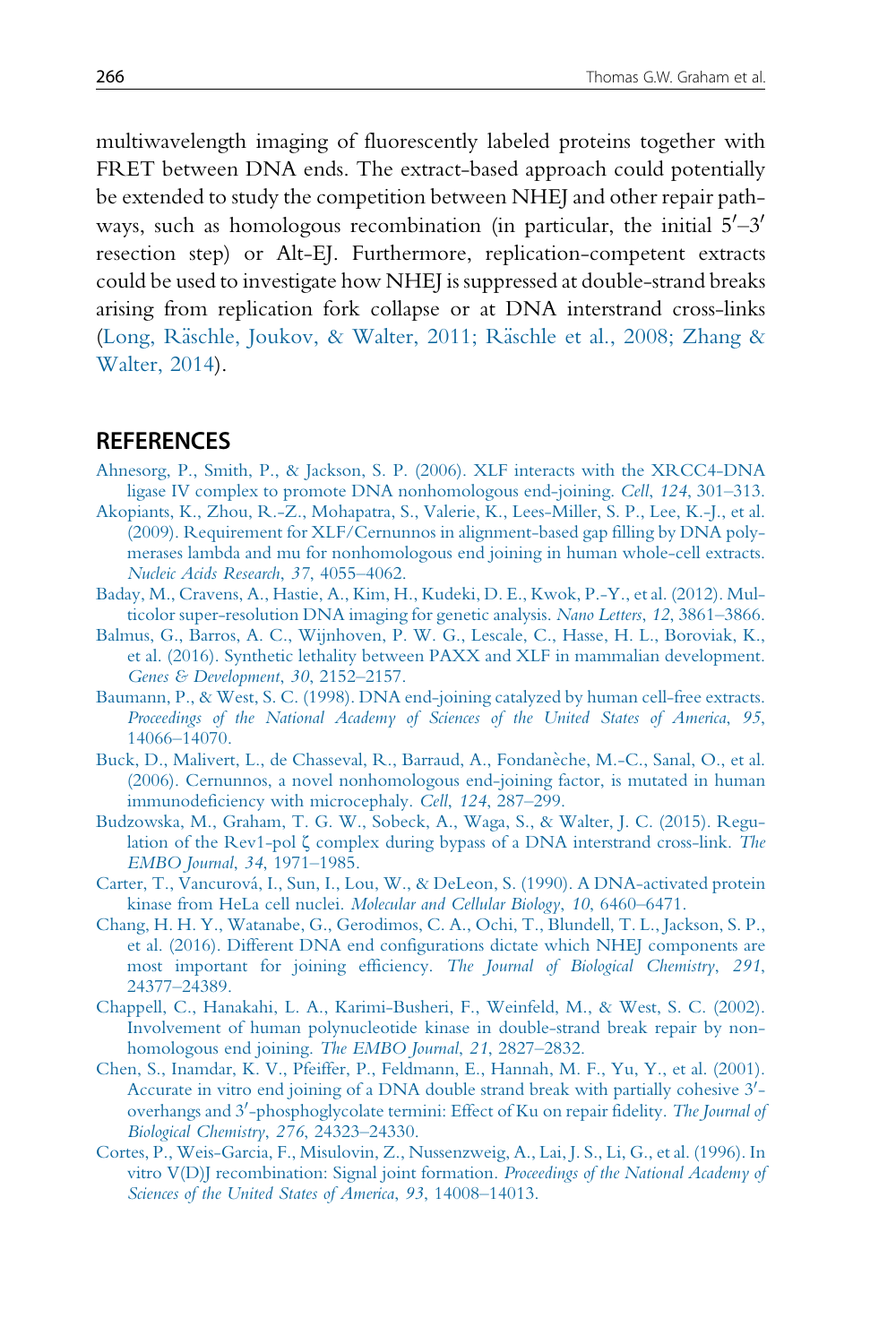- <span id="page-34-0"></span>[Craxton, A., Somers, J., Munnur, D., Jukes-Jones, R., Cain, K., & Malewicz, M. \(2015\).](http://refhub.elsevier.com/S0076-6879(17)30118-0/rf0065) [XLS \(c9orf142\) is a new component of mammalian DNA double-stranded break repair.](http://refhub.elsevier.com/S0076-6879(17)30118-0/rf0065) [Cell Death and Differentiation](http://refhub.elsevier.com/S0076-6879(17)30118-0/rf0065), 22, 890–897.
- [Critchlow, S. E., Bowater, R. P., & Jackson, S. P. \(1997\). Mammalian DNA double-strand](http://refhub.elsevier.com/S0076-6879(17)30118-0/rf0070) [break repair protein XRCC4 interacts with DNA ligase IV.](http://refhub.elsevier.com/S0076-6879(17)30118-0/rf0070) Current Biology, 7, 588–598.
- [Daza, P., Reichenberger, S., G](http://refhub.elsevier.com/S0076-6879(17)30118-0/rf0075)ö[ttlich, B., Hagmann, M., Feldmann, E., & Pfeiffer, P. \(1996\).](http://refhub.elsevier.com/S0076-6879(17)30118-0/rf0075) [Mechanisms of nonhomologous DNA end-joining in frogs, mice and men.](http://refhub.elsevier.com/S0076-6879(17)30118-0/rf0075) Biological [Chemistry](http://refhub.elsevier.com/S0076-6879(17)30118-0/rf0075), 377, 775–786.
- [Di Virgilio, M., & Gautier, J. \(2005\). Repair of double-strand breaks by nonhomologous end](http://refhub.elsevier.com/S0076-6879(17)30118-0/rf0080) [joining in the absence of Mre11.](http://refhub.elsevier.com/S0076-6879(17)30118-0/rf0080) The Journal of Cell Biology, 171, 765–771.
- [Dobbs, T. A., Tainer, J. A., & Lees-Miller, S. P. \(2010\). A structural model for regulation of](http://refhub.elsevier.com/S0076-6879(17)30118-0/rf0085) [NHEJ by DNA-PKcs autophosphorylation.](http://refhub.elsevier.com/S0076-6879(17)30118-0/rf0085) DNA Repair (Amst), 9, 1307-1314.
- [Dvir, A., Peterson, S. R., Knuth, M. W., Lu, H., & Dynan, W. S. \(1992\). Ku autoantigen is](http://refhub.elsevier.com/S0076-6879(17)30118-0/rf0090) [the regulatory component of a template-associated protein kinase that phosphorylates](http://refhub.elsevier.com/S0076-6879(17)30118-0/rf0090) RNA polymerase II. [Proceedings of the National Academy of Sciences of the United States of](http://refhub.elsevier.com/S0076-6879(17)30118-0/rf0090) America, 89[, 11920](http://refhub.elsevier.com/S0076-6879(17)30118-0/rf0090)–11924.
- [Dvir, A., Stein, L. Y., Calore, B. L., & Dynan, W. S. \(1993\). Purification and characterization](http://refhub.elsevier.com/S0076-6879(17)30118-0/rf0095) [of a template-associated protein kinase that phosphorylates RNA polymerase II.](http://refhub.elsevier.com/S0076-6879(17)30118-0/rf0095) The Jour[nal of Biological Chemistry](http://refhub.elsevier.com/S0076-6879(17)30118-0/rf0095), 268, 10440–10447.
- [Feldmann, E., Schmiemann, V., Goedecke, W., Reichenberger, S., & Pfeiffer, P. \(2000\).](http://refhub.elsevier.com/S0076-6879(17)30118-0/rf0100) [DNA double-strand break repair in cell-free extracts from Ku80-deficient cells: Impli](http://refhub.elsevier.com/S0076-6879(17)30118-0/rf0100)[cations for Ku serving as an alignment factor in non-homologous DNA end joining.](http://refhub.elsevier.com/S0076-6879(17)30118-0/rf0100) [Nucleic Acids Research](http://refhub.elsevier.com/S0076-6879(17)30118-0/rf0100), 28, 2585–2596.
- [Gottlieb, T. M., & Jackson, S. P. \(1993\). The DNA-dependent protein kinase: Requirement](http://refhub.elsevier.com/S0076-6879(17)30118-0/rf0105) [for DNA ends and association with Ku antigen.](http://refhub.elsevier.com/S0076-6879(17)30118-0/rf0105) Cell, 72, 131–142.
- [Graham, T. G. W., Walter, J. C., & Loparo, J. J. \(2016\). Two-stage synapsis of DNA ends](http://refhub.elsevier.com/S0076-6879(17)30118-0/rf0110) [during non-homologous end joining.](http://refhub.elsevier.com/S0076-6879(17)30118-0/rf0110) Molecular Cell, 61, 850–858.
- [Grawunder, U., Wilm, M., Wu, X., Kulesza, P., Wilson, T. E., Mann, M., et al. \(1997\).](http://refhub.elsevier.com/S0076-6879(17)30118-0/rf0115) [Activity of DNA ligase IV stimulated by complex formation with XRCC4 protein in](http://refhub.elsevier.com/S0076-6879(17)30118-0/rf0115) [mammalian cells.](http://refhub.elsevier.com/S0076-6879(17)30118-0/rf0115) Nature, 388, 492–495.
- [Gu, X. Y., Bennett, R. A., & Povirk, L. F. \(1996\). End-joining of free radical-mediated](http://refhub.elsevier.com/S0076-6879(17)30118-0/rf0120) [DNA double-strand breaks in vitro is blocked by the kinase inhibitor wortmannin at](http://refhub.elsevier.com/S0076-6879(17)30118-0/rf0120) a step preceding removal of damaged  $3'$  termini. [The Journal of Biological Chemistry](http://refhub.elsevier.com/S0076-6879(17)30118-0/rf0120), 271[, 19660](http://refhub.elsevier.com/S0076-6879(17)30118-0/rf0120)–19663.
- [Gu, J., Lu, H., Tsai, A. G., Schwarz, K., & Lieber, M. R. \(2007\). Single-stranded DNA liga](http://refhub.elsevier.com/S0076-6879(17)30118-0/rf0125)[tion and XLF-stimulated incompatible DNA end ligation by the XRCC4-DNA ligase](http://refhub.elsevier.com/S0076-6879(17)30118-0/rf0125) [IV complex: Influence of terminal DNA sequence.](http://refhub.elsevier.com/S0076-6879(17)30118-0/rf0125) Nucleic Acids Research, 35, 5755–[5762.](http://refhub.elsevier.com/S0076-6879(17)30118-0/rf0125)
- [Hanakahi, L. A., Bartlet-Jones, M., Chappell, C., Pappin, D., & West, S. C. \(2000\). Binding](http://refhub.elsevier.com/S0076-6879(17)30118-0/rf0130) [of inositol phosphate to DNA-PK and stimulation of double-strand break repair.](http://refhub.elsevier.com/S0076-6879(17)30118-0/rf0130) Cell, 102[, 721](http://refhub.elsevier.com/S0076-6879(17)30118-0/rf0130)–729.
- [Harlow, E., & Lane, D. \(1988\).](http://refhub.elsevier.com/S0076-6879(17)30118-0/rf0135) Antibodies: A laboratory manual. Woodbury, NY: Cold Spring [Harbor Laboratory Press.](http://refhub.elsevier.com/S0076-6879(17)30118-0/rf0135)
- [Hentges, P., Ahnesorg, P., Pitcher, R. S., Bruce, C. K., Kysela, B., Green, A. J., et al. \(2006\).](http://refhub.elsevier.com/S0076-6879(17)30118-0/rf0140) [Evolutionary and functional conservation of the DNA non-homologous end-joining](http://refhub.elsevier.com/S0076-6879(17)30118-0/rf0140) protein, XLF/Cernunnos. [The Journal of Biological Chemistry](http://refhub.elsevier.com/S0076-6879(17)30118-0/rf0140), 281, 37517–37526.
- [Jayaram, S., Ketner, G., Adachi, N., & Hanakahi, L. A. \(2008\). Loss of DNA ligase IV pre](http://refhub.elsevier.com/S0076-6879(17)30118-0/rf0145)[vents recognition of DNA by double-strand break repair proteins XRCC4 and XLF.](http://refhub.elsevier.com/S0076-6879(17)30118-0/rf0145) [Nucleic Acids Research](http://refhub.elsevier.com/S0076-6879(17)30118-0/rf0145), 36, 5773–5786.
- [Jette, N., & Lees-Miller, S. P. \(2015\). The DNA-dependent protein kinase:](http://refhub.elsevier.com/S0076-6879(17)30118-0/rf0150) [A multifunctional protein kinase with roles in DNA double strand break repair and mito](http://refhub.elsevier.com/S0076-6879(17)30118-0/rf0150)sis. [Progress in Biophysics and Molecular Biology](http://refhub.elsevier.com/S0076-6879(17)30118-0/rf0150), 117, 194–205.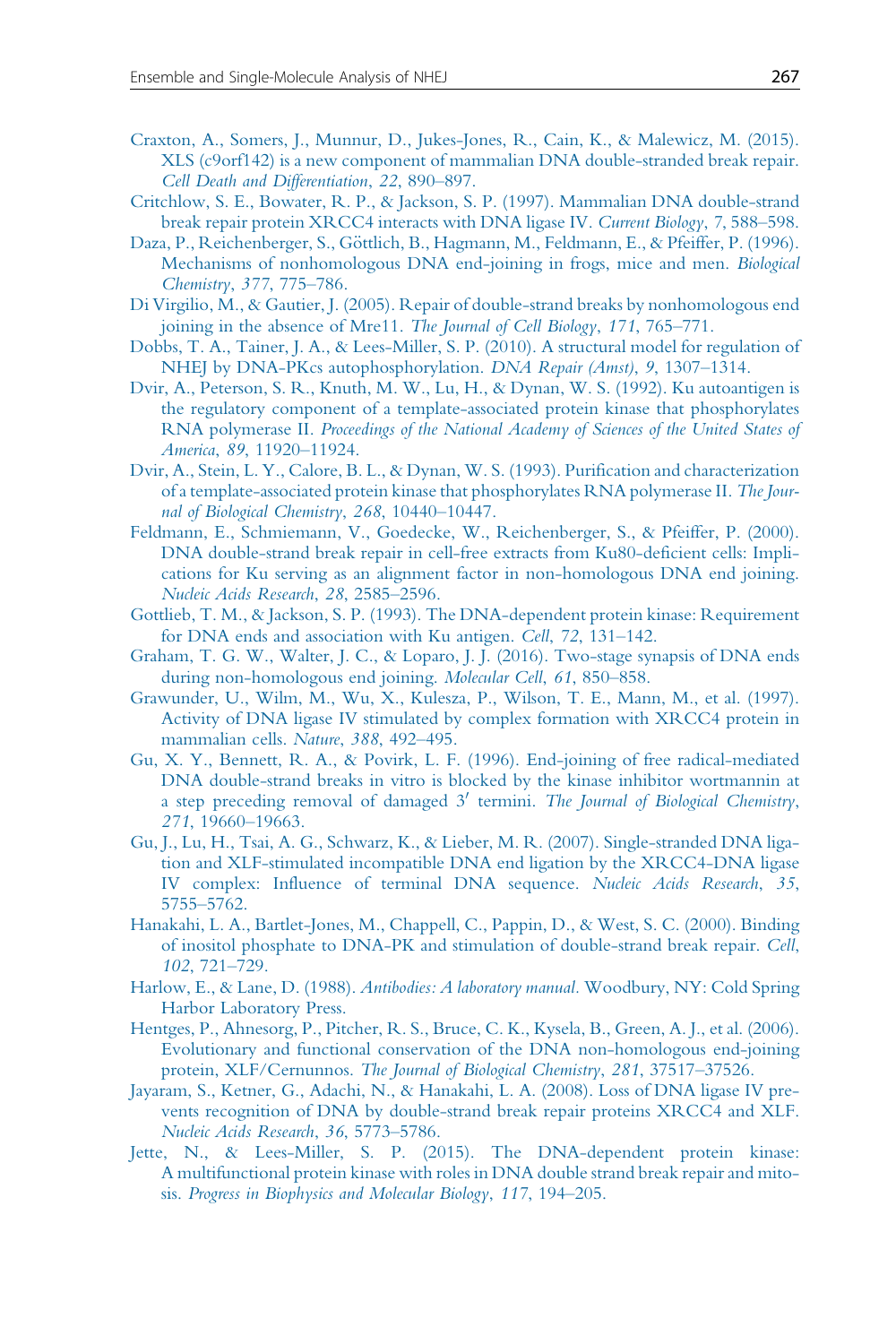- <span id="page-35-0"></span>[Jiang, W., Crowe, J. L., Liu, X., Nakajima, S., Wang, Y., Li, C., et al. \(2015\). Differential](http://refhub.elsevier.com/S0076-6879(17)30118-0/rf0155) [phosphorylation of DNA-PKcs regulates the interplay between end-processing and end](http://refhub.elsevier.com/S0076-6879(17)30118-0/rf0155)[ligation during nonhomologous end-joining.](http://refhub.elsevier.com/S0076-6879(17)30118-0/rf0155) Molecular Cell, 58, 172–185.
- [Kumar, V., Alt, F. W., & Frock, R. L. \(2016\). PAXX and XLF DNA repair factors are func](http://refhub.elsevier.com/S0076-6879(17)30118-0/rf0160)[tionally redundant in joining DNA breaks in a G1-arrested progenitor B-cell line.](http://refhub.elsevier.com/S0076-6879(17)30118-0/rf0160) Pro[ceedings of the National Academy of Sciences of the United States of America](http://refhub.elsevier.com/S0076-6879(17)30118-0/rf0160), 113, 10619–[10624.](http://refhub.elsevier.com/S0076-6879(17)30118-0/rf0160)
- [Labhart, P. \(1999a\). Nonhomologous DNA end joining in cell-free systems.](http://refhub.elsevier.com/S0076-6879(17)30118-0/rf0165) European Journal [of Biochemistry](http://refhub.elsevier.com/S0076-6879(17)30118-0/rf0165), 265, 849–861.
- [Labhart, P. \(1999b\). Ku-dependent nonhomologous DNA end joining in Xenopus egg](http://refhub.elsevier.com/S0076-6879(17)30118-0/rf0170) extracts. [Molecular and Cellular Biology](http://refhub.elsevier.com/S0076-6879(17)30118-0/rf0170), 19, 2585–2593.
- [Lebofsky, R., Takahashi, T., & Walter, J. C. \(2009\). DNA replication in nucleus-free](http://refhub.elsevier.com/S0076-6879(17)30118-0/rf0175) Xenopus egg extracts. [Methods in Molecular Biology](http://refhub.elsevier.com/S0076-6879(17)30118-0/rf0175), 521, 229–252.
- [Lebofsky, R., van Oijen, A. M., & Walter, J. C. \(2011\). DNA is a co-factor for its own rep](http://refhub.elsevier.com/S0076-6879(17)30118-0/rf0180)[lication in Xenopus egg extracts.](http://refhub.elsevier.com/S0076-6879(17)30118-0/rf0180) Nucleic Acids Research, 39, 545–555.
- [Lee, J. W., Blanco, L., Zhou, T., Garcia-Diaz, M., Bebenek, K., Kunkel, T. A., et al. \(2004\).](http://refhub.elsevier.com/S0076-6879(17)30118-0/rf0185) [Implication of DNA polymerase lambda in alignment-based gap filling for Non](http://refhub.elsevier.com/S0076-6879(17)30118-0/rf0185)[homologous DNA end joining in human nuclear extracts.](http://refhub.elsevier.com/S0076-6879(17)30118-0/rf0185) The Journal of Biological Chemistry, 279[, 805](http://refhub.elsevier.com/S0076-6879(17)30118-0/rf0185)–811.
- [Lee, N. K., Kapanidis, A. N., Wang, Y., Michalet, X., Mukhopadhyay, J., Ebright, R. H.,](http://refhub.elsevier.com/S0076-6879(17)30118-0/rf0190) [et al. \(2005\). Accurate FRET measurements within single diffusing biomolecules using](http://refhub.elsevier.com/S0076-6879(17)30118-0/rf0190) [alternating-laser excitation.](http://refhub.elsevier.com/S0076-6879(17)30118-0/rf0190) Biophysical Journal, 88, 2939–2953.
- [Lee, J. W., Yannone, S. M., Chen, D. J., & Povirk, L. F. \(2003\). Requirement for XRCC4](http://refhub.elsevier.com/S0076-6879(17)30118-0/rf0195) [and DNA ligase IV in alignment-based gap filling for nonhomologous DNA end joining](http://refhub.elsevier.com/S0076-6879(17)30118-0/rf0195) in vitro. [Cancer Research](http://refhub.elsevier.com/S0076-6879(17)30118-0/rf0195), 63, 22–24.
- [Lees-Miller, S. P., Chen, Y. R., & Anderson, C. W. \(1990\). Human cells contain a DNA](http://refhub.elsevier.com/S0076-6879(17)30118-0/rf0200)[activated protein kinase that phosphorylates simian virus 40 T antigen, mouse p53, and](http://refhub.elsevier.com/S0076-6879(17)30118-0/rf0200) the human Ku autoantigen. [Molecular and Cellular Biology](http://refhub.elsevier.com/S0076-6879(17)30118-0/rf0200), 10, 6472–6481.
- [Lehman, C. W., & Carroll, D. \(1991\). Homologous recombination catalyzed by a nuclear](http://refhub.elsevier.com/S0076-6879(17)30118-0/rf0205) extract from Xenopus oocytes. [Proceedings of the National Academy of Sciences of the United](http://refhub.elsevier.com/S0076-6879(17)30118-0/rf0205) [States of America](http://refhub.elsevier.com/S0076-6879(17)30118-0/rf0205), 88, 10840–10844.
- [Lehman, C. W., Clemens, M., Worthylake, D. K., Trautman, J. K., & Carroll, D. \(1993\).](http://refhub.elsevier.com/S0076-6879(17)30118-0/rf0210) [Homologous and illegitimate recombination in developing Xenopus oocytes and eggs.](http://refhub.elsevier.com/S0076-6879(17)30118-0/rf0210) [Molecular and Cellular Biology](http://refhub.elsevier.com/S0076-6879(17)30118-0/rf0210), 13, 6897–6906.
- Lescale, C., [Lenden Hasse, H., Blackford, A. N., Balmus, G., Bianchi, J. J., Yu, W., et al.](http://refhub.elsevier.com/S0076-6879(17)30118-0/rf0215) [\(2016\). Specific roles of XRCC4 paralogs PAXX and XLF during V\(D\)J recombination.](http://refhub.elsevier.com/S0076-6879(17)30118-0/rf0215) [Cell Reports](http://refhub.elsevier.com/S0076-6879(17)30118-0/rf0215), 16, 2967–2979.
- [Li, Z., Otevrel, T., Gao, Y., Cheng, H. L., Seed, B., Stamato, T. D., et al. \(1995\). The](http://refhub.elsevier.com/S0076-6879(17)30118-0/rf0220) [XRCC4 gene encodes a novel protein involved in DNA double-strand break repair](http://refhub.elsevier.com/S0076-6879(17)30118-0/rf0220) [and V\(D\)J recombination.](http://refhub.elsevier.com/S0076-6879(17)30118-0/rf0220) Cell, 83, 1079–1089.
- [Liao, S., Guay, C., Toczylowski, T., & Yan, H. \(2012\). Analysis of MRE11's function in the](http://refhub.elsevier.com/S0076-6879(17)30118-0/rf0225) [5](http://refhub.elsevier.com/S0076-6879(17)30118-0/rf0225)'→[3](http://refhub.elsevier.com/S0076-6879(17)30118-0/rf0225)' [processing of DNA double-strand breaks.](http://refhub.elsevier.com/S0076-6879(17)30118-0/rf0225) Nucleic Acids Research, 40, 4496-4506.
- [Liao, S., Toczylowski, T., & Yan, H. \(2008\). Identification of the Xenopus DNA2 protein as](http://refhub.elsevier.com/S0076-6879(17)30118-0/rf0230) a major nuclease for the  $5' \rightarrow 3'$  $5' \rightarrow 3'$  $5' \rightarrow 3'$  [strand-specific processing of DNA ends.](http://refhub.elsevier.com/S0076-6879(17)30118-0/rf0230) Nucleic Acids [Research](http://refhub.elsevier.com/S0076-6879(17)30118-0/rf0230), 36, 6091–6100.
- [Liao, S., Toczylowski, T., & Yan, H. \(2011\). Mechanistic analysis of Xenopus EXO1's](http://refhub.elsevier.com/S0076-6879(17)30118-0/rf0235) [function in 5](http://refhub.elsevier.com/S0076-6879(17)30118-0/rf0235)'[-strand resection at DNA double-strand breaks.](http://refhub.elsevier.com/S0076-6879(17)30118-0/rf0235) Nucleic Acids Research, 39, 5967–[5977.](http://refhub.elsevier.com/S0076-6879(17)30118-0/rf0235)
- [Liu, X., Shao, Z., Jiang, W., Lee, B. J., & Zha, S. \(2017\). PAXX promotes KU accumulation](http://refhub.elsevier.com/S0076-6879(17)30118-0/rf0240) [at DNA breaks and is essential for end-joining in XLF-deficient mice.](http://refhub.elsevier.com/S0076-6879(17)30118-0/rf0240) Nature Communications, 8[, 13816.](http://refhub.elsevier.com/S0076-6879(17)30118-0/rf0240)
- [Long, D. T., R](http://refhub.elsevier.com/S0076-6879(17)30118-0/rf0245)ä[schle, M., Joukov, V., & Walter, J. C. \(2011\). Mechanism of RAD51](http://refhub.elsevier.com/S0076-6879(17)30118-0/rf0245) [dependent DNA interstrand cross-link repair.](http://refhub.elsevier.com/S0076-6879(17)30118-0/rf0245) Science, 333, 84–87.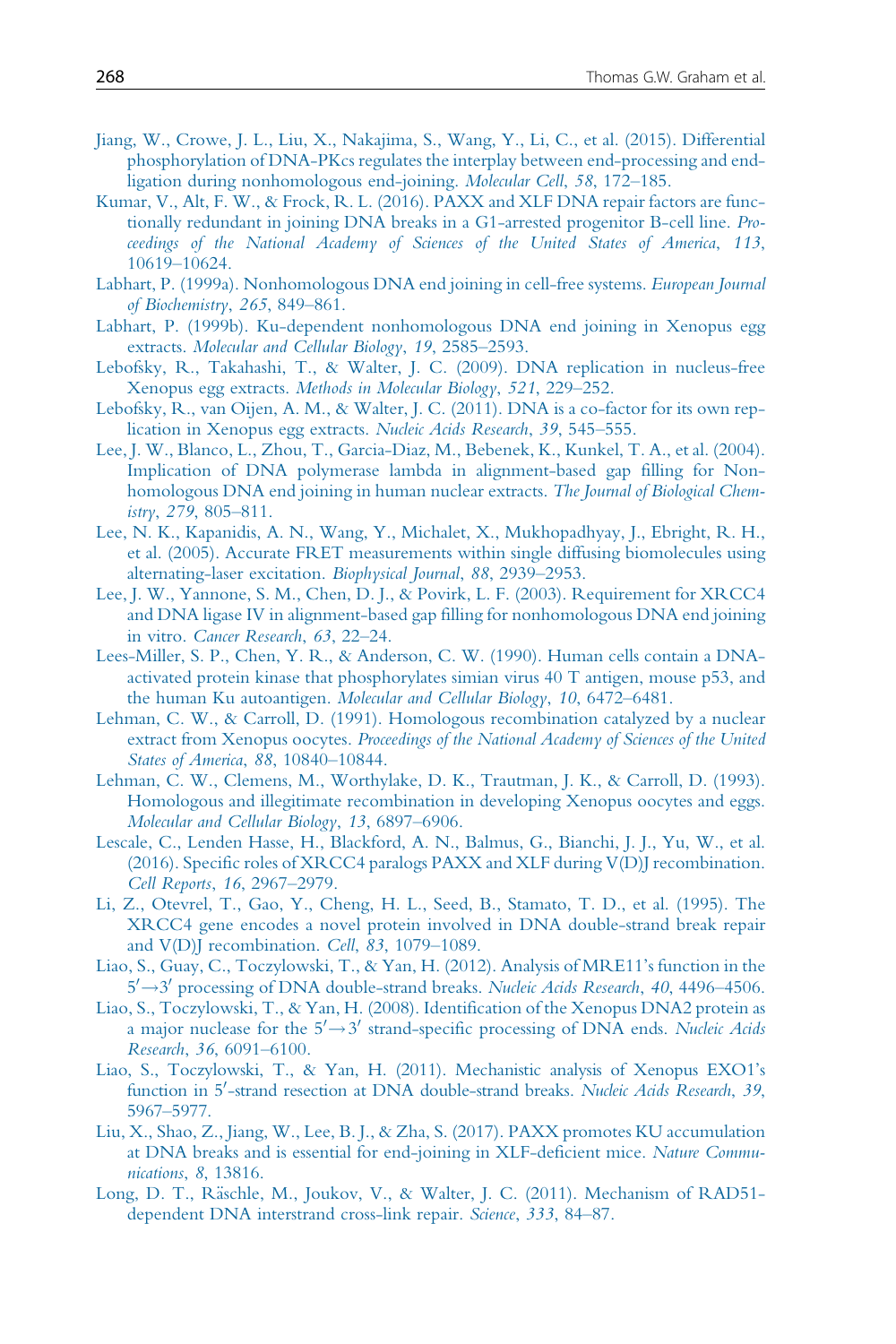- <span id="page-36-0"></span>[Lu, H., Pannicke, U., Schwarz, K., & Lieber, M. R. \(2007\). Length-dependent binding of](http://refhub.elsevier.com/S0076-6879(17)30118-0/rf0250) [human XLF to DNA and stimulation of XRCC4.DNA ligase IV activity.](http://refhub.elsevier.com/S0076-6879(17)30118-0/rf0250) The Journal of [Biological Chemistry](http://refhub.elsevier.com/S0076-6879(17)30118-0/rf0250), 282, 11155–11162.
- [Ma, Y., & Lieber, M. R. \(2006\). In vitro nonhomologous DNA end joining system.](http://refhub.elsevier.com/S0076-6879(17)30118-0/rf0255) Methods [in Enzymology](http://refhub.elsevier.com/S0076-6879(17)30118-0/rf0255), 408, 502–510.
- [Ma, Y., Lu, H., Tippin, B., Goodman, M. F., Shimazaki, N., Koiwai, O., et al. \(2004\).](http://refhub.elsevier.com/S0076-6879(17)30118-0/rf0260) [A biochemically defined system for mammalian nonhomologous DNA end joining.](http://refhub.elsevier.com/S0076-6879(17)30118-0/rf0260) [Molecular Cell](http://refhub.elsevier.com/S0076-6879(17)30118-0/rf0260), 16, 701–713.
- [Menon, V., & Povirk, L. F. \(2016\). End-processing nucleases and phosphodiesterases: An](http://refhub.elsevier.com/S0076-6879(17)30118-0/rf0265) [elite supporting cast for the non-homologous end joining pathway of DNA double](http://refhub.elsevier.com/S0076-6879(17)30118-0/rf0265)strand break repair. [DNA Repair \(Amst\)](http://refhub.elsevier.com/S0076-6879(17)30118-0/rf0265), 43, 57–68.
- Nick McElhinny, S. A., Havener, J. M., Garcia-Diaz, M., Juárez, R., Bebenek, K., [Kee, B. L., et al. \(2005\). A gradient of template dependence defines distinct biological](http://refhub.elsevier.com/S0076-6879(17)30118-0/rf0270) [roles for family X polymerases in nonhomologous end joining.](http://refhub.elsevier.com/S0076-6879(17)30118-0/rf0270) Molecular Cell, 19, 357–[366.](http://refhub.elsevier.com/S0076-6879(17)30118-0/rf0270)
- [Ochi, T., Blackford, A. N., Coates, J., Jhujh, S., Mehmood, S., Tamura, N., et al. \(2015\).](http://refhub.elsevier.com/S0076-6879(17)30118-0/rf0275) [DNA repair. PAXX, a paralog of XRCC4 and XLF, interacts with Ku to promote DNA](http://refhub.elsevier.com/S0076-6879(17)30118-0/rf0275) [double-strand break repair.](http://refhub.elsevier.com/S0076-6879(17)30118-0/rf0275) Science, 347, 185–188.
- [Pfeiffer, P., Feldmann, E., Odersky, A., Kuhfittig-Kulle, S., & Goedecke, W. \(2005\). Anal](http://refhub.elsevier.com/S0076-6879(17)30118-0/rf0280)[ysis of DNA double-strand break repair by nonhomologous end joining in cell-free](http://refhub.elsevier.com/S0076-6879(17)30118-0/rf0280) [extracts from mammalian cells.](http://refhub.elsevier.com/S0076-6879(17)30118-0/rf0280) Methods in Molecular Biology, 291, 351-371.
- [Pfeiffer, P., Odersky, A., Goedecke, W., & Kuhfittig-Kulle, S. \(2014\). Analysis of double](http://refhub.elsevier.com/S0076-6879(17)30118-0/rf0285)[strand break repair by nonhomologous DNA end joining in cell-free extracts from mam](http://refhub.elsevier.com/S0076-6879(17)30118-0/rf0285)malian cells. [Methods in Molecular Biology](http://refhub.elsevier.com/S0076-6879(17)30118-0/rf0285), 1105, 565–585.
- [Pfeiffer, P., & Vielmetter, W. \(1988\). Joining of nonhomologous DNA double strand breaks](http://refhub.elsevier.com/S0076-6879(17)30118-0/rf0290) in vitro. [Nucleic Acids Research](http://refhub.elsevier.com/S0076-6879(17)30118-0/rf0290), 16, 907–924.
- Postow, L., Ghenoiu, C., Woo, E.M., Krutchinsky, A.N., Chait, B.T., and Funabiki, H. (2008). Ku80 removal from DNA through double strand break-induced ubiquitylation. The Journal of Cell Biology 182, 467–479.
- [R](http://refhub.elsevier.com/S0076-6879(17)30118-0/rf0295)äschle, [M., Knipscheer, P., Knipsheer, P., Enoiu, M., Angelov, T., Sun, J., et al. \(2008\).](http://refhub.elsevier.com/S0076-6879(17)30118-0/rf0295) Mechanism [of replication-coupled DNA interstrand crosslink repair.](http://refhub.elsevier.com/S0076-6879(17)30118-0/rf0295) Cell, 134, 969–[980.](http://refhub.elsevier.com/S0076-6879(17)30118-0/rf0295)
- [Roy, S., de Melo, A. J., Xu, Y., Tadi, S. K., N](http://refhub.elsevier.com/S0076-6879(17)30118-0/rf0300)égrel, A., Hendrickson, E., et al. (2015). [XRCC4/XLF interaction is variably required for DNA repair, and is not required for](http://refhub.elsevier.com/S0076-6879(17)30118-0/rf0300) ligase IV stimulation. [Molecular and Cellular Biology](http://refhub.elsevier.com/S0076-6879(17)30118-0/rf0300), 35, 3017–3028.
- [Sandoval, A., & Labhart, P. \(2002\). Joining of DNA ends bearing non-matching 3](http://refhub.elsevier.com/S0076-6879(17)30118-0/rf0305)'[-over](http://refhub.elsevier.com/S0076-6879(17)30118-0/rf0305)hangs. [DNA Repair \(Amst\)](http://refhub.elsevier.com/S0076-6879(17)30118-0/rf0305), 1, 397–410.
- [Smeaton, M. B., Miller, P. S., Ketner, G., & Hanakahi, L. A. \(2007\). Small-scale extracts for](http://refhub.elsevier.com/S0076-6879(17)30118-0/rf0310) [the study of nucleotide excision repair and non-homologous end joining.](http://refhub.elsevier.com/S0076-6879(17)30118-0/rf0310) Nucleic Acids [Research](http://refhub.elsevier.com/S0076-6879(17)30118-0/rf0310), 35, e152.
- Tadi, S. K., Tellier-Lebègue, C., Nemoz, C., Drevet, P., Audebert, S., Roy, S., et al. (2016). [PAXX is an accessory c-NHEJ factor that associates with Ku70 and has overlapping func](http://refhub.elsevier.com/S0076-6879(17)30118-0/rf0315)[tions with XLF.](http://refhub.elsevier.com/S0076-6879(17)30118-0/rf0315) Cell Reports, 17, 541–555.
- [Tanner, N. A., & van Oijen, A. M. \(2010\). Visualizing DNA replication at the single](http://refhub.elsevier.com/S0076-6879(17)30118-0/rf0320)molecule level. [Methods in Enzymology](http://refhub.elsevier.com/S0076-6879(17)30118-0/rf0320), 475, 259–278.
- [Taylor, E. M., Cecillon, S. M., Bonis, A., Chapman, J. R., Povirk, L. F., & Lindsay, H. D.](http://refhub.elsevier.com/S0076-6879(17)30118-0/rf0325) [\(2010\). The Mre11/Rad50/Nbs1 complex functions in resection-based DNA end join](http://refhub.elsevier.com/S0076-6879(17)30118-0/rf0325)[ing in Xenopus laevis.](http://refhub.elsevier.com/S0076-6879(17)30118-0/rf0325) Nucleic Acids Research, 38, 441–454.
- [Thode, S., Sch](http://refhub.elsevier.com/S0076-6879(17)30118-0/rf0330)äfer, A., Pfeiffer, P., & Vielmetter, W. (1990). A novel pathway of DNA end[to-end joining.](http://refhub.elsevier.com/S0076-6879(17)30118-0/rf0330) Cell, 60, 921–928.
- [Toczylowski, T., & Yan, H. \(2006\). Mechanistic analysis of a DNA end processing pathway](http://refhub.elsevier.com/S0076-6879(17)30118-0/rf0335) [mediated by the Xenopus Werner syndrome protein.](http://refhub.elsevier.com/S0076-6879(17)30118-0/rf0335) The Journal of Biological Chemistry, 281[, 33198](http://refhub.elsevier.com/S0076-6879(17)30118-0/rf0335)–33205.